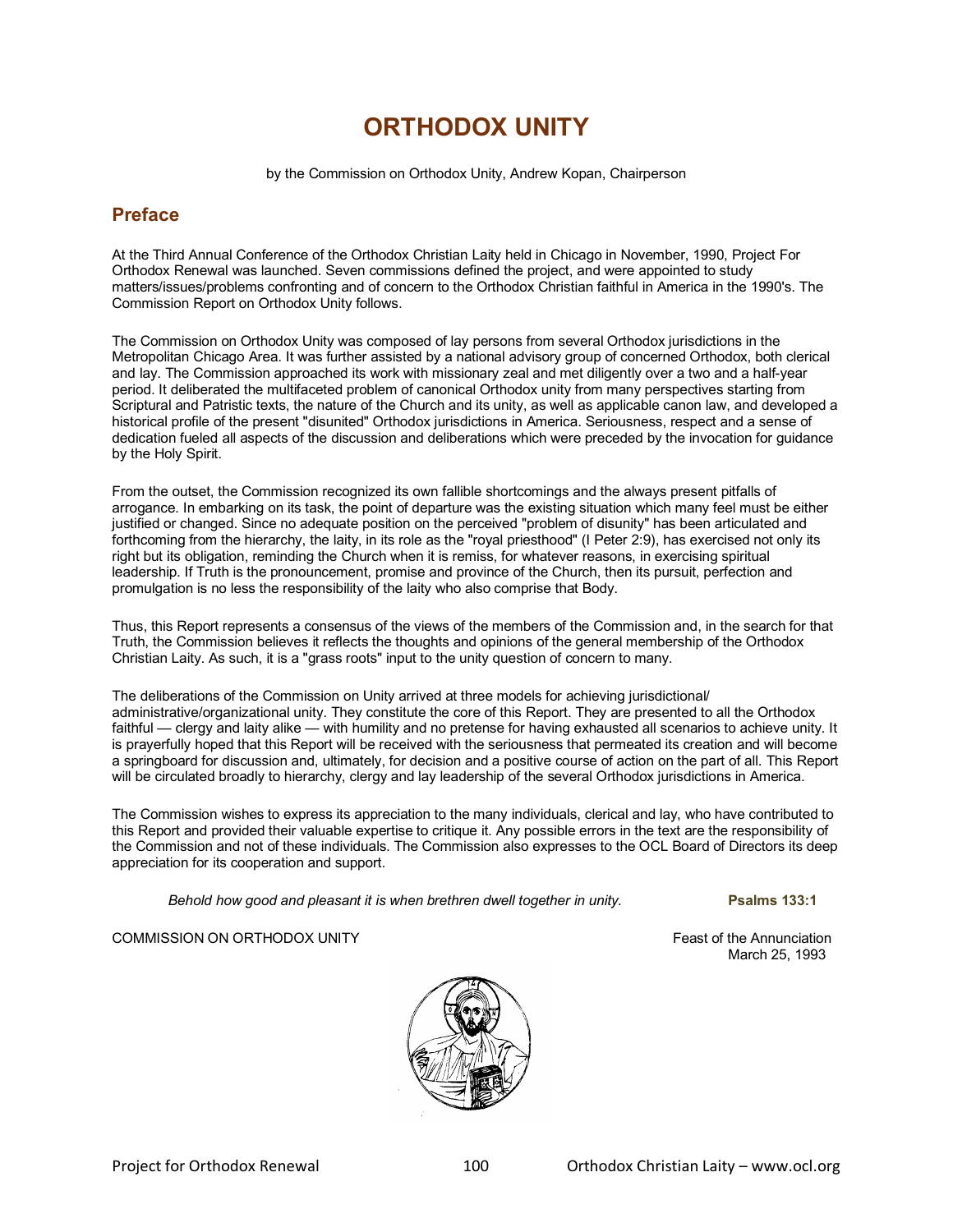# **ORTHODOXY IN AMERICA: THE UNITY WE SEEK**

*By one Spirit we were all baptized into one body — Jews and Greeks, slaves or free — and all were made to drink of one Spirit.* **I Corinthians 12:15**

## **INTRODUCTION**

## **Charge to the Commission**

When the Commission on Orthodox Unity was appointed in the Autumn of 1990, its members were all aware of their solemn responsibility before God and man. Indeed, of all the commissions appointed by OCL, this one is seriously charged with the difficult and even painful task of confronting the reality of Orthodoxy in America. Of course, the temptation to gloss over the unpleasant and nettlesome facts were great. However, all of the Commission members agreed that the ultimate commitment to Christ and His Church lay in affirming the truth precisely because, for Orthodox Christians, Truth itself is a Person, namely Jesus Christ. In this manner, the members have prayerfully sought the Lord, Himself.

*I do not ask in behalf of these alone, but for those also who believe in Me through their word; that they may all be one; even as You, Father, are in Me and I in You, that they also may be in Us; that the world may believe that You have sent Me.* 

In Christ's High Priestly prayer before His life-giving Passion and Death on the Cross, He speaks again and again of the unity of His disciples. The prerequisite for true discipleship is unity with others in and through Christ. In fact, John 13's description of the betraying Judas is cast in terms of his separating from the other disciples. In short, true discipleship is defined by and demands unity with Christ and with one another.

As Orthodox Christians in America, we are sadly aware that the inner reality and the external manifestation of that reality are at variance. No one can seriously view Orthodoxy in this country and judge otherwise. Yet, for various complex and sundry reasons, the situation continues (and grows worse). Such a spiritual crisis deeply affects every Orthodox Christian. Accordingly, we have undertaken the task of both detailing the Church's past and present, especially as it exists in America, as well as attempting some tentative and provisional recommendations for the future. Obviously, some will view all this as audacious and ask, "Who gave you the authority?" The decision to offer this report flows from the OCL's concern for the future of the Church and from the Commission members' concrete and personal experience in the Church and their serious and prayerful reflecting on the Word of God. Further, the witness of the Holy Fathers is conclusive as to the absolute necessity for unity in the Church.

Finally, the most telling and condemnatory evidence lies in the misapplication of Orthodox ecclesiology here in America. As a result of skewing the facts, the results cannot be but warped. The truth is that no Orthodox Christian in America is living a "normal," canonically correct life. All experience the reality of our abnormal situation. This Report humbly and prayerfully attempts to address this very serious matter.

## **Rationale For Seeking Unity**

This Report is specifically directed to the People of God, Orthodox believers in America. The question of unity affects their entire life in the Church on a number of levels. Primarily, the canonical union of the Orthodox jurisdictions here will bring the American Church in line with the richest possibilities of Orthodox life. Much of the Church's difficulty in witnessing in the United States lies in the dissonant, uncooperative nature of the present status of Orthodoxy in America. Consequently, we lose a unique opportunity given to us by historical and spiritual circumstances which is the mission to the West. "A universal missionary Orthodox Church simply cannot endure or survive for long within an American context without unity" (Papadakis 187).

A narrowly constructed, ethnically-centered Orthodoxy betrays an unfortunate sectarian tendency which renders other work ineffectual or meaningless. Scarce human and financial resources are divided into duplicative projects in Christian education, philanthropy and mission outreach. Orthodox jurisdictions "do things," but not the Orthodox as a whole. Particularly telling is Orthodoxy's lack of a moral-ethical voice in the American arena. Many perceive that Orthodoxy either has no moral positions or else that they are simply unknown. The net result is the same. Orthodoxy remains America's best-kept secret.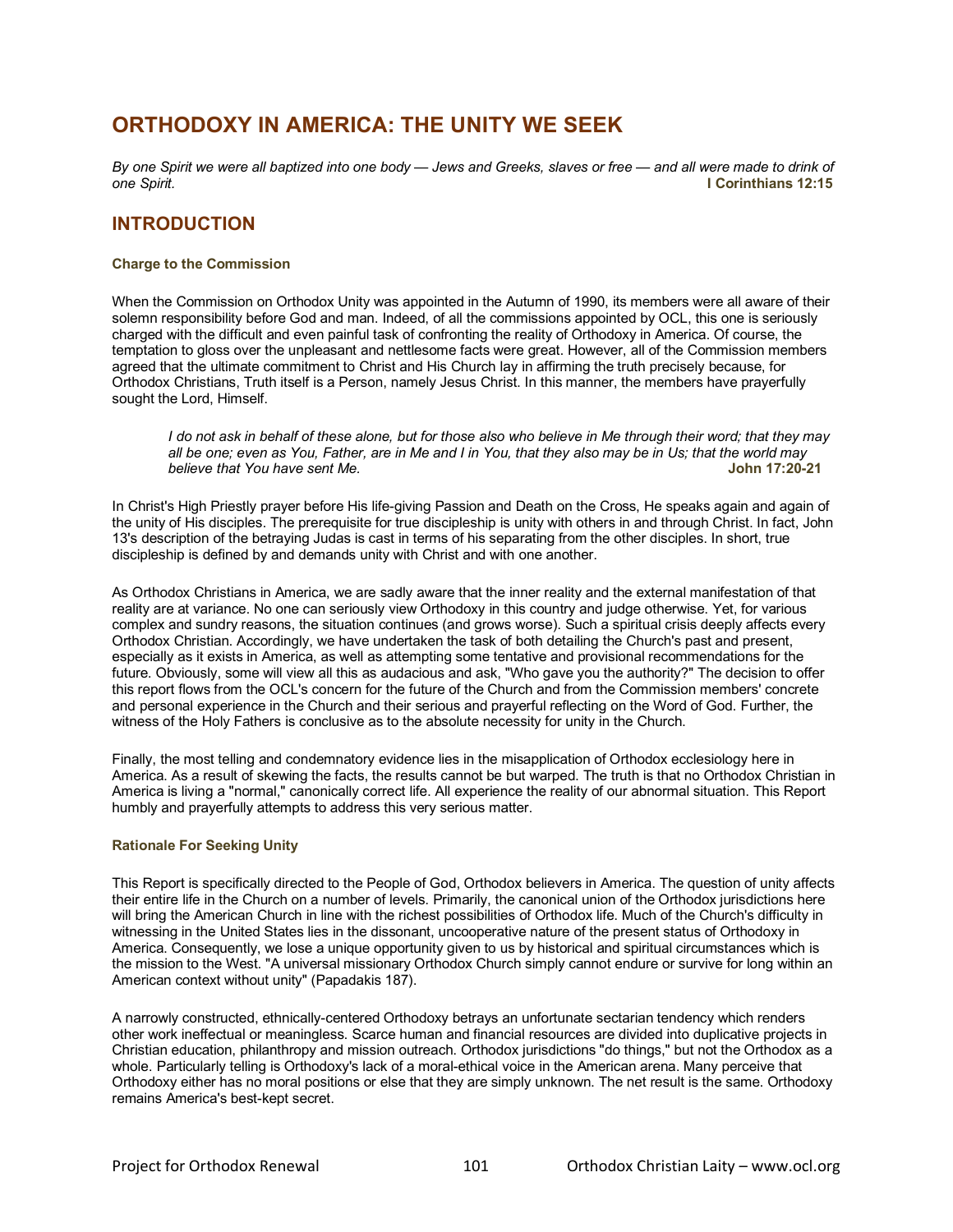The present predicament is caused by human error and misperception. The solution can only come from us. Once we have prayerfully and sincerely determined who we are and what our mission is, the light will appear at the end of the tunnel. "Our destiny is to witness to Orthodoxy in the West. It is our duty, as informed churchmen and laity, to make the solidarity of our future a genuine reality now. To remind our hierarchy of this fact firmly, persistently, and politely is our prerogative as members of the Catholic Church of Christ" (Papadakis 188)

## **ORTHODOX ECCLESIOLOGY AND CHURCH UNITY**

## **[Introduction to Scriptural Texts](http://www.ocl.org/index.cfm?fuseaction=AboutUs.u_scripturaltexts)**

The following citations from the New Testament are striking exponents of the unity theme which course through the Gospel, Acts of the Apostles, as well as the Epistles. Of particular significance is the fact that all four Gospels record sayings and exhortations of Christ, Himself, on the subject, especially in the context, both of His forthcoming Passion and His last words to the apostles before His Ascension. In both cases, the Lord reminds His followers that unity is characteristic of the Church, an essential mark of its work and mission. These selections from the Acts and the Epistles are proof positive that, in the development of the early Church, the issue of unity was paramount. This concern is expressed in concrete terms in the communications which the Epistle writers addressed. The words of Christ and the expressions of the early Church community form an eloquent and convincing call for unity.

### **[Scriptural References to Church Unity](http://www.ocl.org/index.cfm?fuseaction=AboutUs.scripturalreferences) (RSV)**

#### **John 17:20-23**

*I do not pray for these only, but also for those who are to believe in me through their word, that they may all be one; even as thou, Father, art in me, and I in thee, that they also may be in us, so that the world may believe that thou hast sent me. The Glory which thou hast given me I have given to them, that they may be one even as we are one, I in them and thou in me, that they may become perfectly one, so that the world may know that thou hast sent me and hast loved them even as thou has loved me.* 

### **Matthew 28:18-20**

*And Jesus came and said to them, "All authority in heaven and on earth has been given to me. Go therefore and make disciples of all nations, baptizing them in the name of the Father and of the Son and of the Holy Spirit, teaching them to observe all that I have commanded you; and lo, I am with you always, to the close of the age."*

### **Mark 16:15-16**

*And he said to them, "Go into all the world and preach the gospel to the whole creation. He who believes and is baptized will be saved; but he who does not believe will be condemned."*

#### **Luke 24:45-47**

*Then he opened their minds to understand the scriptures, and said to them, "Thus it is written, that the Christ should suffer and on the third day rise from the dead, and that repentance and forgiveness of sins should be preached in his name to all nations, beginning from Jerusalem.* 

### **John 7:33-38**

*Jesus then said, "I shall be with you a little longer, and then I go to him who sent me; you will seek me and you will not find me; where I am you cannot come." The Jews said to one another, "Where does this man intend to go that we shall not find him? Does he intend to go to the Dispersion among the Greeks and teach the Greeks? What does he mean by saying 'You will seek me and you will not find me,' and, 'Where I am you cannot come'?" On the last day of the feast, the great day, Jesus stood up and proclaimed, "If any one thirst, let him come to me and drink. He who believes in me, as the scripture has said, 'Out of his heart shall flow rivers of living water'."* 

#### **John 10:16**

*And I have other sheep, that are not of this fold; I must bring them also, and they will heed my voice. So there shall be one flock, one shepherd*.

#### **John 15:18-21**

*If the world hates you, know that it has hated me before it hated you. If you were of the world, the world*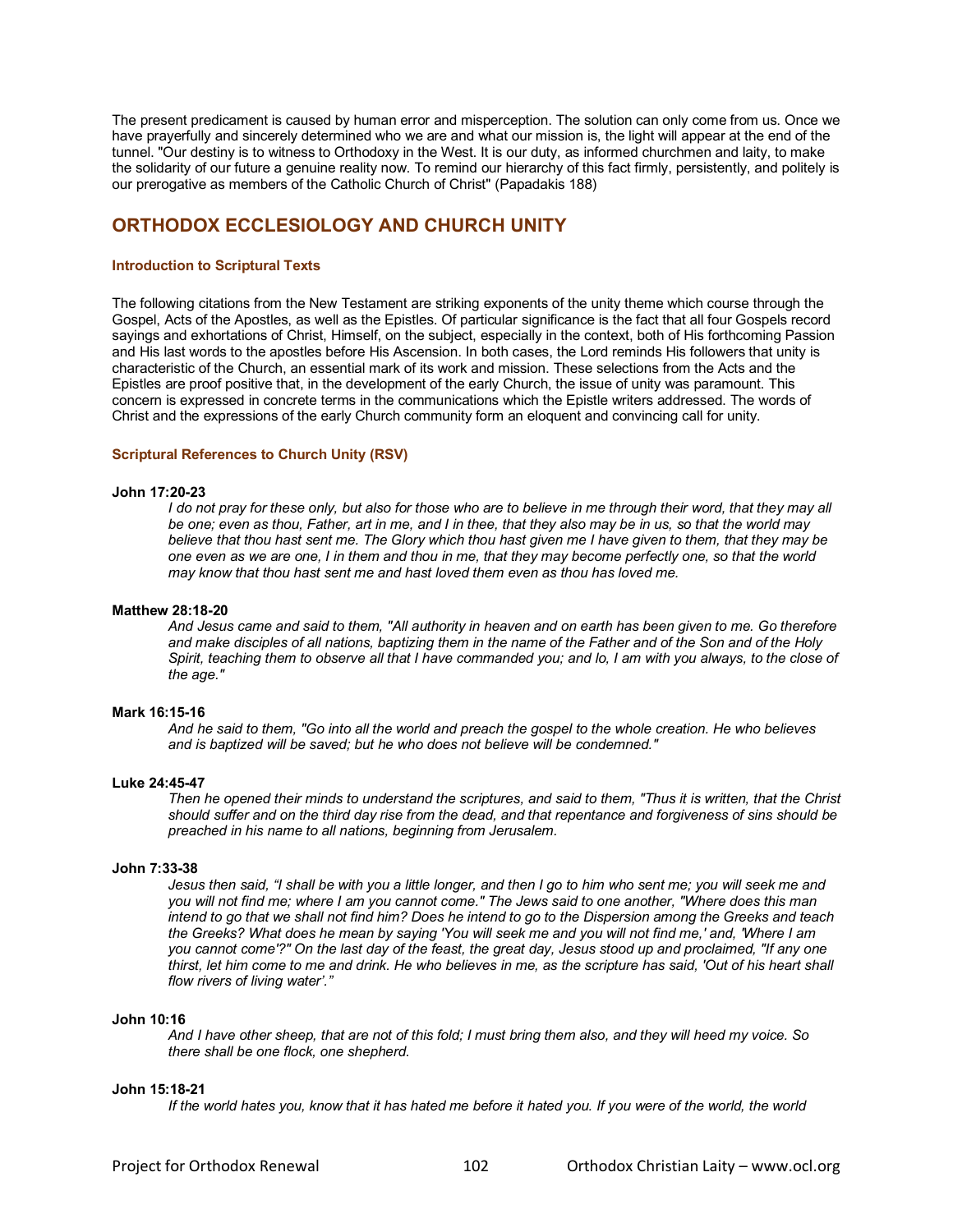*would love its own; but because you are not of the world, but I chose you out of the world, therefore the world hates you. Remember the word that I said to you, "A servant is not greater than his master." If they persecuted me, they will persecute you; if they kept my word, they will keep yours also. But all this they will do to you on my account, because they do not know him who sent me.* 

### **Acts 10: 34-35**

*And Peter opened his mouth and said: "Truly I perceive that God shows no partiality, but in every nation any one who fears him and does what is right is acceptable to him."* 

### **I Corinthians 1: 22-24**

*For Jews demand signs and Greeks seek wisdom, but we preach Christ crucified, a stumbling-block to Jews and folly to Gentiles, but to those who are called, both Jews and Greeks, Christ the power of God and the wisdom of God.*

### **I Corinthians 12:12-13**

*For just as the body is one and has many members, and all the members of the body, though many, are one body, so it is with Christ. For by one Spirit we were all baptized into one body — Jews or Greeks, slaves or free — and all were made to drink of one Spirit.* 

#### **I Corinthians 14:19**

*Nevertheless, in church I would rather speak five words with my mind, in order to instruct others, than the thousand words in a tongue.*

#### **Galatians 3:27-28**

*For as many of you as were baptized into Christ have put on Christ. There is neither Jew nor Greek, there is neither slave nor free, there is neither male nor female; for you are all one in Christ Jesus.*

### **Ephesians 4:4-6**

*There is one body and one Spirit, just as you were called to the one hope that belongs to your call, one Lord, one faith, one baptism, one God and Father of us all, who is above all and through all and in all.*

### **Colossians 3:9-11**

*Do not lie to one another, seeing that you have put off the old nature with its practices and have put on the new nature, which is being renewed in knowledge after the image of its creator. Here there cannot be Greek and Jew, circumcised and uncircumcised, barbarian, Scythian, slave, free man, but Christ is all, and in all.*

## **[Introduction to Patristic Texts](http://www.ocl.org/index.cfm?fuseaction=AboutUs.PatristicTexts)**

The following Patristic selections all center around the theme of unity. After Christ's Ascension and the coming of the Holy Spirit at Pentecost, the Church grew rapidly throughout the civilized world, spreading to the major cities of the Roman Empire. Certain Christian teachers and preachers became famous for their knowledge and defense of the Faith. In the changing circumstances and cultural tumult of those early centuries, these "Church Fathers" acquired a pre-eminence of authority and veracity precisely because they added to the essential Gospel message. Indeed, they formed the direct lineage from Apostolic times, since, taken as a whole, these authorities continued to witness to Christ in their own times, and, down to ours, in an infallible fashion. In every passage cited of the Fathers — Eastern and Western — the focus is the unity of the Church. These holy men knew, from direct and concrete experience, that all else in the life of the Church depended upon it, is nurtured by it. In short, for the Fathers, to be in Christ, to be Christian, is to be one. There could not be any substitution or obfuscation — One Faith, One Lord, One Baptism.

#### **[Patristic References to Church Unity](http://www.ocl.org/index.cfm?fuseaction=AboutUs.PatristicReferences) (Jurgens)**

#### **St. Ignatius of Antioch: Letter to the Smyrnaeans (1, 1)**

*I give glory to Jesus Christ, the God who has made you wise; for I have observed that you are set in faith unshakable, as if nailed to the cross of our Lord Jesus Christ in body and in soul; and that you are confirmed*  in love by the Blood of Christ, firmly believing in regard to our Lord that He is truly of the family of David *according to the flesh (1), and God's Son by the will and power of God, truly born of a Virgin, baptized by John so that all justice might be fulfilled by Him (2), (2) in the time of Pontius Pilate and Herod the Tetrarch truly nailed in the flesh on our behalf, — and we are of the fruit of His divinely blessed passion, — so that by*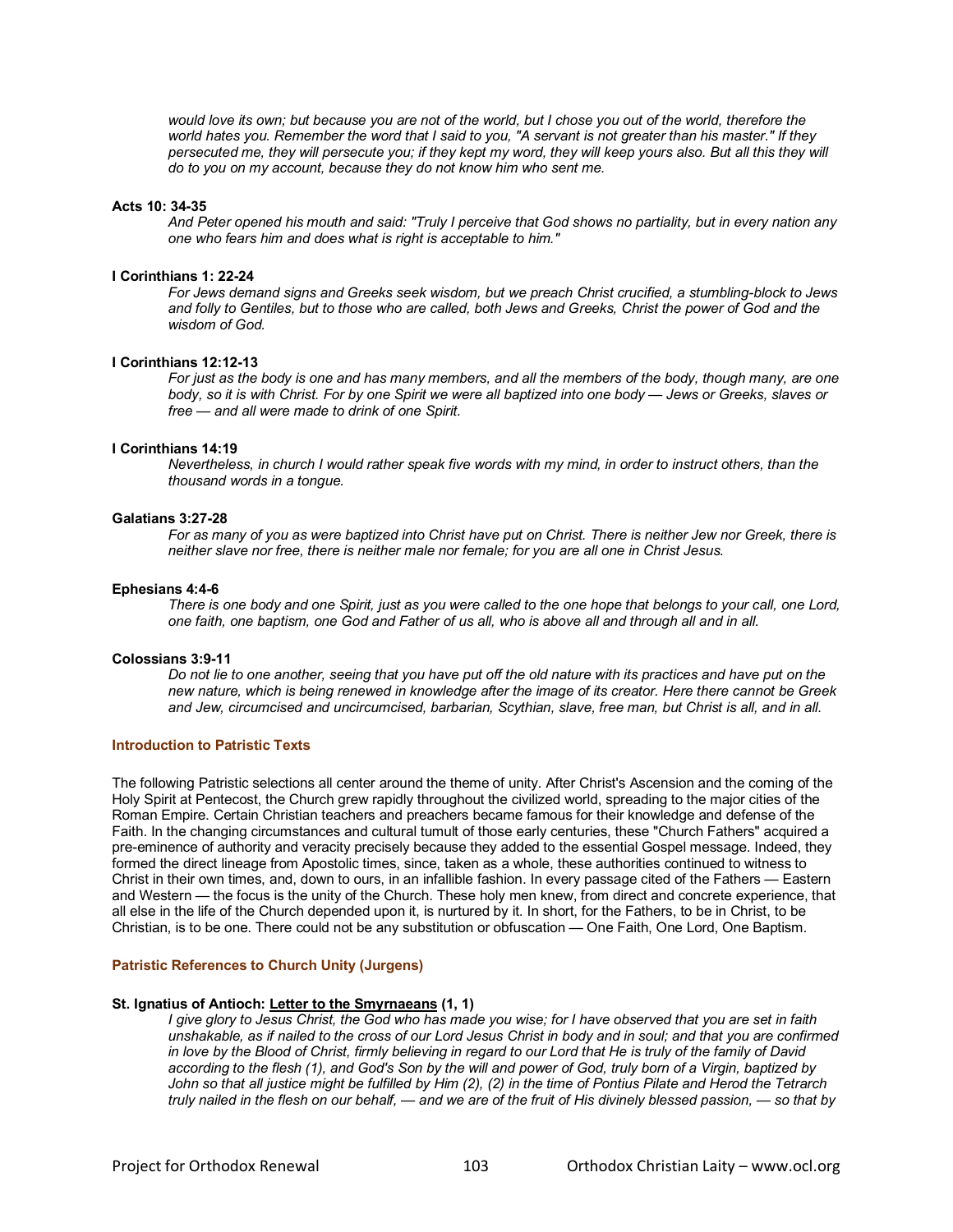*means of His resurrection He might raise aloft a banner (3) for His saints and believers in every age, whether among the Jews or among the gentiles, united in a single body in His Church (4).*

### **Hermas: The Shepherd (Par. 9, 17, 4)**

*(The shepherd said:) "All the nations which dwell under heaven, when they heard and believed, were called by the name of the Son of God. When, therefore, they received the seal, they had one understanding and one mind; and their faith became one, and one their love; and they carried the spirits of the virgins along with the name; and that is why the structure of the tower was in one splendid color like the sun (5)."*

### **Hermas: Letter to Diognetus (6, 1)**

*To put it briefly, what the soul is in the body, that the Christians are in the world. (2) The soul is spread through all parts of the body, and Christians through all the cities of the world. (3) The soul dwells in the body, but it is not of the body; and Christians dwell in the world, though they are not of the world. (4) The soul is invisible, but it is sheathed in a visible body. Christians are seen, for they are in the world; but their religion remains invisible.* 

### **St. Justin the Martyr: Dialogue with Trypho the Jew (117)**

*(Justin) "There is not one single race of men — whether barbarians or Greeks, or of whatever name they may be called, either wagon-dwellers or those who are called homeless or herds-men who dwell in tents among whom prayers and thanksgivings are not offered to God the Creator of all things, in the name of the crucified Jesus."*

### **St. Irenaeus: Against Heresies (1, 10, 2)**

*For, while the languages of the world are diverse, nevertheless, the authority of the tradition is one and the same.*

*Neither do the Churches among the Germans believe otherwise or have another tradition, nor do those among the Iberians, nor among the Celts, nor away in the East, nor in Egypt, nor in Libya, nor those which*  have been established in the central regions of the world. But just as the sun, that creature of God, is one *and the same throughout the whole world, so also the preaching of the truth shines everywhere and enlightens all men who desire to come to a knowledge of truth.*

*Nor will any of the rulers in the Churches, whatever his power of eloquence, teach otherwise, for no one is*  above the teacher (6); nor will he who is weak in speaking detract from the tradition. For the faith is one and *the same, and cannot be amplified by one who is able to say much about it, nor can it be diminished by one who can say but little.*

#### **St. Irenaeus: Against Heresies (3, 4, 1)**

*If there should be a dispute over some kind of question, ought we not have recourse to the most ancient Churches in which the Apostles were familiar, and draw from them what is clear and certain in regard to that question? What if the Apostles had not in fact left writings to us? Would it not be necessary to follow the order of tradition, which was handed down to those to whom they entrusted the Churches?*

#### **Tertullian: The Demurrer Against Heresies (20, 7)**

*Any group of things must be classified according to its origin. Therefore, although the Churches are so many and so great, there is but the one primitive Church of the Apostles, from which all others are derived. (8) Thus, all are primitive, all are apostolic, because all are one. The communication of peace, the title of brotherhood, and the bond of hospitality prove her unity: (9) privileges which no other principle governs except the one tradition of the same sacrament (4).*

## **Eusebius Pamphilus: History of the Church (3, 1, 1)**

*The holy Apostles and disciples of the Savior, however, were scattered throughout the whole world. Thomas, as tradition holds, received Parthia by lot; Andrew, Scythia; John, Asia, busying himself among the people there until he died at Ephesus. (2) Peter, however, seems to have preached to the Jews in the diaspora in the Pontus and in Galatia, Bithynia, Cappadocia, and in Asia; and at last, having come to Rome, he was crucified head downwards, the manner in which he himself had thought it fitting to suffer. Is it needful to say anything of Paul, who fulfilled the gospel of Christ from Jerusalem to Illyricum, and afterwards in the time of Nero was martyred in Rome?*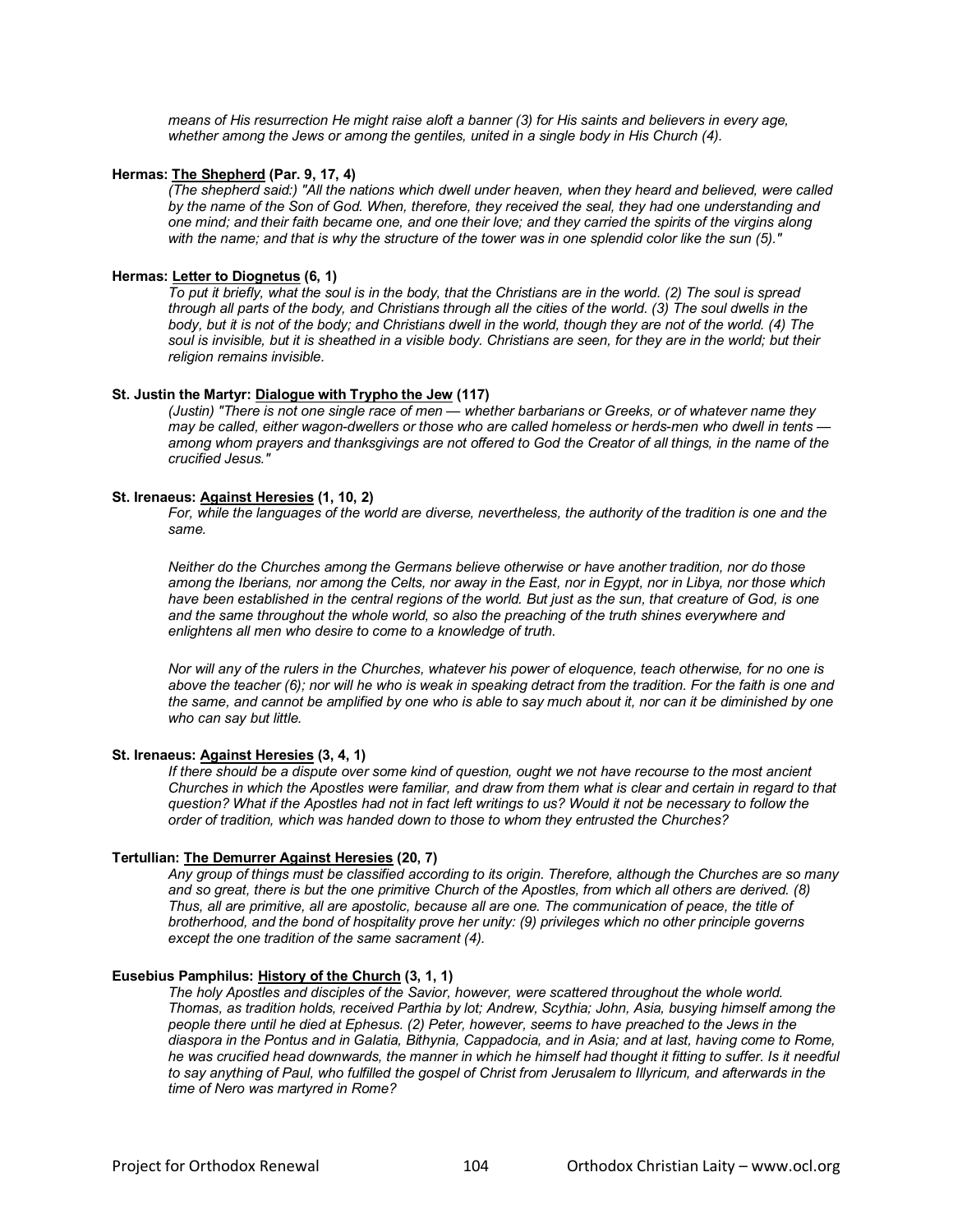## **St. Cyril of Jerusalem: Anti-Clerical Lectures (18, 26)**

*And if ever you are visiting in cities, do not inquire simply where the House of the Lord is — for the others, sects of the impious, attempt to call their dens the Houses of the Lord — nor ask merely where the Church is, but where is the Catholic Church. For this is the name peculiar to this holy Church, the Mother of us all, which is the Spouse of our Lord Jesus Christ, the only-begotten Son of God.*

## **[Nationalism and Phyletism in the Church](http://www.ocl.org/index.cfm?fuseaction=AboutUs.Nationalism_Phyletism)**

Our Lord established one church, ". . . one Lord, one faith, one baptism," (Ephesians 4:5). From the very beginning, there were divisions, theological and doctrinal, most of which have been dealt with and resolved by the Ecumenical Councils of the first seven centuries. But some of these divisions have had a nationalistic or ethnic base. This was first manifested in Apostolic Times when early Jewish Christians conceived the new faith for those of the Jewish world only. The defiance of St. Paul, who became the "Apostle to the Gentiles," (Acts 15) and the decrees of the Apostolic Council of Jerusalem resolved that issue — that Christianity was indeed for all people: "There is neither Jew nor Greek, there is neither slave nor free, there is neither male nor female; for you are all one in Christ Jesus." (Galatians 3:27-28).

But notwithstanding this Biblical exhortation, nationalism or phyletism always reared its divisive head in both parts of the Universal Undivided Church of the first ten centuries as evident by the rise of "national" churches in Spain and France and in Egypt and other parts of the East. Yet by the time the Council of Chalcedon (451) and certainly by the two following Ecumenical Councils of Constantinople II (553) and Constantinople III (680), the assembled bishops were seen as representing five patriarchates — Rome, Constantinople, Alexandria, Antioch, and Jerusalem.

Authentic ecumenicity required the participation of these five patriarchates, either in person, or by proxy, or, at least, as in the case of Pope Vigilius and the Council of 553, in the form of a *post factum* approval. This system of *pentarchy*, the governing of the Universal Church by five rulers, equal in dignity, but related to each other by a strict order (taxis) of precedence, was a Byzantine vision enshrined in the legislation of Emperor Justinian I (Meyendorff Imperial Unity 327). The only exception to this was the Church of Cyprus, a lonely survivor of the old provincial system which was declared autocephalous in 432 by the Third Ecumenical Council at Ephesus (Callinikos 57).

But the unity of the Church was not destined to last long. Already in the early centuries of the Church there were forces creating divisions. The rise of heresies such as Monophysitism and Monotheletism, among others, brought about a rupture in the unity of the Church resulting in the creation of schismatic churches (now called Non-Chalcedonian or Oriental Orthodox churches) during the 5th and 7th centuries.

The Great Schism of 1054 between East and West was, of course, a significant rupture which brought about the end of the Undivided Church of the first ten centuries resulting in the creation of two major rival churches — Greek Orthodoxy in the East and Roman Catholicism in the West. Later in the 15th century another rupture was caused in the Western Church by the Protestant Reformation.

Following the travails of the Byzantine Empire in its attempts to stave off its imminent collapse under the Ottoman Turks, the Church of Russia, which had always been administratively dependent on the Ecumenical Patriarchate at Constantinople and whose Metropolitan of Kiev and All Russia was generally a Greek, rebelled against the authority of Byzantium and in 1448 selected its own metropolitan to replace Isidore the Greek who had signed the Unionist Agreement with Rome at the Council of Florence. However, the new metropolitan, Jonas of Ryazan, was not acceptable to Constantinople and the rupture continued until 1587 when Patriarch Jeremiah II of Constantinople visited Russia and established the new "Patriarch of Moscow" to replace Rome which had fallen away because of the Great Schism and thus restoring the *pentarchy*. Thus, the Church of Russia became the first national church of Orthodoxy (Meyendorff Byzantine Tradition 45-60).

In 1830, following the successful Greek Revolution and the independence of Greece from Turkish domination, the religious authorities of the new nation, not wishing to be under the control of the Ecumenical Patriarchate, which was subject to Turkish suzerainty, declared the Church of Greece autocephalous, thus establishing the second "national church" of the modern era. This act was not recognized by the Ecumenical Patriarchate, and the Greek church remained in schism until 1850, when the Ecumenical Patriarchate recognized a *fait accompli* (Sherrard, 182-199).

This pattern was to recur over and over again as one by one the Balkan nations gained their independence from the Turks. Thus Serbia became formally autocephalous in 1879; Romania in 1885; Albania in 1937; and Bulgaria in 1945, after a long schism lasting from 1870. Georgia became autocephalous in 1917. This chain of events created the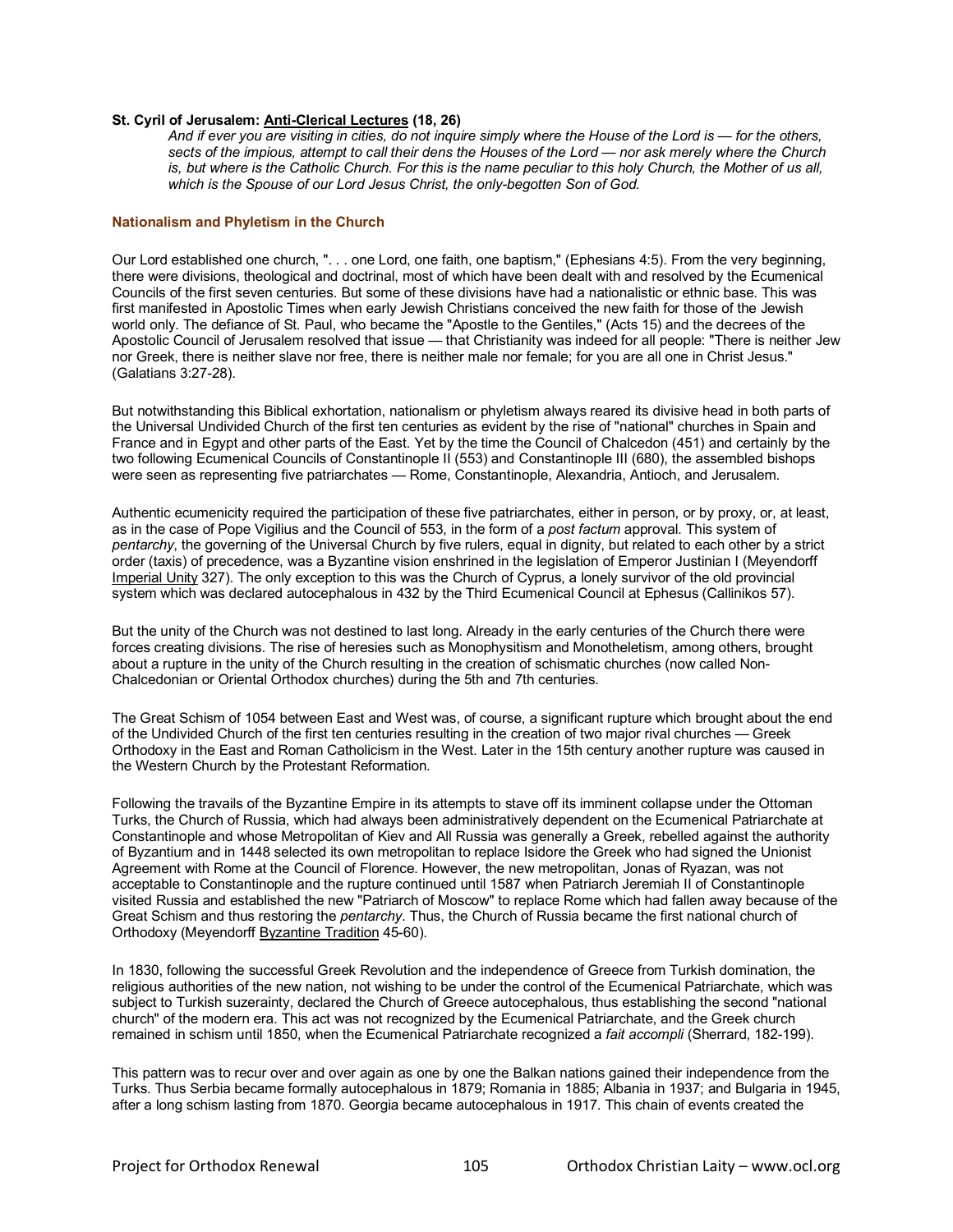modern "national" autocephalous churches which today comprise the worldwide Orthodox Church (See Directory, Appendix I).

### **[Synod of Constantinople \(1872\) and Condemnation of Phyletism](http://www.ocl.org/index.cfm?fuseaction=AboutUs.Synod_Constantinople)**

It was the Bulgarian Schism, however, which precipitated for the part of the Church as to the precise role of nationalism or ethnicity (then known as phyletism) in the life of the Church. The claim of the Bulgarians that on the basis of their ethnicity they were entitled to be an autocephalous church despite the fact that at that time it did not comprise a national state (still being part of the Ottoman Empire), unlike the newly independent Balkan states, provoked the Ecumenical Patriarchate to convene a Synod at Constantinople in 1872 which was attended by the heads or representatives of all the autocephalous churches of Orthodoxy. Presided over by Patriarch Anthimus VI of Constantinople, the Synod condemned as heresy the acceptance of *phyletism* or ethnicity as being the decisive factor in church organization.

Conforming to that decision is a condition for Orthodox Christian unity in today's world, and remains the basic principle regarding church unity — that is, that the organization of the Church along ethnic lines in the same geographical area is a heresy (Meyendorff Vision of Unity 67 & 69). The ethnic divisions of Orthodoxy existing in America today, are thus clearly inconsistent with the decision of the 1872 Synod of Constantinople.

## **[Relevant Canon Law on Unity in the Church](http://www.ocl.org/index.cfm?fuseaction=AboutUs.Relevant_Canon_Law)** (Schaff and Wace; Cummings; Mastrantonis)

As there are scriptural and patristic references to Church unity, likewise there are similar references to be found in canon law. Of particular importance to this theme are canons 8 and 15 of the 1st Ecumenical Council (Nicea, 325); canon 2 of the 2nd Ecumenical Council (Constantinople, 381); canon 5 of the 4th Ecumenical Council (Chalcedon, 451), and canons 14 and 15 of the Synod of the Holy Apostles (Jerusalem, 1st century).

Canon law, of course, is the product of the Ecumenical Synods or Councils which were convened in the first seven centuries of the early Undivided Church to combat the rising heresies that threatened the unity of the Church. According to the conciliar system that prevails in the Orthodox Church, the right of administration of the Church is given not only to clergymen, but even to the laymen, a system which has been preserved to this day. In the Orthodox Church, the laymen are not excluded from the administrative functions of the Church. They are especially prominent in the election of candidates for clergymen and in their indispensable cooperation in the formulation of the "Conscience of the Church," which is the unshakable basis of conciliarity and supreme authority in the Orthodox Catholic Church.

Thus, on the basis of the principle of the oneness of the Church, the highest administrative tribunal in the ecclesiastical hierarchy and government is the Ecumenical Synod, the General Assembly of the bishops of the entire Church. The decrees of such a Synod or Council, when definitely accepted by the "Conscience of the Church," constitutes the supreme authority in the Orthodox Church.

The decrees of the Ecumenical Synods are of two types: One refers to doctrinal subjects, usually in the form of statements of faith called *oroi*; the other refers to the administration or juridical subjects in decrees usually called *canons*. The *oroi* (for example, the Creed, the doctrine of the two natures in Christ), are unchangeable. The *canons* can be amended, but only by a decree of a new Ecumenical Synod. There are some *canons* with doctrinal content in their preamble or in their objective, although they are of a secondary value.

The canons relevant to Church unity are of this latter type. They were formulated in order to establish an order for discipline and administration, as well as for the regulation of some of the external functions of worship and devotion. While most of these relevant canons were formulated by the Seven Ecumenical Synods meeting from 325 to 787, some were decreed by earlier regional synods such as that of the Holy Apostles at Jerusalem in the 1st century and have equal validity as the canons of these earlier councils ratified by the Ecumenical Councils.

### **The relevant canons are as follows:**

### **Canon 14 (Canons of the Holy Apostles)\***

*A bishop is not to be allowed to leave his own parish, and pass over into another, although he may be pressed by many to do so, unless there be some proper cause constraining him as if he can confer some*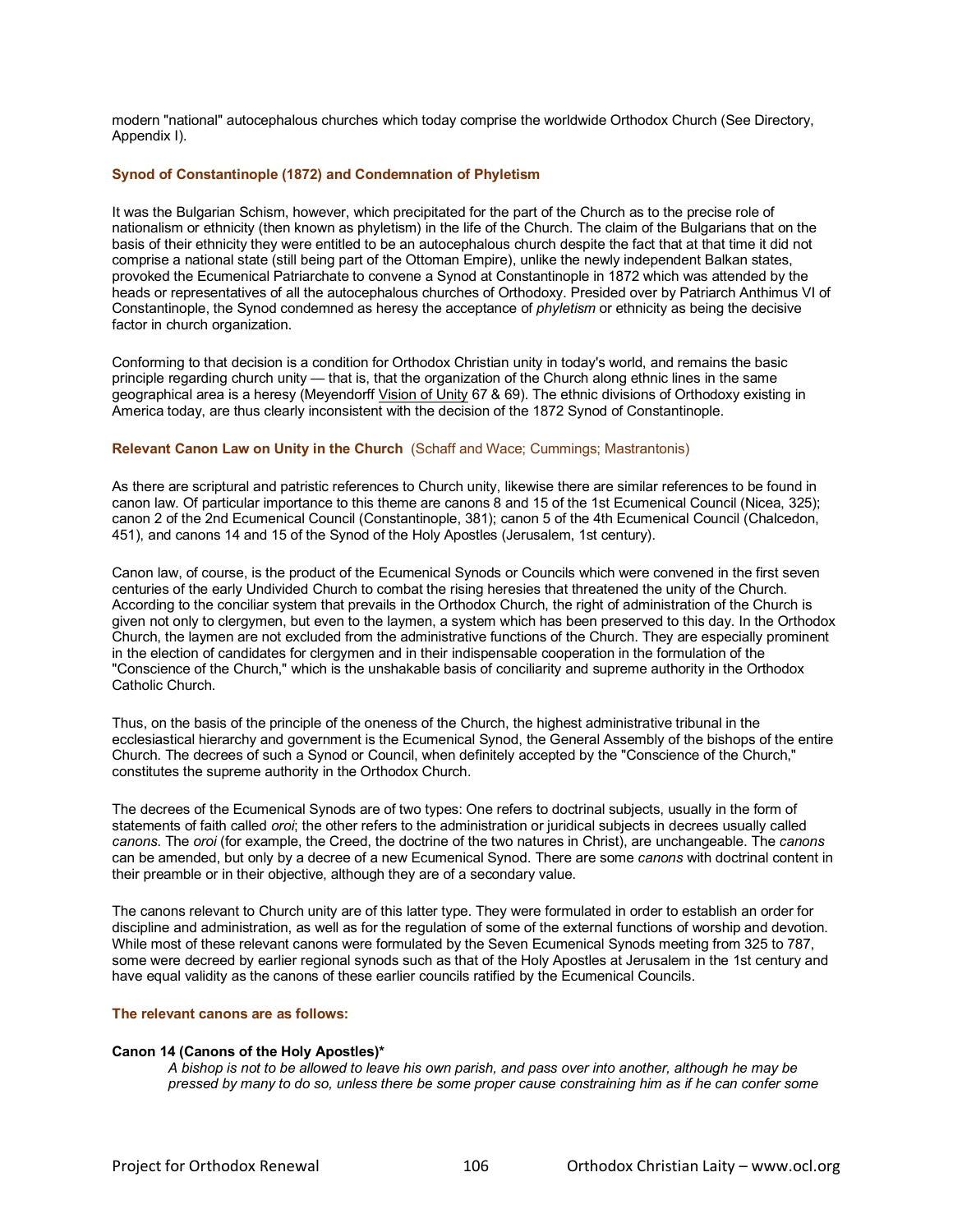*greater benefit upon the persons of that place in the word of godliness. And this must be done not of his own accord, but by the judgment of many bishops, and at their earnest exhortation.* 

#### **Canon 15 (Canons of the Holy Apostles)\***

*If any presbyter or deacon, or any other of the list of the clergy, shall leave his own parish, and go to another and having entirely forsaken his own, shall make his abode in the other parish without the permission of his own bishop, we ordain that he shall no longer perform divine services; more especially if his own bishop having exhorted him to return he has refused to do so, and persists in his disorderly conduct. But let him communicate there as a layman.* 

### **Canon 34 (Canons of the Holy Apostles)\***

*It is the duty of every nation to know the one among them who is the first, and to recognize him as their*  head, and to refrain from doing anything unnecessary without his advice and approval; instead, each of *them should do only whatever is necessitated by his own district and by the territories under him. But let not even such a one do anything without the advice and consent and approval of all. For only thus will there be concord, and will God be glorified through the Lord in Holy Spirit, the Father, and the Son, and the Holy Spirit."*

#### **Canon 8 (1st Ecumenical Council, Nicaea, 325)**

*. . . For in one city there shall not be two bishops.*

### **Canon 15 (1st Ecumenical Council, Nicaea, 325)**

*Neither bishop, presbyter, nor deacon shall pass from city to city. But they shall be sent back, should they attempt to do so, to the churches in which they were ordained.*

#### **Canon 2 (2nd Ecumenical Council, Constantinople, 381)**

*The bishops are not to go beyond their dioceses, nor bring confusion on the churches; but the Churches of God in heathen nations must be governed according to the custom which has prevailed from the time of the Fathers.*

## **Canon 3 (2nd Ecumenical Council, Constantinople, 381)**

*The Bishop of Constantinople, however, shall have the prerogatives of honor after the Bishop of Rome; because Constantinople is New Rome.* 

## **Canon 23 (Synod of Carthage, 419)\*\***

*That any province on account of its distance can have its own primate.*

### **Canon 8 (3rd Ecumenical Council, Ephesus, 431)**

*None of the God-beloved bishops shall assume control of any province which has not heretofore, from the very beginning, been under his own hand or that of his predecessors.*

#### **Canon 5 (4th Ecumenical Council, Chalcedon, 451)**

*Concerning bishops and clergymen who go about from city to city, it is decreed that the canons enacted by the Holy Fathers shall still retain their force.* 

### **Canon 18 (4th Ecumenical Council, Chalcedon, 451)**

*The crime of conspiracy or banding together is utterly prohibited even by the secular law, and much more ought it be forbidden in the Church of God. Therefore, if any, whether clergymen or monks, should be detected in conspiring or banding together or hatching plots against their bishop or fellow clergy, they shall by all means be deposed from their own rank.* 

### **Canon 9 (4th Ecumenical Council, Chalcedon, 451)**

*And if a bishop or clergyman should have a difference with the metropolitan of the province, let him have*  recourse to the Exarch of the Diocese, or to the throne of the Imperial City of Constantinople, and there let it *be tried.*

#### **Canon 28 (4th Ecumenical Council, Chalcedon, 451)**

*For the Fathers rightly granted privileges to the throne of old Rome, because it was the royal city. And the*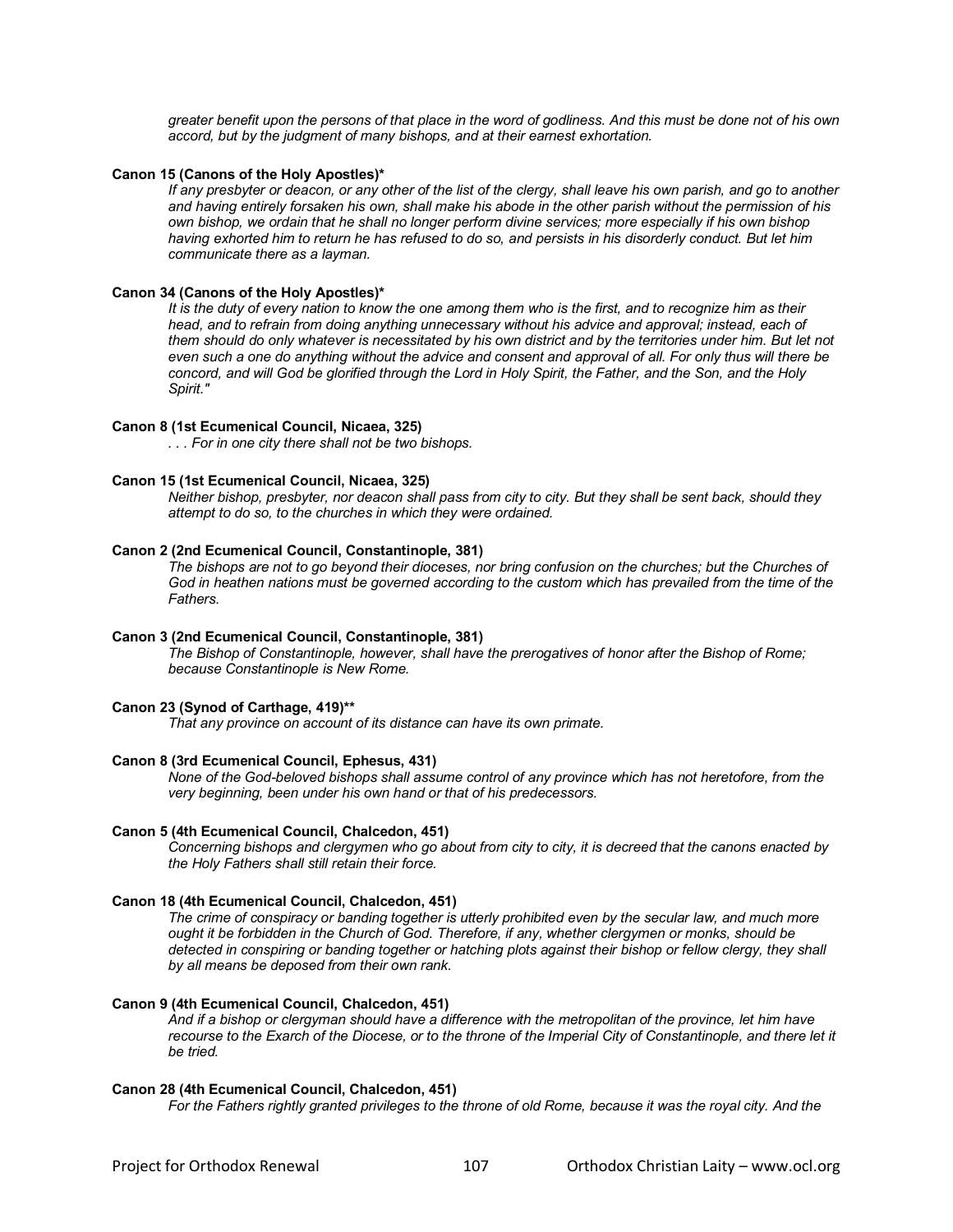*150 most religious Bishops actuated by the same consideration, gave equal privileges to the most holy throne of New Rome, justly judging that the city which is honored with the Sovereignty and the Senate, and enjoys equal privileges with the old imperial Rome, should in ecclesiastical matters also be magnified as she is, and ranks next after her; so that in the Pontic, the Asian and the Thracian dioceses, the metropolitans only and such bishops also of the Dioceses aforesaid as are among the barbarians, should be ordained by the aforesaid most holy throne of the most holy Church of Constantinople.* 

### **Canon 20 (6th Ecumenical Council, Constantinople, 680-681**)

*It shall not be lawful for a bishop to teach publicly in any city which does not belong to him. If any have been observed doing this, let him cease from his episcopate.*

## **Canon 36 (Quinisext Council, Constantinople, 692)**

Let the throne of Constantinople be next after Rome, and enjoying equal privileges. After it Alexandria, then *Antioch, and then Jerusalem.* 

A cursory review of these canons indicate clearly the unity intended for the Church by the decrees of these synods. Indeed, there shall not be two bishops in one church (jurisdiction) nor shall bishops and priests go from one city or jurisdiction into another without approval. Nor shall clergymen (or laymen), bring confusion into the churches by ordaining priests or enthroning bishops and those who travel from place to place are subject to the canon law that governs administration and jurisdiction of those places. Furthermore, bishops are not allowed to leave their jurisdiction for another jurisdiction without official approval. If he or any clergyman does so, they are not permitted to perform their ecclesiastical functions but are to be returned to the ranks of the laity.

Added to this is the confusion in the interpretation of these canons. Canons 9 and 28 of Chalcedon and canon 36 of the Quinisext Council are indirectly related to the unity issue insofar as they ascribe to the See of Constantinople extraordinary privileges. By interpretation of some Byzantine canonists such as Balsamon and Blastiras, they make the bishop or patriarch of Constantinople the highest court of appeals for the clergy. Whether this refers only to the provinces under the direct jurisdiction of Constantinople, or even to those of the other great patriarchs properly socalled, has been debated for centuries (Schaff and Wace 272-76; Cummings 253-56; and Maximos 148ff). Similarly, canon 28 of Chalcedon and subsequent canons that reaffirmed it, such as canon 36 of the Quinisext Council, have frequently been cited by the Ecumenical Patriarchate for claiming jurisdiction over all churches in barbarian (read diaspora) lands, hence its claim over churches in the Western Hemisphere and elsewhere. "For this reason the metropolitans of Pontus, Asia and of Thrace, as well as the Barbarian bishops, shall be ordained by the bishop of Constantinople." (Ancient Epitome of Canon 28) (Schaff and Wace 287-90; Cummings 271-76; and Maximos 203ff). It was on the basis of this canon that the Ecumenical Patriarchate granted autocephalous status to the churches in the Balkan nations during the 19th Century (Bogolepov, 20). Some canonists have interpreted canon 28, not only as a mere ratification of canon 3 of Constantinople in 381, placing the bishop of that city second after the bishop of Rome, but indeed, as the "legal establishment of the Patriarchate of Constantinople; the precise legal recognition of its bishop as the first in the East and the second after Rome in the entire ecclesiastical hierarchy." (Maximos 231). According to this interpretation then, "all the areas lying outside the limits of any specific ecclesiastical jurisdiction are subject ecclesiastically to the Bishop of Constantinople" (Maximos 229). It is on this basis then, that the Ecumenical Patriarchate claims jurisdiction over the churches in "barbarian" lands that is, the churches of the diaspora in Northern and Western Europe and the New World. In this respect, therefore, these canons and their interpretation have a direct bearing upon the issue of ecclesiastical unity in America.

Such, however, is not the case in America! Indeed, each of the canons have been repeatedly violated by the Orthodox jurisdictions in the New World. Major American and Canadian cities (as well as some Western European cities) have two or even three bishops, and the ethnic divisions along which our jurisdictions are organized are a repudiation not only of canon law but also, as mentioned earlier, of the decree of the Synod of Constantinople in 1872 which prohibits the establishment of two competing churches or jurisdictions in the same territory along ethnic and linguistic lines — the new heresy of phyletism which has been formally defined as the establishment of particular churches accepting members of the same nationality and refusing the members of other nationalities, being administered by pastors of the same nationality," and as "a coexistence of nationally defined churches." Clearly, then, these multiple jurisdictions are uncanonical as defined by the church canons. That is precisely the status of the Church in America which this Commission is addressing.

In this respect, however, the existing multiplicity of jurisdictions and the uncanonical status of the Church in America, need not be a permanent situation. The early Church faced some of the problems we face today in realizing concretely the unity of the Christian community in each Place. This is evident by the fact that such canons were decreed by the synods. But we can learn much by considering the means which were used to overcome the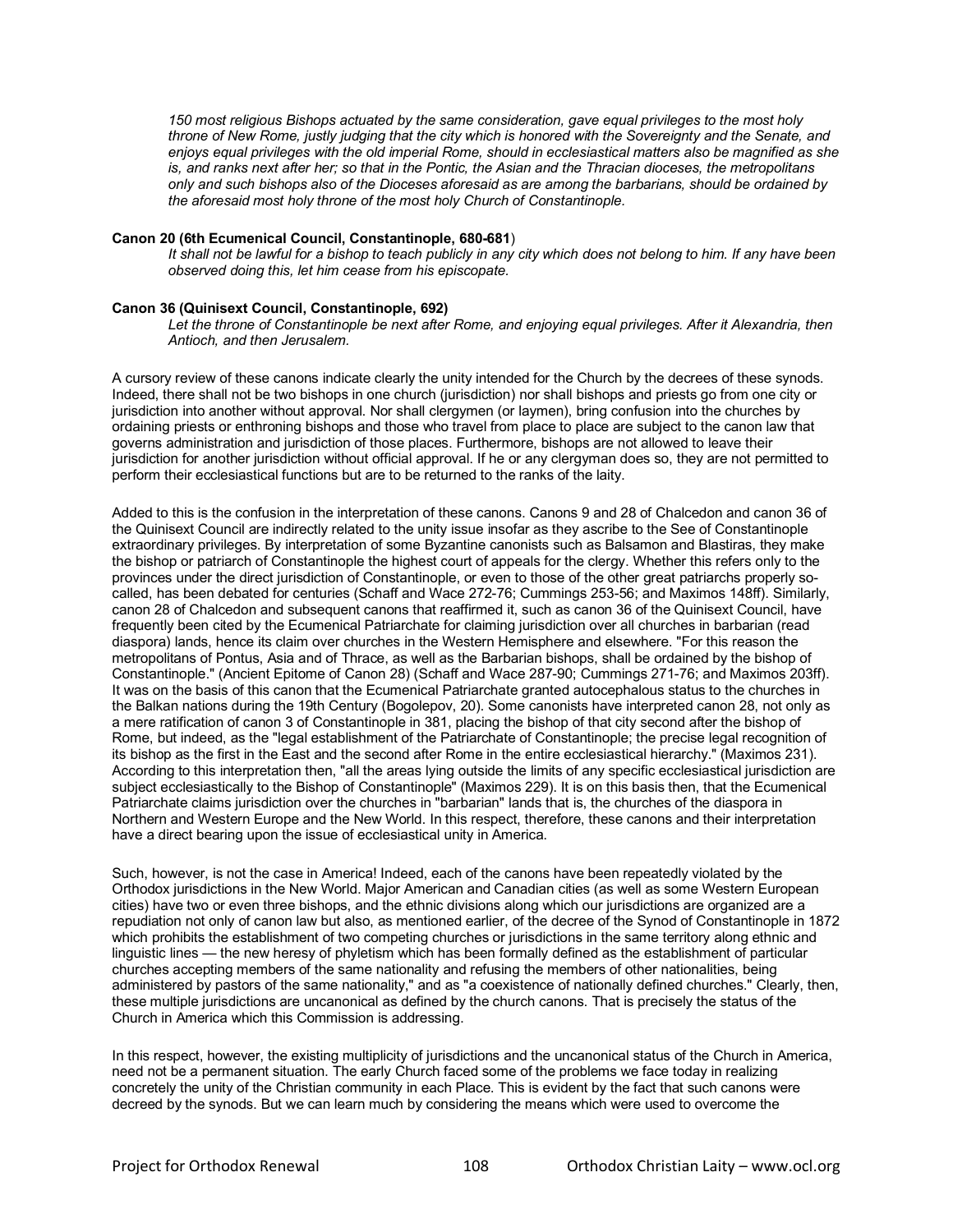temptation of divisiveness. Indeed, if we believe in Tradition — as we say we do — the experience of the apostles and the fathers is part of our inheritance. We simply have no right to reject it, although we can and we must see how the guidelines which they provided can and must be applicable to our conditions, in our time. Our link with Tradition, in this respect, is the canons.

Taken as a whole, the Orthodox canonical inheritance is not a "juridical system" or a code. It contains texts which today are inapplicable, or in contradiction with others. Those who attempt to use canons as Protestant fundamentalists use Scriptures, ignore how much they themselves are influenced by Western approaches which absolutize legalism and institutional structures. Canons need interpretation in the light of Tradition as a whole, and their interpreters must first of all acquire that mind of the Church, without which individual canonical texts are often meaningless. It remains, however, that with regard to some basic theological, ecclesiological and moral principles there is clear canonical consensus, and it is possible to understand why this consensus exists. Such a consensus exists on two points which are of crucial importance for our problem: 1) the Church must be one in each place; 2) the office of the episcopate is particularly responsible for realizing and witnessing to the unity of the true Church locally, regionally and universally. Both of these points are obviously not only "canonical," but theological, ecclesiological and spiritual.

"Unity in each place" is, of course, a flexible concept. A "place" can be a house, a village, a city, an area or a country. With modern means of transportation and communication, with communities organized at workplaces, etc., there are various ways in which one can define a "place." What is involved here is the desire, the readiness and the ability of Orthodox Christians to share a common sacramental and community life with their neighbors on the basis of no other criterion and principle than a common faith, belonging to the same Church, hoping for the same salvation, sharing in the same anticipation of the Kingdom of God. This is, after all, exactly what St. Paul meant when he was wondering, in his writing to the Corinthians, whether "Christ was divided" in Corinth. If the readiness and desire to share one's faith exists, practical accommodations are always possible to meet difficulties, such as the absence of a common language. But the canons are unanimous in requiring local unity, and place particular responsibility on the bishops. In each place, the local church is headed by a bishop, **originally the only celebrant of the Eucharist**, image of Christ and center of unity. "There may not be two bishops in a city," proclaims the First Ecumenical Council of Nicea (canon 8). And, quite logically, the bishops (who were **elected** for life by the **clergy and laity** of their particular church) "are not to go beyond their own diocese to churches lying outside of their bounds, nor bring confusion on the churches. . . . And let not bishops go beyond their diocese for ordinations and any other ecclesiastical ministrations, unless they be invited" (Second Ecumenical Council, canon 2).

But the "one bishop in each place" principle does not mean that each local church is isolated and self-sufficient. Canons require that bishops of each province meet in synod twice a year (First Ecumenical Council, canons 4 and 5). The regular meetings are necessary for solving common problems, but particularly to fill vacant sees; for no bishop can ordain another bishop alone, particularly not his own successor. Conciliarity is therefore a basic principle. Within each church, the bishop heads the community together with his presbyters (who are compared to the apostles by St. Ignatius of Antioch), and the affairs of the province are directed by the bishops together. Among the bishops of a province, one is a *primate*, often designated as *metropolitan*. His personal approval is necessary for the creation of all new bishops, and the bishops are forbidden to act without his knowledge, just as he, too, does not act without theirs (Apostolic canon 34). He, therefore, coordinates and sanctions episcopal conciliarity on the level of the province.

On the universal level, the emperor (at least in the early Byzantine period) acted as coordinator, not by himself, but together with five *patriarchs* (the so-called *pentarchy*). With the disappearance of the Western empire, the bishop of Rome, always recognized as the first among patriarchs, developed a self-sufficiency which would eventually lead to schism. The Ecumenical Patriarch of Constantinople, who had been granted "privileges of honor after the bishop of Rome" (Second Ecumenical Council, canon 3), became the recognized coordinator, as *first bishop* within Orthodoxy. His actual powers, however, varied from period to period. Before the fall of Byzantium (1453), he acted in close coordination with the emperor. Under the Turkish regime, he became the political head of the entire Christian millet of the Ottoman empire, which gave him a de facto control over the other Eastern patriarchs. Russia developed quite independently, as did the independent kingdom of Georgia and its ancient patriarchate.

Responsible for unity locally, a bishop also shares in the universal episcopate; he is not bishop by himself, but only because he is in communion and conciliar cooperation with the world episcopate of the Church. All this is symbolized by the so-called *diptychs*. At the liturgy a local bishop mentions the head of the province or of the autocephalous church to which he belongs, while the head of the church mentions all the other heads by order of precedence.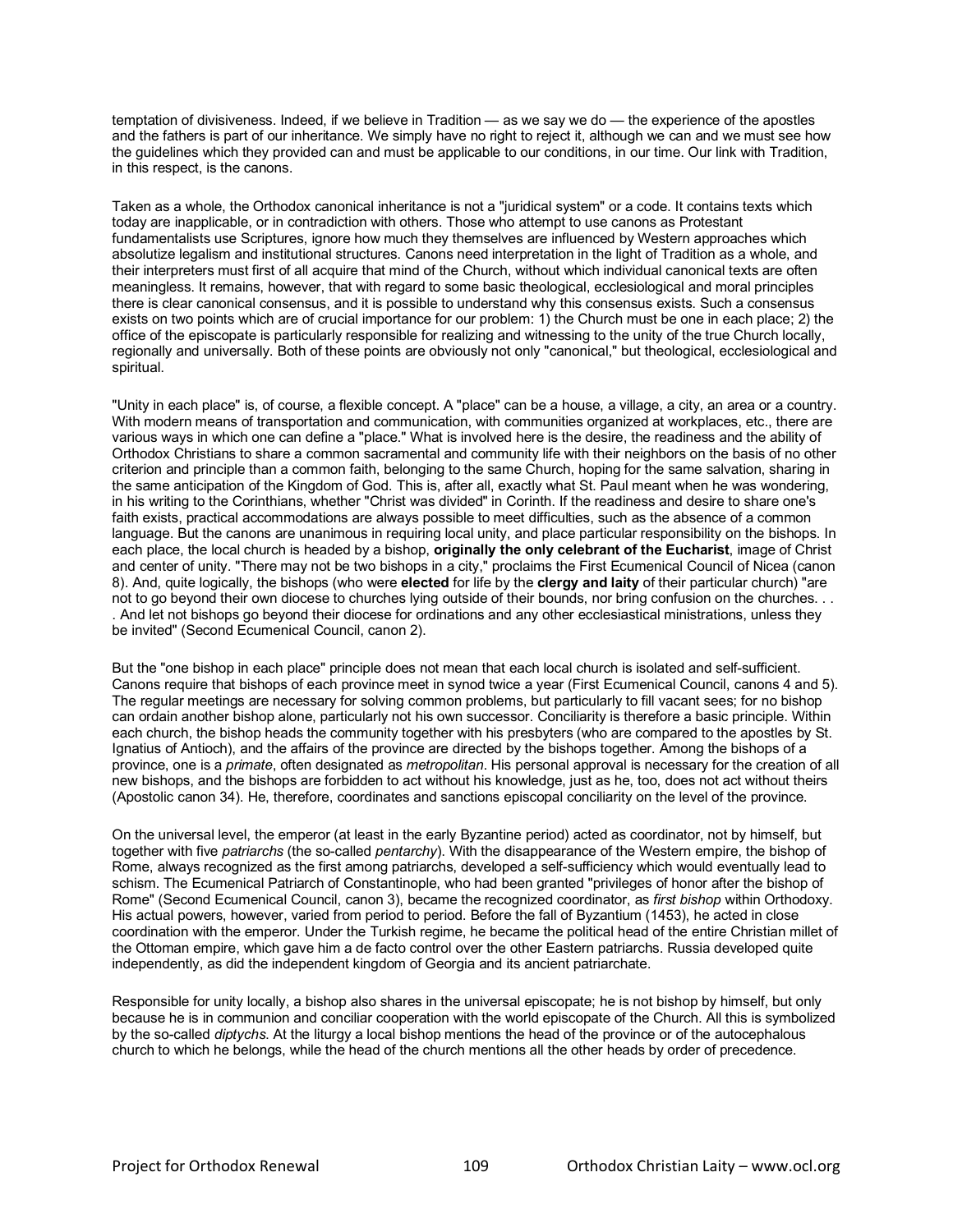## **[Patriarchal Encyclicals on Church Unity](http://www.ocl.org/index.cfm?fuseaction=AboutUs.Patriarchal_Encyclicals)**

Contrary to what has sometimes been asserted, the Orthodox Church was involved in seeking Christian unity long before the founding of the World Council of Churches at the Amsterdam Assembly in 1948, and was ecumenical before the Ecumenical Movement. The Western churches may have become aware of the scandal of division in recent decades, but the Orthodox Church has been aware of the tragedy of division from the earliest times. In many instances when errors emerged in either the East or the West, pastoral letters or encyclicals were written and local synods or peace-making conferences took place with the goal of resolving disputes or of taking the appropriate steps to re-establish church discipline and order. Even the convening of the Ecumenical Councils in the first centuries prior to the Great Schism of 1054 were examples of such efforts. Additional examples are the Byzantine delegations at the Council of Lyons (1274) and at the Council of Florence (1438), not to mention the bilateral meetings with the Armenians and other Monophysite bodies, and even the Muslims. Eagerness and passion for the restoration of the broken unity can be found in the written records of these meetings. If the pace and rhythm of the movement for reconciliation later slowed down due to unfavorable historic conditions, it would be wrong to attribute this decline of unity efforts to a lack of concern or to isolation in a confessional ghetto. And while these efforts initially pertained to the ecclesiastical divisions in the Old World, they have relevance today to the fragmented Orthodox jurisdictions in the New World.

The attempts to bring about unity were generally in the form of encyclicals issued by the five ancient patriarchates — Rome, Constantinople, Alexandria, Antioch and Jerusalem. But since 1054, those of the See of Constantinople, as the ranking patriarchate of the East, have taken precedence. Some of the modern encyclicals on the theme of unity issued since 1848, have been as follows:

**Patriarchal Encyclical of Anthimus IV (1848).** This encyclical was issued in response to the encyclical of Pope Pius IX to the Greeks urging that they — the lost sheep of Christ "should return at last to the flock of Christ." The papal encyclical was issued at the time the Greeks were having difficulty with the Ecumenical Patriarchate regarding the autocephaly of the Greek Church which was unilaterally declared in 1830 but was not formally recognized by the Patriarchate until 1850. The patriarchal document which is entitled "An Encyclical Letter of the One, Holy, Catholic, and Apostolic Church to the Orthodox Everywhere," (Constantinople 1848), stressed the catholicity of the Orthodox Church as the Universal Church of Christ (Frazee 169-70).

**Patriarchal and Synodal Encyclical of Anthimus VI (1872).** This encyclical which resulted from the decision of the Synod of Constantinople in 1872 and which is signed by the patriarchs of Alexandria and Jerusalem as well, "censured and condemned phyletism (i.e., excessive nationalism and national dissensions, and disputes) in the Church of Christ as being opposed to the teaching of the Gospel and to the holy canons." The synod and its encyclical were engendered by the excessive nationalism exhibited by the Bulgarian Church which unilaterally declared itself autocephalous in 1870. The schism was not healed until 1945 (Karmiris 173).

**Patriarchal Encyclical of Anthimus VII (1895).** This epistle was the response of the Ecumenical See to the appeal of Pope Leo XIII in 1895 to all non-Roman Christians "to return to the fold." Written by His Holiness, Anthimus VII and signed by all the members of the Holy Synod and entitled "The Reply of the Orthodox Church to Roman Catholic Overtures on Reunion," the encyclical remains among the best and most comprehensive exigesis of the position of the Orthodox Church regarding church unity.

**Patriarchal Encyclical of Joachim III (1904).** Addressed to the Orthodox churches by the great Patriarch Joachim III, the letter criticizes "ethnoracism" which "because of racial traditions and linguistic peculiarities, resulted in the rupture and dismemberment of the one, catholic Church of Christ into recognizable pieces and sections." Consequently, the encyclical goes on to state that the Church was compelled synodically to condemn this "strange and foreign spirit," capable of having a catastrophic effect on the unity and catholicity of the Orthodox Church. The encyclical goes on to decry the fact that certain local Orthodox churches have been induced into unadulterated nationalism and racism beyond all necessity to their own nations and states and which at times they have become involuntary instruments of the chauvinistic pursuits of their respective nations, that is, "the servants of worldly goals and political programs" (Karmiris 172-73).

**Encyclical of the Ecumenical Patriarchate (1920).** Issued at a time when the Ecumenical Throne was vacant and entitled "Unto All the Churches of Christ Wheresoever They Be," this encyclical urged closer cooperation between separated Christian bodies and suggested an alliance of Churches, parallel to the newly founded League of Nations. Many of the ideas in this letter anticipated later developments in the Ecumenical Movement and the encyclical itself is credited as leading to the establishment of the World Council of Churches at the Amsterdam Assembly in 1948 (Ware, The Orthodox Church 331-32).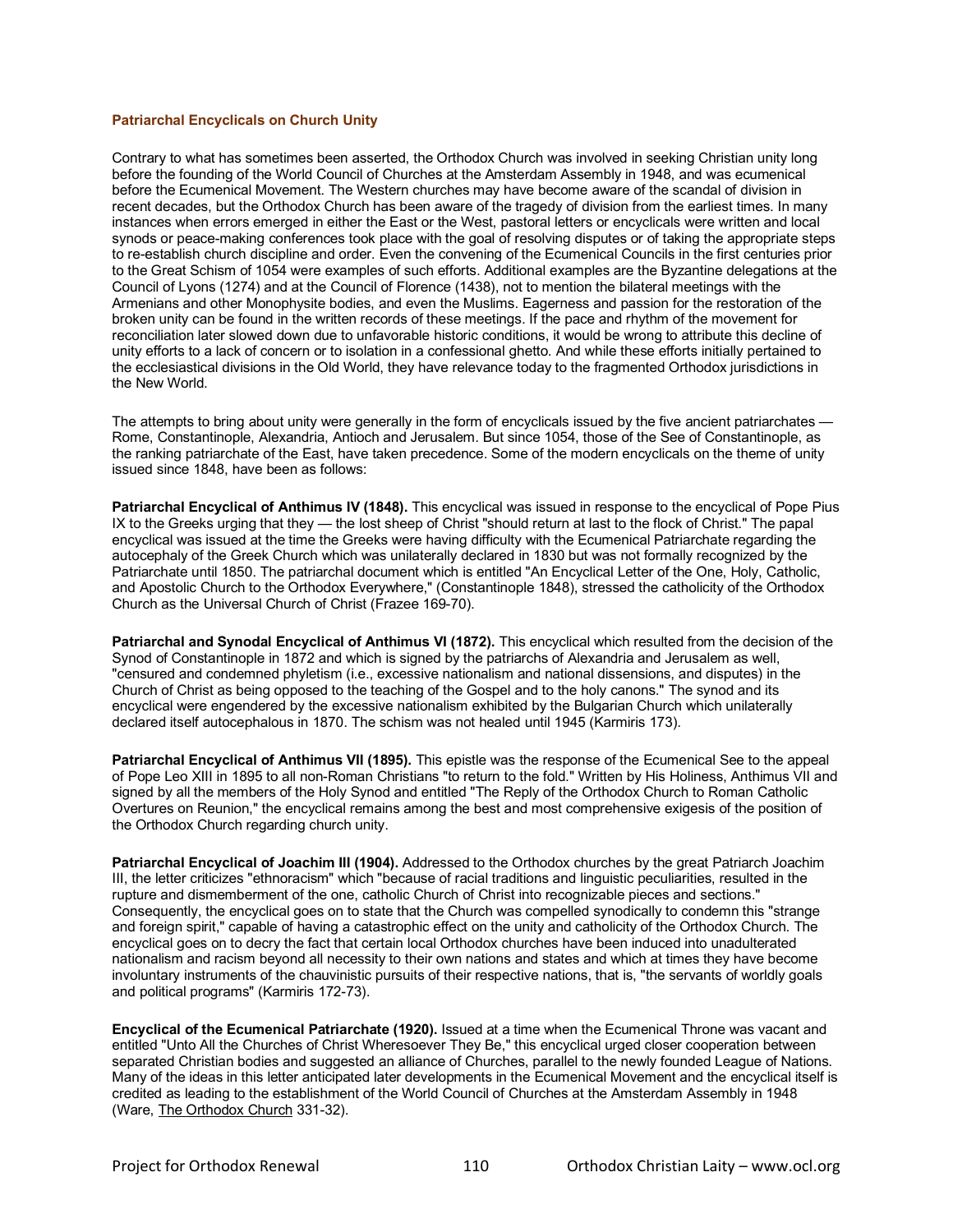**Patriarchal Encyclical of Meletius IV (1922).** This encyclical revoked the Patriarchal Tome of 1908 which had temporarily placed the administration of the Greek Orthodox Church in the New World under the jurisdiction of the Church of Greece, returning it under the Ecumenical Patriarchate, and established the Greek Orthodox Archdiocese of North and South America. The letter calls for the unification of all Orthodox bodies in the New World under the Ecumenical Patriarchate (Efthimiou and Christopolous 15-16, and 99-101).

**Patriarchal Encyclical of Athenagoras (1952).** This encyclical of Athenagoras, perhaps the greatest post-Byzantine patriarch of the Ecumenical Throne, officially approved of Orthodox participation in the Ecumenical Movement and membership in the World Council of Churches, under certain conditions. The letter launched the involvement of the Orthodox Church in the search for Christian unity.

**Message of Demetrius (1990).** Message read by the late Patriarch Demetrius upon the occasion of his visit to the United States in 1990 and expanded from the episcopal throne of the Washington, D.C., St. Nicholas Cathedral of the Orthodox Church in America, in which he denounced the tragedy of Orthodox disunity in America as uncanonical and as a heresy and calling for an end to such disunity.

# **[Definition of Diaspora](http://www.ocl.org/index.cfm?fuseaction=AboutUs.Definition_Diaspora)**

The term *diaspora* has a rich history in the Old Testament generally referring to the Jews who were obligated, for one reason or another, to live among the Gentiles. This exile from the Promised Land was perceived as a just retribution from God for unfaithfulness to Him. Still, diaspora was a temporary situation, for the Jews always belonged to His people in Zion.

For the Christian, there is no true homeland except for the Kingdom of God. Spiritually speaking, all are in diaspora while living on earth. The essential difference between this New Testament viewpoint and the Old is that, for the Christian, the only return is to the Fatherland of the Kingdom. There is no earthly home. Thus, the Christian Church itself is in dispersion throughout the world until the fulfillment of all things in the Kingdom.

Applied narrowly, the term diaspora has come to mean the relationship of certain Orthodox bodies in the Western world with their "Mother Churches." This view of the Church is necessarily influenced by secular forces and even determined by them. It is to see the vibrant church life across many new lands as dependent upon churches in traditional Orthodox countries, and that is simply contrary to the empirical facts.

The reality of the Orthodox Church in the U.S.A. is a two-hundred year history, including churches and a whole host of religious and charitable institutions. Taken as a whole, the Church in America is mature and fully developed, already standing on its own in the country in which it gives full witness to the Truth. No longer need the Church make excuses for her presence here, since she has become an integral part of the American landscape. No longer a stepchild, she is perfectly capable of being the Church in the fullness of that term.

# **ORTHODOX JURISDICTIONS IN AMERICA**

- **Demographics**
- **History (General)**
- **The Ethnic Dimension of the Church**

# **Demographics**

Informed estimates place the total number of Orthodox Christians in the United States at between 5 and 5.5 million (5.9 million for North America). Organized jurisdictions (dioceses or archdioceses) exist for Albanians, Bulgarians, Byelorussians, Carpatho-Russians, Greeks, Macedonians, Romanians, Russians, Serbians, Syrians (Antiochians), and Ukrainians. There are, in addition, separate parishes without the rank of diocese for small groups of Estonians, Finns, and for political reasons, for particular groups of Byelorussians, Russians, and Ukrainians. The Greek Orthodox Archdiocese of North and South America and the Orthodox Church in America (formerly the Russian Orthodox Greek Catholic Metropolia in North America) account for probably three-fourths of the Orthodox Christians in the United States — between them approximately 3.5 million.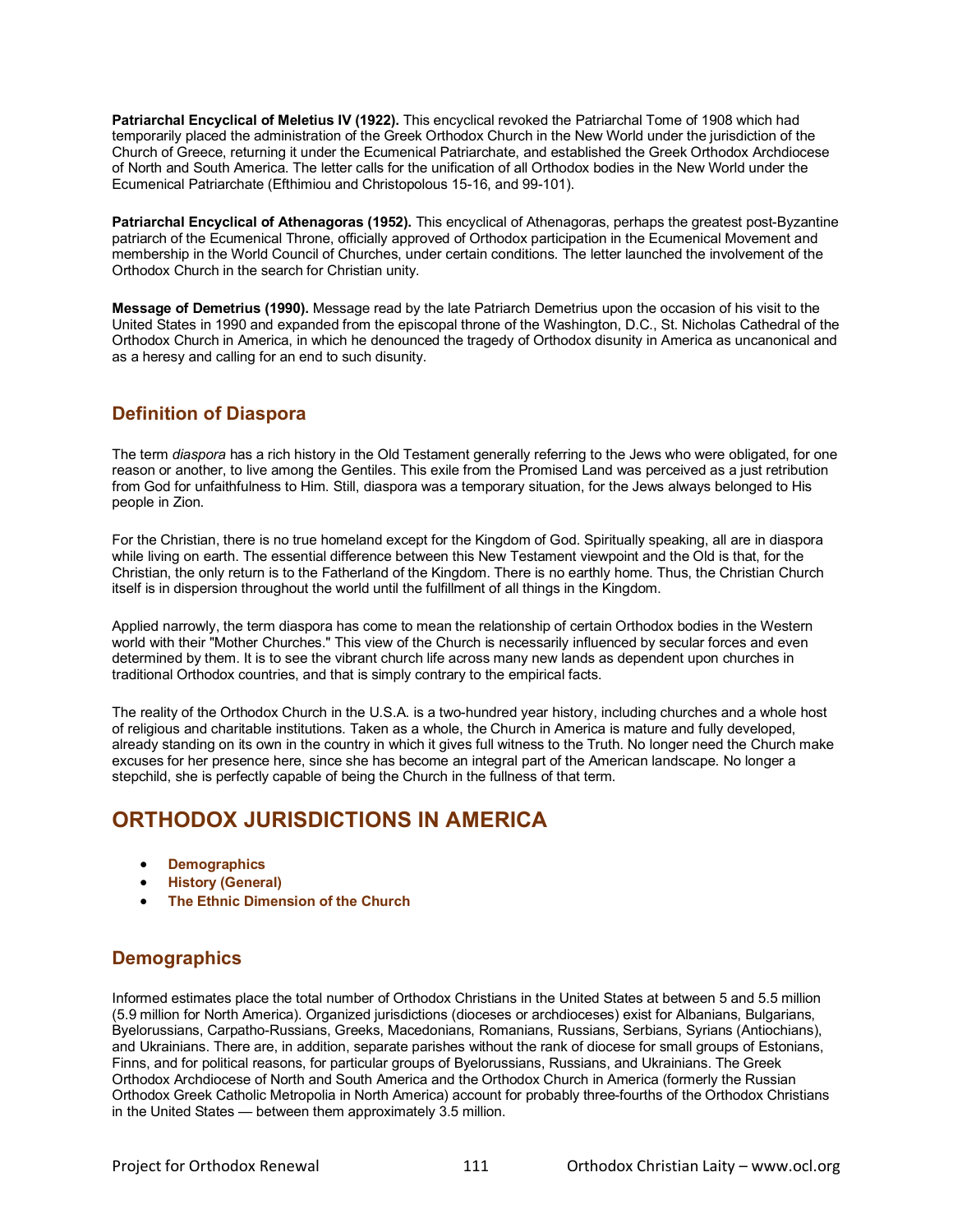# **History (General)**

Orthodoxy formally came to the United States in 1794 when a group of Russian monks began missionary work among the Aleuts, Eskimos, and Tlingit Indians in Alaska, establishing the first Orthodox Church at Kodiak Island in that year. Informally, however, in 1768, a colony of over 500 Greek laymen settling in New Smyrna, Florida, established a chapel for worship. In 1848, a Russian diocese was established in Alaska which was transferred to San Francisco in 1872 and later, in 1905, to New York City. Up to World War I, the Russian Orthodox diocese was the only one in America and serviced all Orthodox churches of various ethnic backgrounds. Following the political upheaval in Russia in 1917, the cessation of material support by the imperial Russian government and the interruption of normal canonical direction resulted in the formation of other U.S. dioceses, subject to Mother Churches abroad: Albanian (1918), Ukrainian (1919), Serbian (1921), Greek (1921), Romanian (1930), Antiochian (Syrian) (1936), Bulgarian (1938), Byelorussian (1951), and Macedonian (1960). Although this pattern of multiple episcopates with overlapping geographic areas of jurisdictions was alien to traditional Orthodox practice and contrary to canon law, by 1940 it had become an accepted fact of church life.

# **The Ethnic Dimension of the Church**

Ethnicity is deeply rooted in church history because it is an inescapable component of human history. Every individual born into this world is a part of, or member of, an ethnic group. Each of these has its own particular and peculiar genius, system of values and focus. The very term ethnic comes from the Greek to ethnos, referring to tribe or clan. Undoubtedly, the word ethnic pre-dates many more modern conceptions of the nation — state. Clearly, it is basic and fundamental.

It is clear that the very Incarnation of Christ took place in a specific and ethnic context. The early church was comprised largely of Jewish disciples of an itinerant rabbi. The Gospel kerygma and the Great Commission of Matthew 28:18-20, though universal in scope, nevertheless have a local basis. The lifting of strictures from Gentile Christians in Acts 15 freed the Church from Mosaic law, but not from ethnic concerns.

In Acts 2, the Pentecost event is vividly described as an ethnic event, with the entire inhabited world being present in Jerusalem by way of tribal representation. At Pentecost, the Holy Spirit transforms ethnicity from its exclusivity and narrowness, making it into a vehicle for God's grace. The various ethnicities in Jerusalem for the feast form one People of God at that miraculous moment of Pentecost and is therefore, as St. Basil says, the undoing of Babel. The Old Testament story of Babel with its disunity and divisions, is reversed as ethnicity becomes a means to greater and more intense unity in the Spirit. God Himself has taken the very human factor of ethnicity and rendered it a fit vessel for the divine.

This transformation of ethnicity is not automatic. In fact, ethnicity is really neutral; one's intentionality is the key to transforming it. For the Christian, the affirmation of one's own ethnicity simultaneously opens him to the affirmation of the same in others. Without this "openness to the Spirit," there would simply be no Christian Church; Jesus' message to the whole world would be a curious relic, an archaism found in a narrow Jewish sect.

Let us as Orthodox Christians be open and courageous enough to permit such growth here in America. Let us not permit our own particular "Laws of Moses" to prevent ourselves or others from entering the fullness of Truth that is Orthodoxy.

# **MAINTAINING THE STATUS QUO**

It is the point of view of the Commission on Orthodox Unity that there is something missing in the earthly manifestation of the Orthodox Church. That something, absence of unity, in the

institutional/organizational/administrative expressions of the various ethnic jurisdictions, especially in the Americas diminishes the Orthodox Christian witness and ministry. Subsequent parts of this report address the prospects for bringing about jurisdictional "unity" and possible models for achieving it. Before such thoughts are presented and explored, it is appropriate and good to examine the status quo in the light of the historical roots, assumptions and questions that perhaps are driving the "push" for unity. Thus, in this part of the report the argument is advanced that no attempt should be made to contrive a schema for Orthodox unity as it may disrupt an already fragile situation and bring about further disunity. Rather, it is best to let the natural progression of unity evolve in the fullness of time.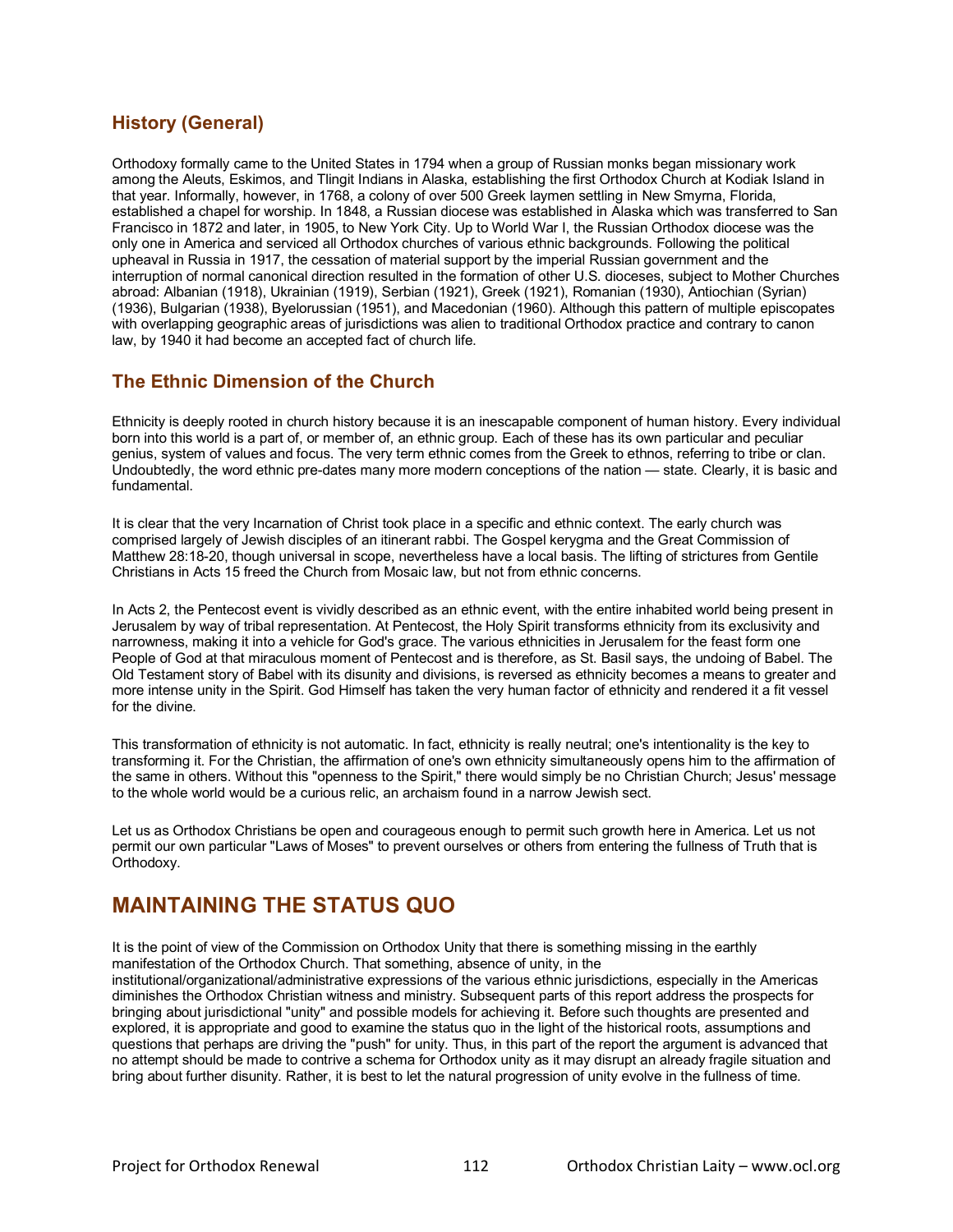# **The Argument for Maintaining the Status Quo**

**The Premise for Orthodox Unity.** This Commission Report is based on the premise that Orthodox Christians in the Americas are not united and that the time has come to bring them under one umbrella in a structure to be defined.

Several approaches are suggested for consideration, such as autocephaly, autonomy, or under some interim transitional structure that eventually will evolve into one or the other of the two other alternatives.

Underlying assumptions for this position are:

- That unity is always a desirable thing;
- That it provides the springboard for a coordinated projection of the Faith; and
- That in its absence, dissension not only can arise but can and often does lead to conflict.

Beyond the attraction that basic observation has, the unity or lack of it among Orthodox, especially among the faithful in the diaspora, is viewed somewhere between the extremes of the ineffective to the scandalous. It is this last appellation, cited elsewhere in this report, that the late Patriarch Demetrius used when he visited the United States in 1990.

**The Roots of the Churches in the Diaspora.** If there are many overlapping Orthodox jurisdictions in the Americas with more than one bishop in a given city or area, this is so not because of some deliberate plan, but it is from the natural flow of immigrants from various Orthodox lands in Europe. People coming to these shores brought their Faith with them, a Faith at its core Orthodox, but also colored by the ethnic and cultural particularities of their origins.

**A Scandalous Situation?** It is hard to understand why this situation is labeled as scandalous. It is an expression of Orthodoxy in a multifaceted way, colored by customs and traditions that are testimony not to a rigidity of expression, but to a flexibility that underscores the universality of the accommodations that can exist under the Orthodox umbrella. Further, the various ethnic Orthodox groups in this country, unlike sometimes the situation among their countries of origin, co-exist quite peacefully and share in expressions proclaiming the unity of the Faith, such as Pan-Orthodox vespers.

**What About Canon Law?** It is difficult to understand why the existing situation of the Orthodox in the Americas is labeled as uncanonical. True, canon law says that there should be one bishop in a given city or region. However, this law was proclaimed hundreds of years ago when the cities/locales were small to modest in size, unlike today, and the Christians in them were limited in number. Also, the human compositions of these locales were often culturally consistent if not to say, for all practical purposes, homogeneous. In other words, they were ethnically and culturally the same.

Thus, one bishop for one area seems like a reasonable administrative set-up. The application of an ancient canon law to an obviously changed social environment can be called into question.

**Chauvinism and Cultural Realities.** It's true that quite often the Orthodox church communities in this country have been affected by the spillover of politics from the homeland. Upheavals of a "political" nature, with passions and factions, are not unknown in all manner of church communities of whatever persuasion. In addition, quite often ethnic chauvinism takes precedence over Christian charity and projects an unhealthy image to the unbelievers of a community supposedly reflecting the spirit of Christ. Obviously, this not only should not be tolerated, but should be condemned.

Beyond that, however, the various Orthodox churches have a rich cultural component that is deeply ingrained in their life, is of inestimable value to their faithful and should not be a candidate for arbitrary change since it is not a fundamental detriment to the Faith. Such diversity is a manifestation of the creativity that the Holy Spirit can work in the hearts of the faithful and has nothing to do with ethnic chauvinism.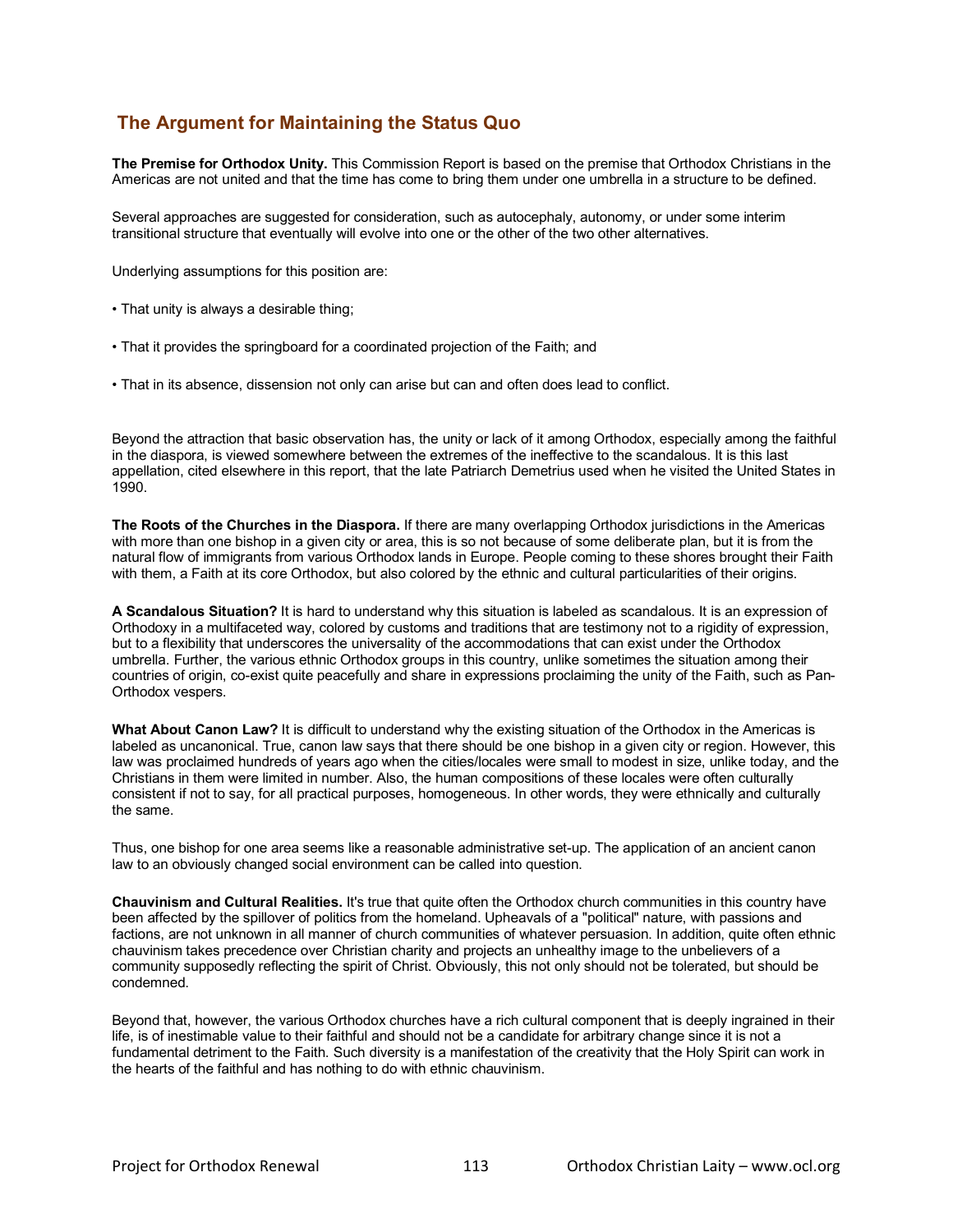Many are too willing, because of their ignorance and lack of appreciation, to turn their back on their roots. An example of this is in some Greek parishes where many want to eliminate as irrelevant the Greek language from the Divine Liturgy. They view it as an insurmountable barrier to the appeal of the Faith to young people. This, while at the same time more and more Protestant preachers, in the confusion spawned by all sorts of translations, constantly refer to the original Greek word or phrase for precision in meaning.

**Unity Versus Unified.** There seems to be some confusion between the notions of unity and unified. The implication suggested in the present situation of the Orthodox in the Americas is that because we are not structurally unified we are not united, and this is a detriment to the Faith.

If anything, the opposite is true. In matters of faith, most of the Orthodox are united. Thus, unity is manifested primarily in the universality of the Eucharist as the centrality of worship of all the Orthodox and acceptance of all the Sacraments as the bedrock of their faith. This should be a powerful testimony to those who think different ethnicities implies that either people cannot pull together on crucial matters or are in quarrelsome disagreement. If anything, it strongly suggests an affirmation of the compatible existence of cultural antecedents not that different from what a culturally pluralistic America is all about.

# **Why a Unified Orthodox Church?**

**For Reasons of Identity?** There is hardly any need for this since we all know who we are and presumably know what our Faith is. Are non-Orthodox confused? If so, let us consider the large number of Protestant churches whose tenets of faith are all over the map; from who Christ is, to what is sexually moral. There certainly is no unity in the Protestant world, yet no one has difficulty identifying all those divisive and conflicting beliefs as Protestant. So why are we concerned with the various Orthodox churches where there is a unity of faith?

**For Reasons of Protection?** This is probably the reason that has caused many to be concerned with unification. As Orthodox Christians, our concern should not be ego-projecting motivations, such as numbers of faithful to impress. If there is something of inestimable value and meaning in our Faith, the question should be to what degree this Faith is part and parcel of our being and how do we live and radiate its richness and meaning and Truth.

**For Reasons of Power?** It has been said there is strength in unity — yes, that old trap — power. But what has power in the secular sense — political, financial, organizational — got to do with the Christian Faith? In terms of the Faith's essence, absolutely nothing. The power the Christian has is in the realm of the spirit, the power of conviction about the truth that is Christ, the power to stand firmly and uncompromisingly with the strength to do so even at the cost of sacrifice.

**So that the Orthodox Church will be "American?"** When it comes to the Faith, what does that mean? Language? We already have English where the pastoral decision is to have it. Does being "American" imply that we can enforce the use of a particular language on parishes that are already comfortable with another? On the part of some, does not that represent the height of arrogance, unrealism and lack of Christian spirit?

**So that the Orthodox can Elect Their own Hierarchs?** If what goes on in many parishes is any indication of the insensitivity of the members to the principles of the Faith, then there is much to be concerned about. But with prayer and the guidance of the Holy Spirit, some process can be formulated whereby the American faithful of the various jurisdictions can participate in electing their church leaders as they did in the Church of the first centuries.

**One Voice to Speak for the Faith?** This refers to one bishop in one locale which seems to serve the perceived need that there be one spokesman for the Faith. The wisdom of Orthodoxy is that there is a reservation as to how much power should rest in one person. The behavior and actions of some hierarchs, and indeed some priests, bears this out. In matters of faith and action beyond the ordinary routine prescribed matters, there can be a synodical jurisdiction in a particular area which can meet to chart its course of action and representation in gatherings with other religious leaders.

# **A Concluding Thought**

From what has been said, it would seem that on the part of some, there is no real need for a unification of the various Orthodox jurisdictions other than for reasons of power. Also, there seems to be an attitude of disdain by some for their ethnic and cultural roots. This, in turn, is fueled by a sense of inferiority by those who feel the use of a foreign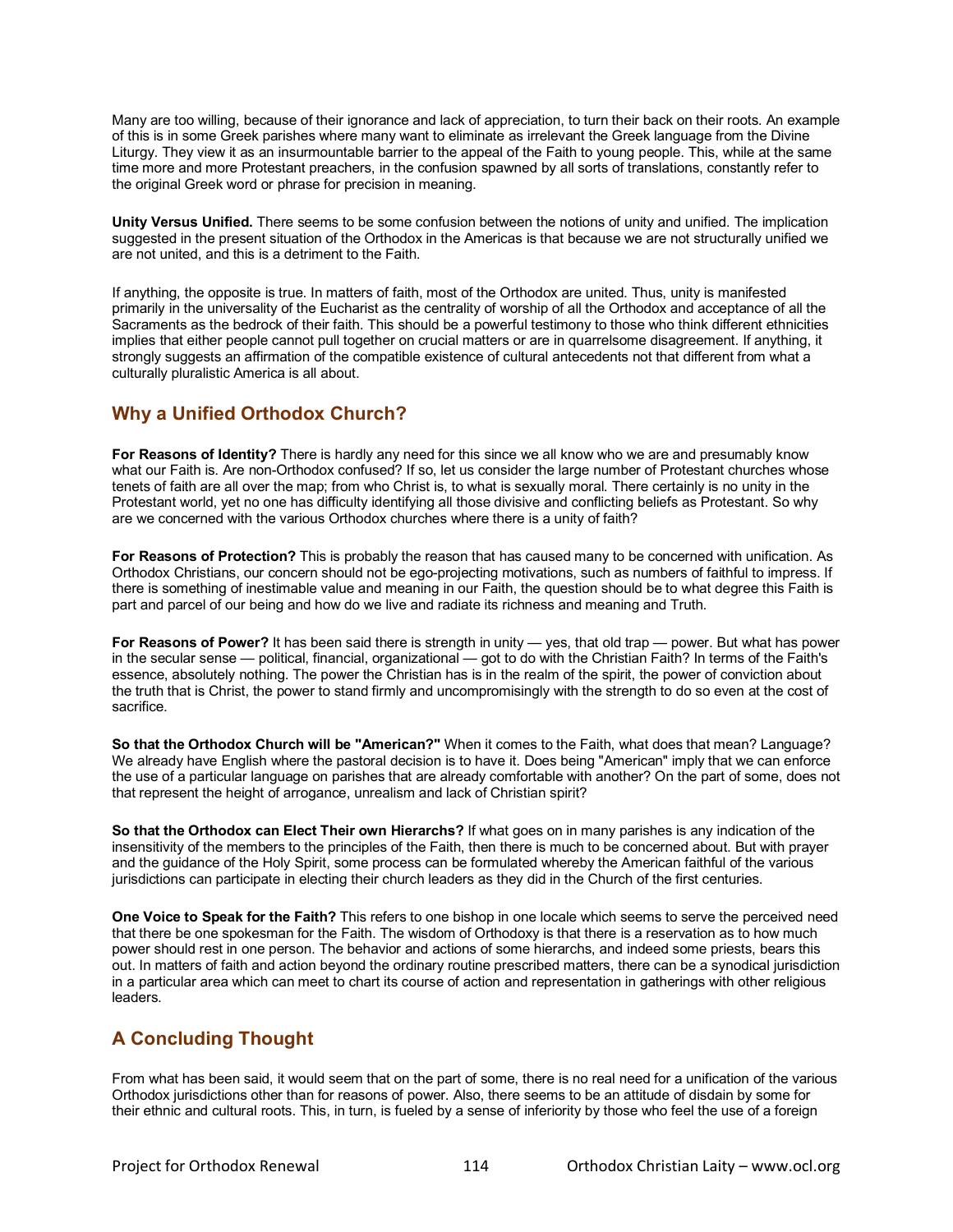language in the Divine Liturgy is not in tune with American realities. They say, "Make the language English and the youth will rush to the churches. If you don't we've lost them." Other faiths have had English for centuries and how are they faring? An observation! One of the busiest nights of the year is Good Friday when young college students home for Easter break, instead of attending church services, seek secular pursuits elsewhere.

As important as process and structure are, they are not the main problems the Christian churches face. The Church's problem is not communicating the Light of Christ, either as a message or as an example that inspires. Quite often the message is nothing more than insipid proclamations. Christianity's message is unequivocally demanding, with an uncompromising commitment to Christ and His Truth. That is the message that is not being preached because people do not want to hear it, and those that do preach it are often pilloried.

So what do we do? We dash off in other directions like pursuits for unification which, to many, is a betrayal of their heritage and culture. These are pursuits that will sap attention and energies for decades while the focus on Jesus Christ goes wanting. Other than addressing how better to meet the need for better communications among the Orthodox jurisdictions, and establish on a local basis better mechanisms for more coordinated efforts on issues affecting society at large, the Orthodox jurisdiction status quo should not be tampered with at this time. It should be maintained. Despite the diversity of languages in the Liturgy, customs and expressions, the Orthodox have one theology, one doctrine, one manner of worship and the same Sacraments. In other words, where it matters the Orthodox are united.

# **PROSPECTS OF UNITY IN AMERICA**

# **Expressions and Attempts at Unity**

The idea of Orthodox unity is not of recent emergence in the consciousness of a few. Its origins in America can be traced to activities as early as the last century. A detailed listing of those efforts are included in Appendix III.

# **Present Status**

A total of 76 "Orthodox" jurisdictions are listed in current encyclopedia as existing in North America comprised of genuine Orthodox churches, schismatic groups, Old Catholic jurisdictions, and indigenous American sects. The vast majority uncanonical according to Orthodox ecclesiology (Merton Encyclopedia). Including:

• Seventeen jurisdictions which are recognized as Orthodox bodies.

• Only nine are recognized as fully canonical churches (members of SCOBA), together with the Western Rite Vicariate and the Evangelical Orthodox Mission.

• Non-Chalcedonian or Oriental Orthodox churches, such as the Armenian Orthodox, Coptic Orthodox, Ethiopian Orthodox,and others that believe only in the one nature of the Divinity.

• Numerous bodies of Byzantine Catholic and Uniates who are "Orthodox" in theology and practice but are under the jurisdiction of Rome.

• Old Calendar bodies of various ethnic groups, some of which are scattered throughout the Orthodox world.

The above illustrates the enormity of task in bringing about Orthodox unity.

# **Recommended Procedures for Achieving Unity**

## **Study of applicable canon law and practice with reference to ecclesiastical jurisdiction of Church in**

**"Diaspora."** As it has been seen there is much disagreement and confusion about the interpretation of canon law, especially those dealing with jurisdictional authority. The Orthodox Church, even today, has no exhaustive canon law comparable with the Corpus iuris canonici of the Roman Church. The councils have never claimed to compose any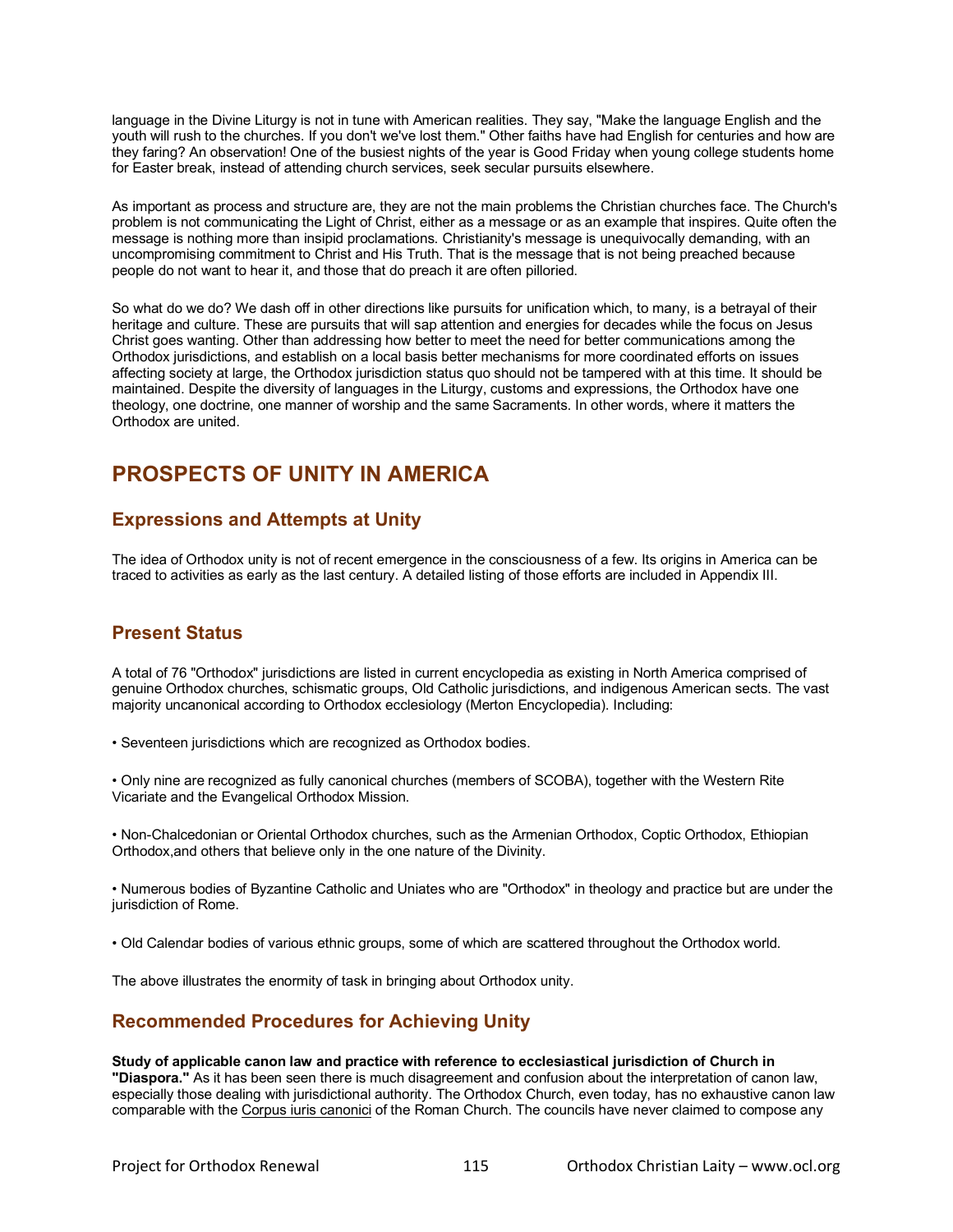document of this kind and the Nomocanon itself, (a Byzantine collection of canonical and legislative texts concerning ecclesiastical life), merely summarized the few rules which had almost all been enacted by Church authority in order to settle certain definite cases. It is, therefore, not surprising that there should be disagreement about the canon law in the Orthodox Church right up to the present time and that these old laws should be interpreted in different ways. This is, therefore, part of the reason for the disunity that exists as to the governance of the Orthodox Church in the "Diaspora." Failing any consensus reached by the different jurisdictions, any study of applicable canon law must await the convening of the forthcoming Great and Holy Council of the entire Orthodox Church, which has been in the planning stage for several years and will mark the first "ecumenical" meeting of Orthodox hierarchs in over a thousand years, since the 7th Ecumenical Council at Nicaea in 787. This long-overdue meeting recently received some impetus when newly-installed Ecumenical Patriarch Bartholomew hosted in Constantinople in March of 1992, a synaxis, a gathering of leaders of the autocephalous Orthodox churches — the first such event in a thousand years.

**Study of historical precedents in establishment of autocephalous churches in Europe.** Any attempt to plan for church unity in America must first review the advent of autocephalous churches in the Old World. Jesus Christ founded One Church, but from the very beginning different manifestations of the One Church began to appear in terms of regional rites (such as the Byzantine and Roman, among many).

But this did not compromise the unity of the Church. Later during these Apostolic Times, the Church evolved into five areas of governance, ranked by the Ecumenical Councils, centered in the five great cities of the Roman Empire. These became the famous patriarchates of Rome, Constantinople, Alexandria, Antioch and Jerusalem. But even among these, several independent or autonomous churches began to evolve also (with ecclesial sanction), such as those that survive to this day; the churches of Cyprus and Mt. Sinai. Following the Great Schism of 1054, which divided the Undivided Church of the First Millennium into two antagonistic factions, East and West, the Church, for the first time lost its unity. The West went on to evolve into the monarchical Roman or Catholic Church until it was sundered again by the Protestant Reformation of the 16th Century resulting in the rampant denominationalism that exists today in the West. The East went on to evolve into the Greek or Orthodox Church under the aegis of the Ecumenical Patriarchate. In time, and because of the inroads of the Muslims and other demographic changes which seriously eroded the efficacy of the venerable patriarchates of Alexandria, Antioch, and Jerusalem, the Patriarchate of Constantinople, by virtue of its history and prerogatives, emerged as the leading governing authority in the East, administering and assisting its sister churches in a conciliar fashion and always on the basis of canon law. (See Figure 1 on p. 226).

The first great change in the structural unity of the Orthodox Church occurred with the rise of Russian nationalism. The relations of Russia with the Mother Church at Constantinople were severed in the 14th Century when a Russian was elected as Metropolitan of Kiev who heretofore had always been a Greek appointed by Constantinople. This fait accompli was finally resolved in 1589 when Patriarch Jeremiah II of Constantinople journeyed there and installed a Russian, Job, as Patriarch of Moscow who later, by counciliar action, was admitted to the fifth place (after Constantinople, Alexandria, Antioch, and Jerusalem).

The second change in the structural unity of the Church began to take place in the 19th Century with the progressive liberation of the Balkan peninsula from Turkish domination and the appearance of a number of new, independent states. The first of these was Greece which, after gaining its independence, declared its church autocephalous in 1830, not wishing to be under the tutelage of Constantinople which was subject to Turkish suzerainty. Twenty years later in 1850, the Ecumenical Patriarchate recognized the autocephaly of the Church of Greece by a synodal tomos (decree).

At the beginning of the 19th Century there were seven autocephalous or autonomous churches in the Balkans: Four of the Serbian language (Montenegro, the Patriarchate of Carlovitz, the Archbishopric of Belgrade and the autonomous Church of Bosnia-Herzegovina), two Romanian speaking (Romania and Transylvania), and one Romano-Serbian (Rucovina). Their boundaries corresponded with the administrative districts of Austria-Hungary and the Turkish Empire. With the liberation of Serbia from the Turkish yoke and the recognition of its church as autocephalous by the Ecumenical Patriarchate in 1879, the four Serbian-speaking churches were placed under the Archbishop of Belgrade, who was raised to the rank of patriarch in 1925. Also in 1925, the Romanian churches were united under the Patriarch of Bucharest which had been granted autocephalous status in 1885.

The case of the Bulgarian Church caused a series of troubles. The negotiations between the Bulgarian representative and the Ecumenical Patriarchate were obstructed by the existence of a large Bulgarian population in Constantinople itself. The Bulgarians claimed that these people were also subject to the authority of the new Bulgarian "autocephaly" as far as ecclesiastical affairs were concerned. A system of this kind would have been an official admission of the existence of two parallel church hierarchies on the same territory (the problem that plagues the Church in America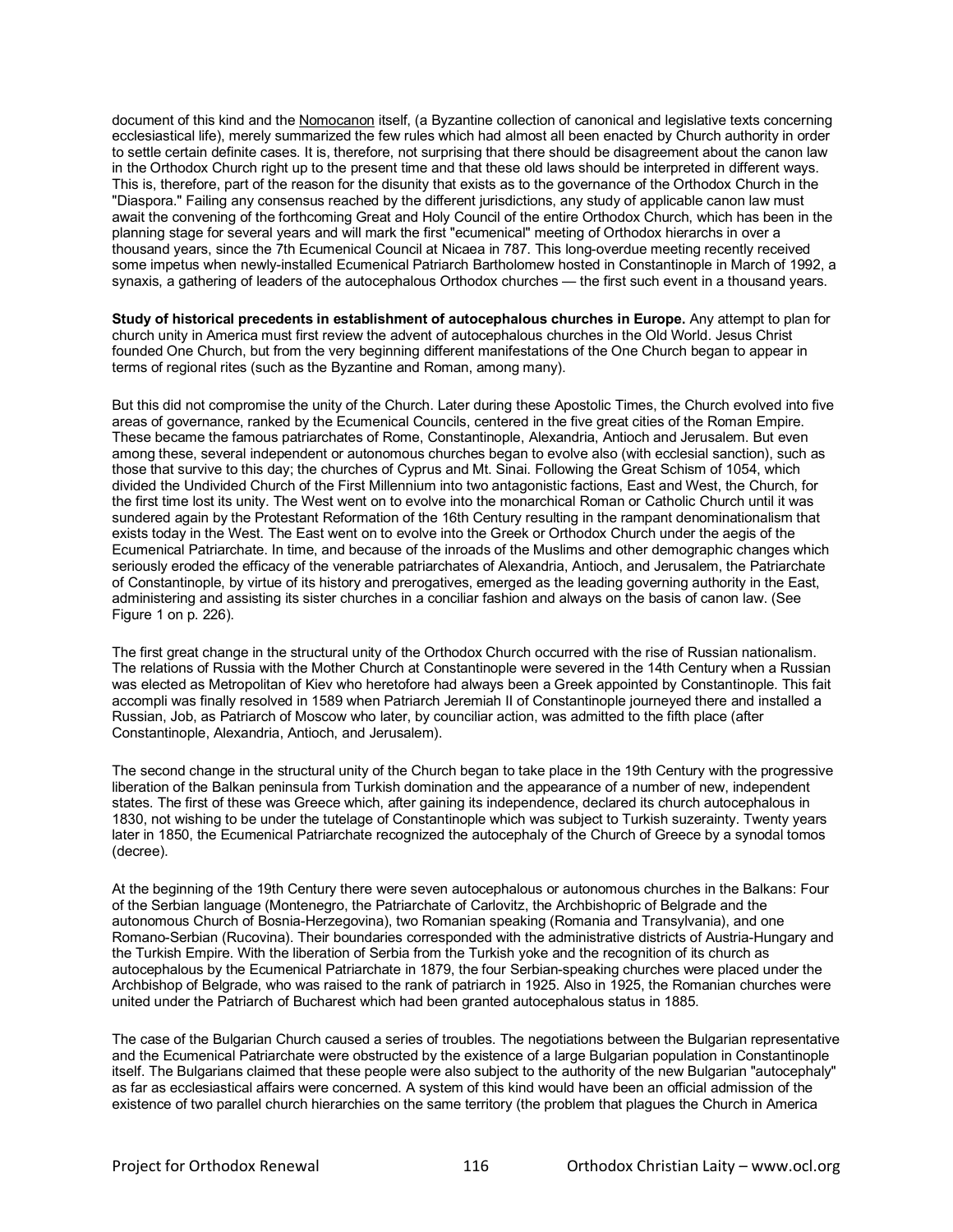today). It was impossible to avoid a rupture and in 1872 the Council of Constantinople officially condemned the primacy of racialism or nationalism in church affairs. It is interesting to note that the Orthodox Church officially condemned this psychological malady just at the dawn of an epoch in which Orthodoxy all over the world was to suffer as a result of ecclesiastical nationalism. The "Bulgarian Schism" was settled in 1945; Bulgarian autocephaly was then established and recognized without any infringement of the territorial principle.

Other Orthodox churches which were recognized as autonomous or autocephalous by the Ecumenical Patriarchate in the 20th Century are: Georgia in 1917 (and again in 1990); Czechoslovakia in 1923 (and since the separation of that country in 1993 into two nations, into two autonomous provinces, that of the Czech Republic and that of Slovakia); Finland, also in 1923; Poland in 1924; and Albania in 1937 (reconstituted again in 1992 after the collapse of Communism there). Today the Orthodox Church world-wide is made up of 15 autocephalous "branches" united doctrinally and in full communion with one another, unlike the situation which prevailed in the Western Church as a result of the Protestant Reformation. But while they are united in faith, they remain administratively divided. These churches, ranked in order of their precedence, are as follows:

> Ecumenical Patriarchate of Constantinople Patriarchate of Alexandria and all Africa Patriarchate of Antioch and all the East Patriarchate of Jerusalem and New Zion Church of Russia Church of Serbia Church of Romania Church of Bulgaria Church of Cyprus Church of Greece Church of Georgia Church of Czechoslovakia Church of Finland Church of Poland Church of Albania Orthodox Church in America

For a more complete description of these churches see Appendix I, "A Simplified Directory of Autocephalous Churches" (p. 264).

It must be remembered that autocephaly, in the strictly canonical sense, remained a simple right for a province to elect its own bishop and to be self-governing. In the 19th Century, however, it acquired a new sense; it identified itself, at least as far as the Balkans were concerned, with the absolute independence of the new national churches. This psychological evolution was clearly linked up with the appearance of a modern form of nationalism, unknown in the Middle Ages, which always remained true to the ideal of a universal Christian theocracy. The idealogists of the new "autocephalies" were not solely responsible for this; their action was often provoked by confusion between the interests of Orthodoxy and those of modern Hellenism, as sometimes reflected in the activities of the Ecumenical Patriarchate. Nonetheless, the emergence of these autocephalous churches was the realization of the adoption since the Council of Nicaea by the Orthodox Church, of dividing its dioceses so that their frontiers coincided with the political frontiers of the provinces or states.

It is a regrettable fact, however, that after 1920 the "nationalization" of the Orthodox autocephalies, dispersed in different countries, gave rise to violations of the territorial principle, especially in America, where every national or ethnic group established its own jurisdiction dependent on the mother country. This violation of the territorial principle did considerable harm to the Orthodox message in the world. The unity of the Church, which is one of the essential elements of its nature, requires that Orthodox Christians, living in the same place, should form a single community and be under the authority of a single bishop. As seen earlier, the defense of this principle was the cause of the "Bulgarian Schism" of 1872. But do not the Orthodox "dispersed" in America or Europe, make a point today of being "non-canonical" and of systematically infringing this principle without any justification? It is this problem that we all are called to correct and is the very essence of this Report.

**Resolution of the ethnic factor in American Orthodoxy.** A review of Appendix II (p. 269) lists (perhaps for the first time in one place) a chronological outline of the history of the various Orthodox ethnic groups that settled in America. Among those listed are: Greek, Russian, Syrian-Lebanese, Ukrainian, Serbian, Romanian, Carpatho-Russian, Bulgarian, Albanian, Byelorussian, and "Macedonian." It is the history of a proud people who came to the New World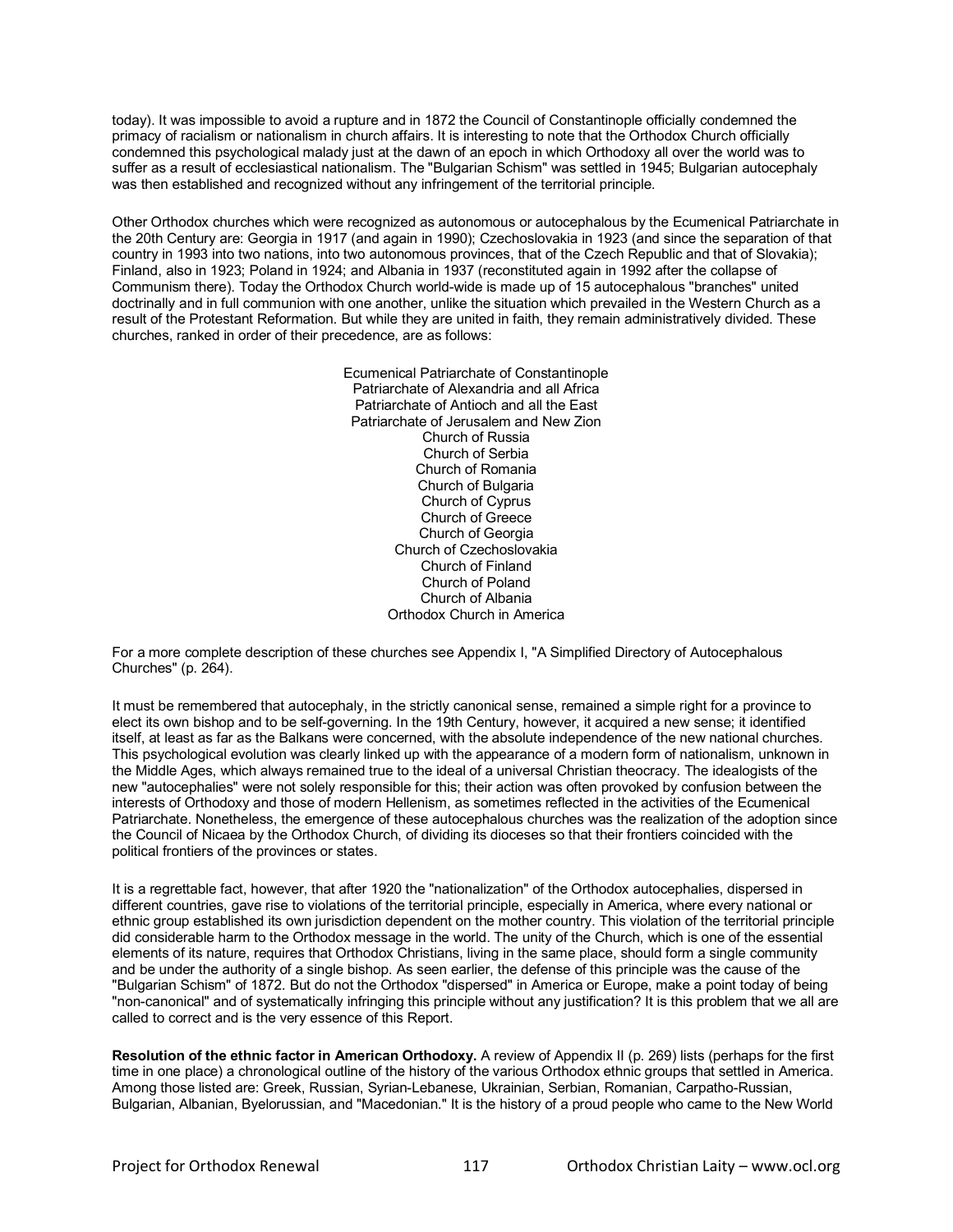with extremely limited economic resources but the carriers of an ancient faith. It is the story of our forebears who against all odds prospered and founded their homes and families here and established their pristine faith reflected in the numerous churches that were erected to the glory of God. It is also the story of ethnic achievement, of ethnic pride and of ethnic identity which nurtured them in the new land. But it is also a story of ethnic division and isolation which has impeded the development of a unified Orthodox Church in the land. The ethnic factor is one of the major problems that needs to be resolved if such a church is to evolve here. Ethnicity, however, is natural and is part of every human being's cultural ethos for the Church itself lives in a cultural milieu, hence the rise of the "modern" autocephalous national churches. The problem is, therefore, how to overcome the excessiveness of ethnicity or nationalism to make possible a united Church without denigrating the positive aspects of ethnicity; indeed, how to cultivate and preserve its nobler dimensions and preserve them as part of the cultural heritage of the Church in America. This is the task that confronts us today.

Similarly, a review of Appendix III (p. 281) reflects the various attempts that have been made in the past to bring about Orthodox unity in America. From the prophetic visions of Archbishop Tikhon on church unity along ethnic lines in 1904 and those of Archbishop Meletius in 1921, along with the pioneer work of Archbishop Fan Noli in the 1930's, and the exhortations of Archbishop Athenagoras during his long tenure in America from 1931 to 1948, and the gentle urgings of the saintly Bishop Nicholas Velimirovich in the 1950's from his residence at St. Sava Serbian Monastery in Illinois, to the concrete establishment of the Federation of Orthodox Greek Catholic Churches in America, the Council of Eastern Orthodox Youth Leaders (CEOYLA), and the Standing Conference of Canonical Orthodox Bishops in the Americas (SCOBA), and finally the proclamation of the autocephaly of the Russian Orthodox Metropolia as the Orthodox Church in America in 1970, all were to lead hopefully to a unified Church. Despite these efforts along with efforts of Archbishop Iakovos as the permanent chairman of SCOBA, and the establishment of a Bilateral Commission to study organic unity between OCA and the Antiochian Archdiocese inaugurated by Metropolitan Theodosius and Archbishop Philip in the 1980's, real unity has not taken place.

## **FIGURE 1**

## **MILEPOSTS ON TIME LINE OF CHURCH HISTORY**

**--------------------------------------------------------------------------**

## **ONE HOLY CATHOLIC AND APOSTOLIC CHURCH 33 | 36 | 37 | 49 | 63 | 66 | 325 | 451 | 787 | 880 | 958 | 1054 | 1204**

- 33 Pentecost: Birthday of Church
- 36 St. Andrew founds Church of Byzantium (Constantinople)
- 37 St. Peter establishes See of Antioch
- 49 Apostolic Council of Jerusalem St. James presides as bishop
- 63 St. Mark establishes See of Alexandria
- 66 SS. Peter and Paul put to death in Rome
- 325 First Ecumenical Council and Nicene Creed
- 451 Fourth Ecumenical Council at Chalcedon makes Constantinople equal to Rome
- 787 Seventh Ecumenical Council restores icons for veneration
- 880 Photian Schism first major rupture between East and West
- 988 Baptism of St. Vladimir, Conversion of Russia begins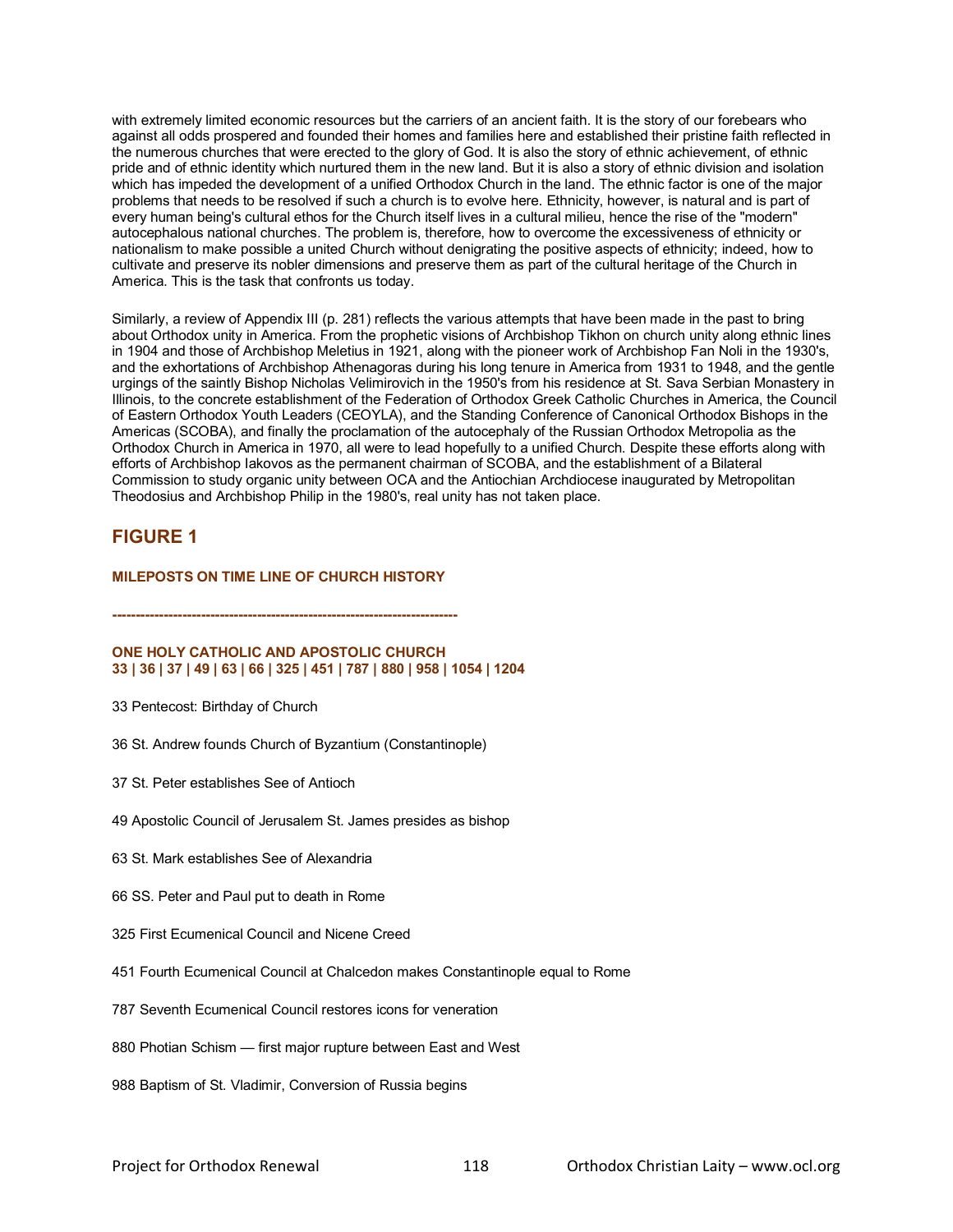1054 Great Schism, final break between Rome & Constantinople

1204 Sack of Constantinople by Fourth Crusade

1274 Council of Lyon — attempt to heal schism between East and West

## **WITH SPECIAL REFERENCE TO AMERICA**

**--------------------------------------------------------------------------**

### **THE ORTHODOX CHURCH 1439 | 1453 | 1589 | 1672 | 1768 | 1794 | 1870 | 1822 | 1921 | 1964 | 1965 | 1970 | 1988 | 1994**

1439 Council of Florence — abortive union between East & West

1453 Fall of Constantinople, end of Byzantine Empire

1589 Establishment of Moscow Patriarchate

1672 Confession of Dositheus, document of Orthodox belief

1768 Landing of Greeks in New Smyrna, Florida — largest colonization attempt in U.S. history

1794 Russian missionaries arrive at Kodiak Island, Alaska

1870 First regular diocese established in America by Russian Orthodox Church

1872 Synod of Constantinople condemns phyletism

1921 Greek Orthodox Archdiocese established in America

1964 Pope Paul VI and Patriarch Athenagoras exchange "kiss of peace" in Jerusalem

1965 Mutual lifting of excommunication of 1054 between Rome and Constantinople

1970 Proclamation of autocephalous Orthodox Church in America

1988 Millennium of Orthodoxy in Russia

1994 Bicentennial of Orthodoxy in America

The greatest disappointment has been the failure of SCOBA. Established in 1960 primarily because of pressure from the rank and file of the Church in America as reflected through the efforts of CEOYLA which itself was organized in 1954 by the seven mainline Orthodox youth associations of Orthodox jurisdictions in America who had joined ranks for promoting Orthodox unity, amidst high expectations, SCOBA has turned out to be less than successful. Never in its over three decades of existence did SCOBA envisage the creation of an autocephalous church in America. The only project which was repeatedly discussed was the project of a Synod under the jurisdiction of the Patriarchate of Constantinople, realized through pan-Orthodox agreement. The project was supported by the Russian Metropolia in this country, which in 1924 had broken away from the jurisdiction of Moscow in order to avoid Communist control, in the hope that the American question, once raised on the pan-Orthodox level, would be solved with the agreement of the Patriarchate of Moscow. But the project was rejected by SCOBA. It was then decided to appeal to the Pan-Orthodox Conference meeting in 1965 in Chambesy, Switzerland to plan for the forthcoming Great and Holy Council. But the Ecumenical Patriarchate refused to place the issue on the agenda.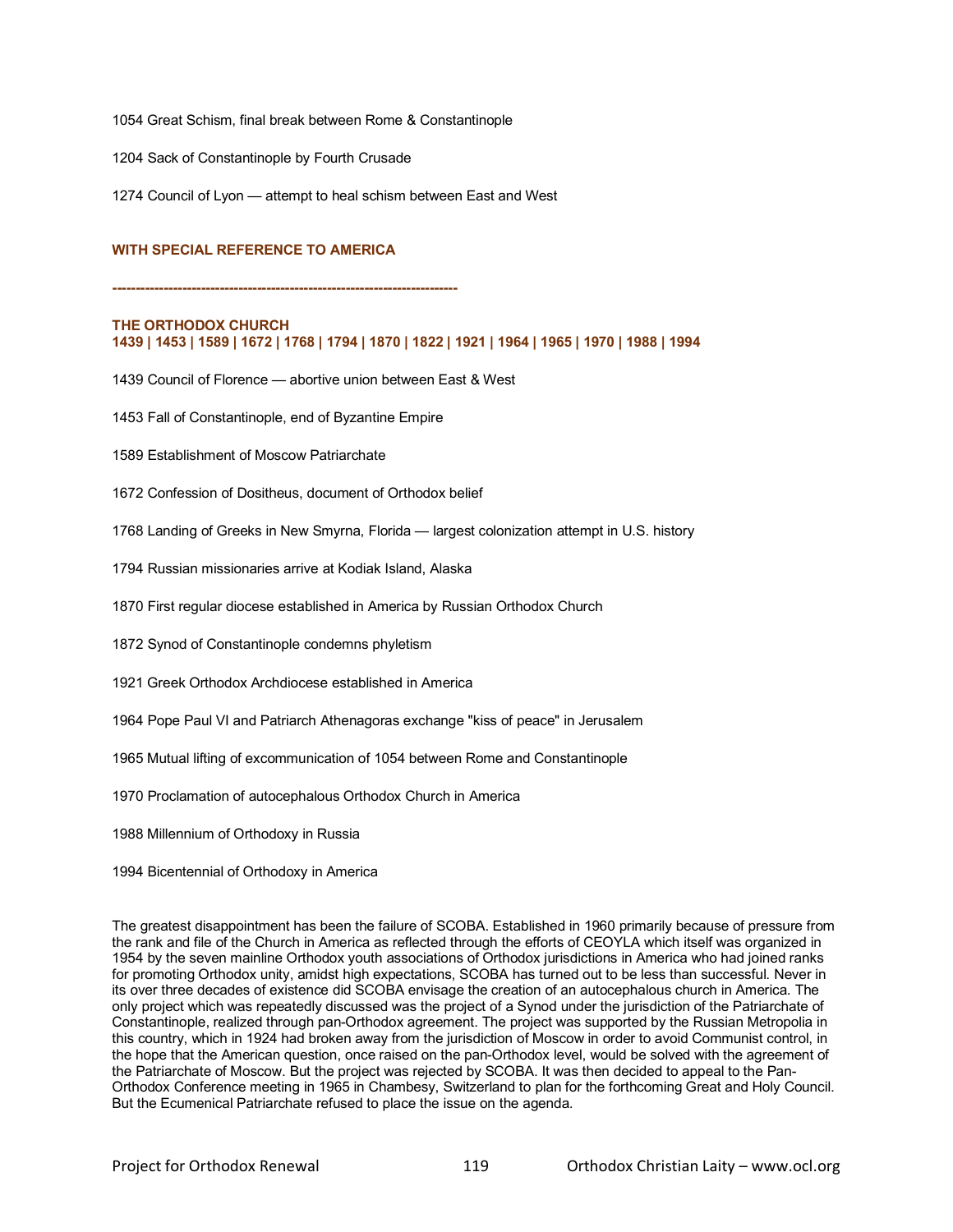Meanwhile in 1967, Metropolitan Irenaeus of the Metropolia wrote a letter to all Orthodox patriarchs on the necessity of unity and later solicited an audience with the Ecumenical Patriarch himself. His request, which was supported by Archbishop Iakovos, was turned down in the summer of 1967 by telegram. Unofficially, Constantinople let it be known that the Metropolia first would have to settle its canonical relations with Moscow. A little earlier, the Ecumenical Patriarchate had dissolved its Russian Exarchate in Western Europe, advising its bishops, clergy and laity to return to the Moscow jurisdiction. There seems to be little doubt, therefore, that Constantinople was fully supporting the claim of Moscow to exercise jurisdiction of all the "Russians" outside of Russia and this despite its own claim that by virtue of Canon 28 of Chalcedon, all such jurisdictions of the "diaspora" belonged to the Ecumenical Patriarchate. It seems that Constantinople always and consistently pushed the Metropolia towards these negotiations and opposed with equal consistency, both American autocephaly and American Orthodox unity, even under itself, because unity would, in fact, have implied a loosening of its administrative relationship with the Greek American community. SCOBA's failure, therefore, was based on the fact that it faced a stalemate because neither Constantinople nor the other "Mother Churches" were desiring Orthodox unity in America.

The fact was, however, that the Metropolia did not want to go under the Communist-controlled Moscow patriarchate, nor did it want to become a "Russian" Church. Its experience since 1924 in dealing with the Communist exigency in the Russian homeland had given the Metropolia patience and maturity which finally led to direct negotiations with the Patriarchate of Moscow. These efforts bore fruit on April 13, 1970, when the patriarch and the entire episcopate of the Russian Church signed the tomos or document granting autocephaly to the Metropolia, henceforth to be known as the Orthodox Church in America. This bilateral action between Moscow and the Metropolia, instead of helping to solve the issue of canonical unity in America, further compounded it. The fact that the Church of Russia, which was the first to establish a canonical diocese in America in 1870, was giving up its canonical rights and recognized OCA as its sister church, was a fact of tremendous importance. But the Ecumenical Patriarchate, calling attention to its ancient and historical prerogatives refused to recognize the act, claiming that under canon law no Church had the right unilaterally to grant autocephaly, but only by the Ecumenical Councils and in the absence of such councils by the Ecumenical Patriarchate with the consensus of all autocephalous churches. Constantinople was joined in this position by the ancient patriarchates and most of the autocephalous churches so that to date, only four churches beside Russia — Georgia, Bulgaria, Poland and Czechoslovakia — recognize the legality of OCA's canonicity. And there the issue stands.

**Resolution of a broad range of issues affecting the local and international Church.** What must be done? If the issue of canonical ecclesiastical unity is to be resolved, much needs to be done at both the local, national and international levels. The task is almost insurmountable but unity is essential if the Church in America is to reach its full potential. Such a unity will make the Orthodox Faith accessible to all Americans, not as a foreign import — a "Russian," a "Greek," or a "Serbian," ethnic church — but as the truly Catholic and Apostolic faith, offering a canonical framework for Orthodox unity, without suppressing the wealth of legitimate pluralism of liturgical languages, traditions and customs which reflect the reality of Orthodoxy in America today. But Orthodox unity simply cannot be realized unless all the parties concerned recognize their past limitations and mistakes, and resolutely begin to build the future together. Such unity presents no threat to ethnic cultures, provided **Orthodoxy comes first.** There is simply no other way in which Orthodoxy can survive, and prosper, and develop, and pursue its missionary expansion, unless it is united in one Church where no nationality or group has any particular privilege. Other commission reports in this Project on Orthodox Renewal have already indicated the direct consequences awaiting the Church if it fails to unite in America.

It is, therefore, incumbent upon the Orthodox faithful to take stock of the worsening situation for Orthodoxy in America and apply pressure, lovingly but firmly and resolutely, upon our leaders, both clerical and lay, at the local parish, diocesan, national and international levels, to compel them to address this crucial issue realistically. This can be done by following the sage advice of the late Fr. Alexander Schmemann in his insightful little booklet, Mission of Orthodoxy, that we should organize movements within the Church to attend to these concerns and to provide for spiritual awakening, perhaps not unlike the ZOE and similar lay movements in Greece. Such movements already have been organized, such as the Orthodox Christian Laity (OCL), Orthodox People Together (OPT), Orthodox Synergy and similar action-oriented groups who, along with concerned individuals, can suggest means by which realistic unity might be achieved and to convince our "Mother Churches" abroad of the lateness of the hour.

In addition, it will be necessary to address the broad range of pressing issues that presently confront the Church, issues such as spiritual renewal, moral concerns, outreach, missions, religious education, liturgical reform, fasting, calendar, language, finance, women's role in the Church, and many others; issues related to the unity problem, many of which have been repeatedly discussed and reported in a number of excellent documents and reports to our hierarchs and churches and which have gone ignored and unresolved for much too long. Only then will we take the first step toward that much-desired unity.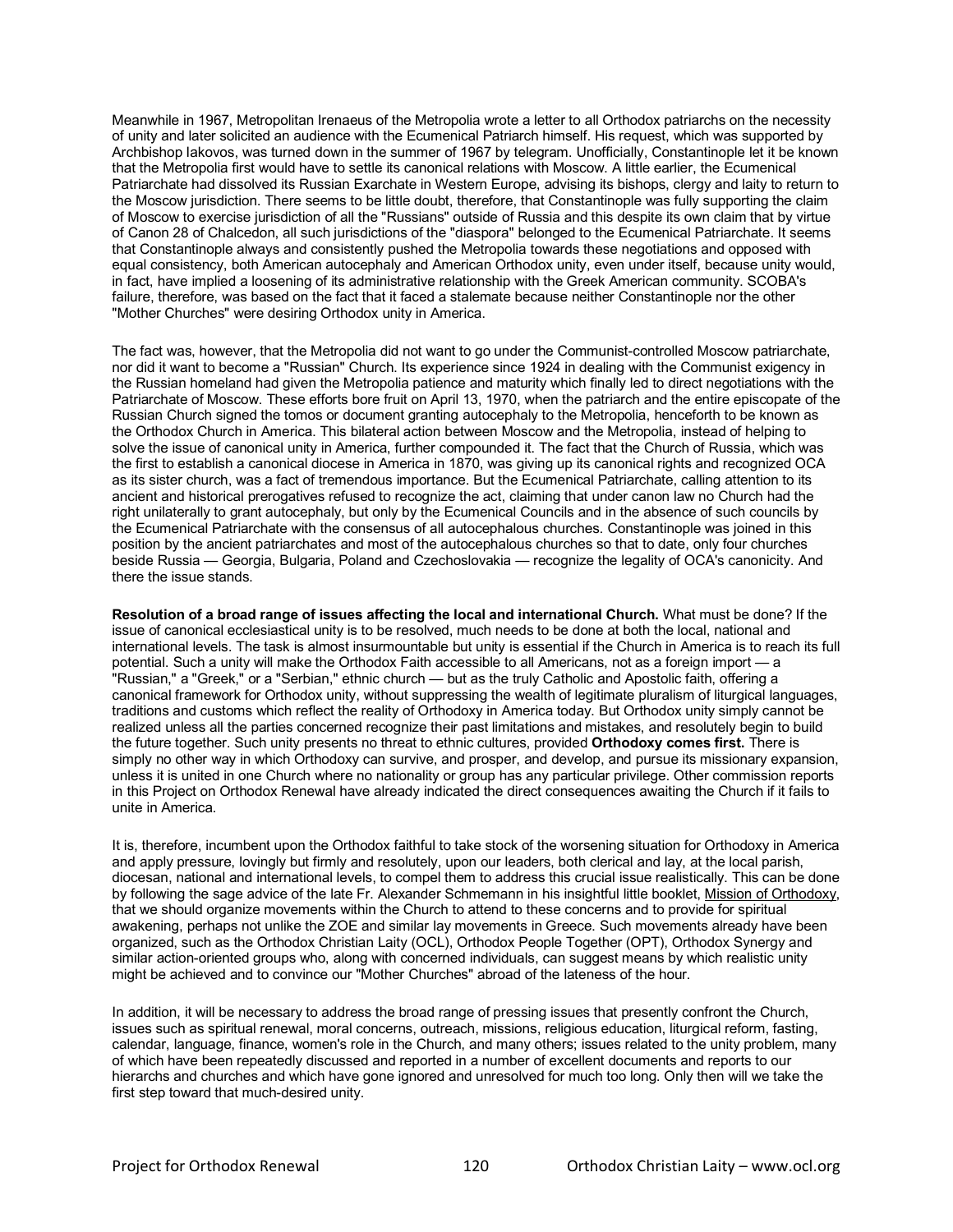What follows in the Report are three models for canonical ecclesiastical unity in America which the Commission has carefully discussed and reviewed and presents as options for achieving such unity in America.

# **POSSIBLE MODELS FOR ACHIEVING UNITY**

The Commission, sensitive to its charge and aware of its significance, has received and deliberated upon a broad spectrum of opinions, aspects, and prospects on the idea for Orthodox unity. In its discussions and deliberations, it has examined and considered ecclesiastical history, Scriptural, and Patristic texts on the nature of the Church and its unity.

- **Model A (Autonomous)**
- **Model B (Autocephalous)**
- **Model C (Transitional)**

After consulting applicable canon law and other pertinent information regarding ecclesiastical unity, the Commission has arrived at three possible models for achieving canonical unity, which are developed and presented below. All models consider or imply arrangements for accommodating cultural identities relevant to the nature and practices of territorial churches.

# **MODEL A (AUTONOMOUS)**

Unification of all canonical jurisdictions into an autonomous (semi-independent) Church under the tutelage of the Ecumenical Patriarchate of Constantinople without particular reference to ethnic identities.

# **Support for Model A**

Upheld by canon law (3rd canon of 1st Constantinople and canon 28 of Chalcedon).

The Ecumenical Patriarchate is recognized by all Orthodox churches as primus inter pares (first among equals) and final court of appeal for all Orthodox churches (Maximos).

Despite restraints imposed by Turkish authorities, the Ecumenical Patriarchate is recognized by international law (Giannakakis and Agnnides).

The Ecumenical Patriarchate has a worldwide multinational jurisdiction in Europe, Asia, North and South America, Australia, and New Zealand and, despite its "Greekness," is the only supranational Church stemming from antiquity.

The concept of "first bishop," a prerogative of the Ecumenical Throne, is a vital and necessary principle for the preservation and stability of the worldwide Church and for the fulfillment of its mission (Meyendorff, Catholicity).

Despite its harassments by Turkish authorities in Istanbul, the Ecumenical Patriarchate has indeed been able to administer and service its universal jurisdiction by virtue of its Orthodox Center of the Ecumenical Patriarchate at Chambesy (Geneva), Switzerland.

The weight of nearly 2,000 years of tradition and history of the Ecumenical Patriarchate necessitates its survival as the premier Church of Orthodoxy.

## **The Argument for Model A: An Autonomous American Orthodox Church**

**Background.** The need for, indeed the imperative of, a unified Orthodox Christian Church in the Americas has been presented in the introductory section of this report. From statements made by the late Patriarch Demetrius, to the realization that unification is desirable from many quarters in the laity, it is apparent that achieving unification is at least an issue for discussion, if not an objective whose time has come. The canonical order delineating church structure has not been followed in recent centuries. This structure was set forth by the one undivided Christian Church of the first centuries. Specifically, canon 2 of the 2nd Ecumenical Council of Constantinople requires one bishop in one city. Since the Great Schism of 1054, there can be and often are more than one bishop in a city adhering to the tradition of the Eastern Orthodox Christian Church and the Western Roman Catholic Church, not to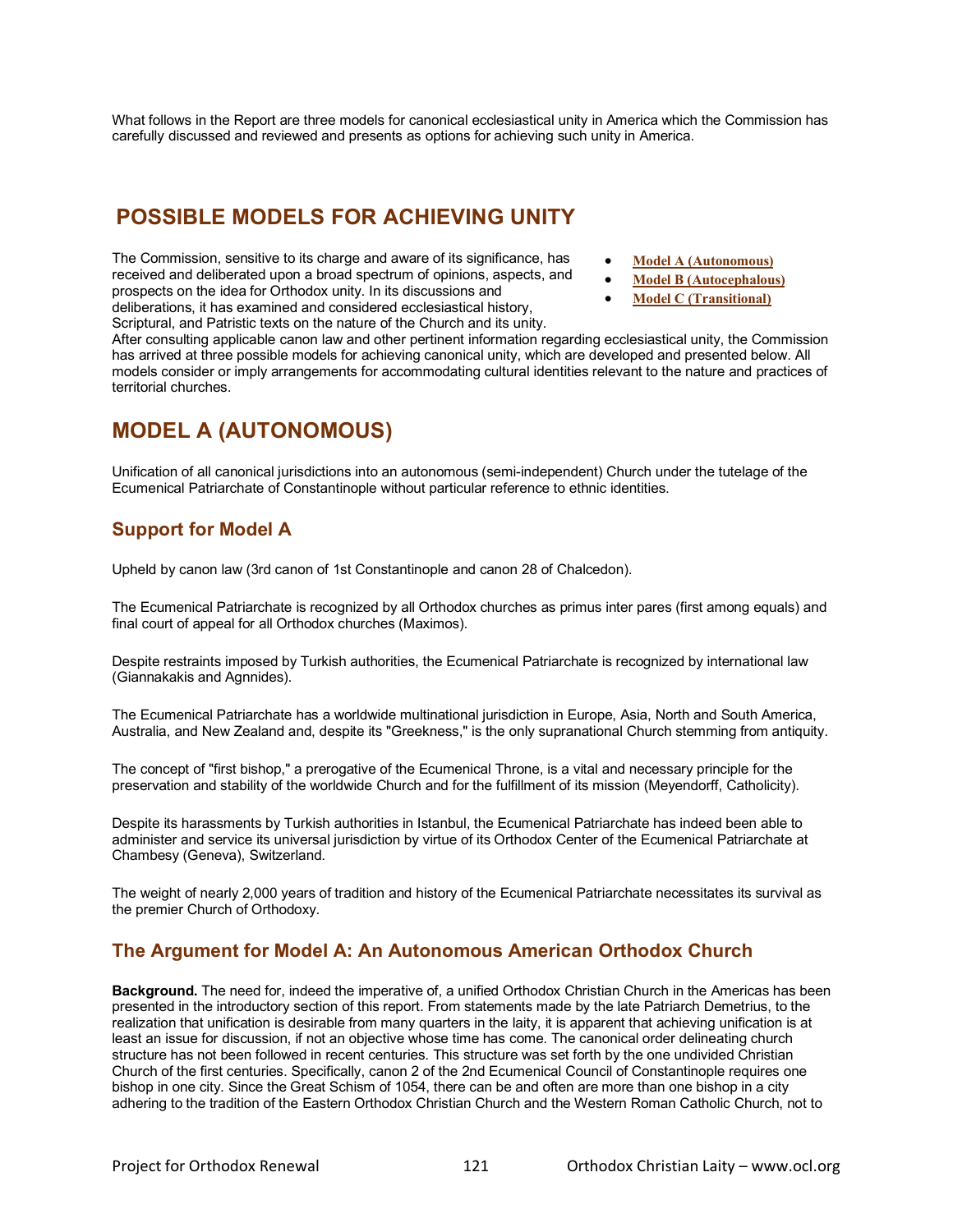mention a plethora of "bishops" without apostolic succession in the numerous Protestant churches. Beyond that there can be and are more than one bishop of the Orthodox Church from various ethnic backgrounds. These have emerged in the diaspora because of the transplant of Orthodox faithful from their Orthodox homelands.

The questions of canonical unity of the Eastern Orthodox Christian Church in the diaspora has not escaped the attention of the Ecumenical Patriarchate and other Patriarchates and autocephalous churches. These churches are engaged in preparing for the Great and Holy Council of Orthodox Christianity through the work of the Pre-Conciliar Pan Orthodox Conference. Ten topics are being explored by the Inter-Orthodox Preparatory Commission, one of which focuses on the *Orthodox Diaspora*. The Commission has issued a report on organizational principles which are cited elsewhere. The five principles reflecting canonical tradition and ecclesiological practices of the Church refer to the existing situation and cite transitional steps that can be taken in the march towards unification. Issues and problems that would have to be addressed to effect unification include:

- One bishop for all Orthodox in each city or region.
- The cultural, linguistic, national needs of the parishioners.
- The structuring of the institutional church.
- Training of Clergy the existing seminaries.
- Finances.

The above, along with others, presents a formidable array of issues that the Inter-Orthodox Commission will explore.

It is not our intent to duplicate that work which is being carried out by the knowledgeable and capable Commission members. The intent here is to provide a basic view and comment on one of the alternative courses the churches of the diaspora can take in their restructuring effort.

# **The Case for Autonomy**

Setting aside the multitude of issues and problems that would have to be consensually agreed to or resolved by the majority of the conferees, there is one fundamental question that this Report will concentrate on and that has to do with what the ultimate unified Orthodox Church will be. This section argues the case for an Autonomous American Orthodox Church.

In such a Church, the various currently overlapping (because of ethnic origins), jurisdictions would be unified into an autonomous or semi-independent Church under the Ecumenical Patriarchate. This means that, structurally speaking, there would be a line relationship between the Ecumenical Patriarchate and each newly autonomous Orthodox Christian Church. Thus, it becomes necessary to explore the status and importance of the Ecumenical Patriarchate as a necessary prerequisite for an autonomous relationship.

## **The Importance of the Patriarchate**

**The Canonical Decree.** The 4th Ecumenical Council of Chalcedon held in 451 A.D., decided in canon 28 that the Ecumenical Patriarchate will appoint the bishop of the Diaspora. This canon is the basis for a line relationship between the Patriarchate and the Church in America which, at the moment, is thwarted by the ethnic paths the Orthodox jurisdictions followed in making their presence in the New World.

**The Jurisdiction of the Ecumenical Patriarchate.** The Ecumenical Patriarchate has a worldwide multinational jurisdiction in Europe, Asia, Australia, New Zealand, and North and South America. It is the only supranational Church stemming from antiquity.

**The Ranking of the Ecumenical Patriarchate.** All Orthodox Churches recognize the Ecumenical Patriarchate as primus inter Pares (first among equals) and the final court of appeal for all Orthodox Churches. This historical status of "first bishop," a prerogative of the Ecumenical Throne, is a vital and necessary principle for the preservation and stability of the worldwide Church and for the fulfillment of its mission.

**The Status of the Ecumenical Patriarchate.** The Treaty of Lausanne (1923) guarantees the existence of the Ecumenical Patriarchate of Constantinople. This recognition has not prevented the Turkish authorities from restraining the operation of the Patriarchate. Harassment, especially during the last four decades, has decimated the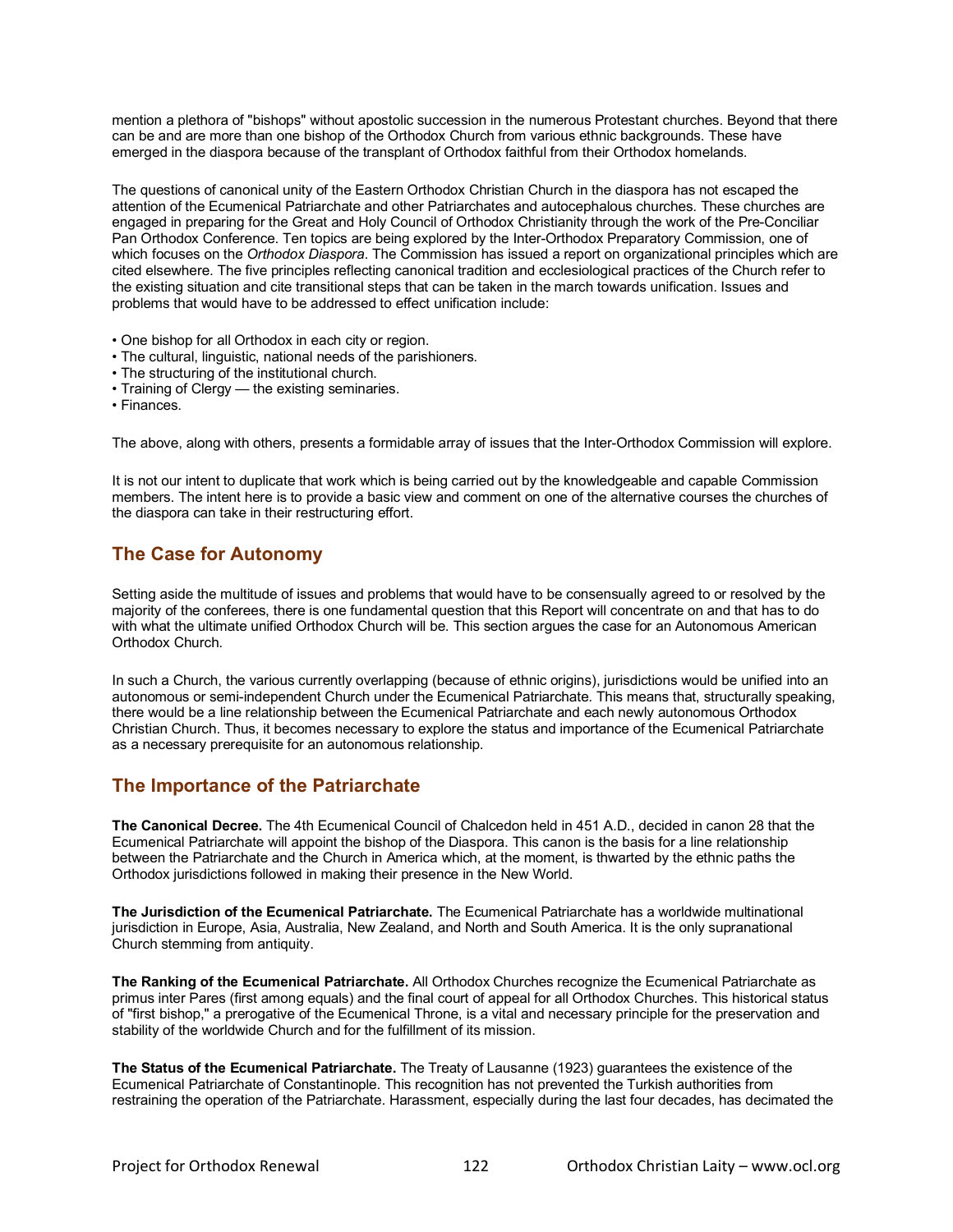Greek Orthodox population of Istanbul and has put in question the continued viability and effectiveness of the Patriarchate. However, along with its Orthodox Center at Chambesy (Geneva), Switzerland, it has been able to administer and service its universal jurisdiction.

**The Roots of the Ecumenical Patriarchate and Tradition.** The Ecumenical Patriarchate has history and tradition of 2,000 years rooted in Apostolic times. It has survived unprecedented assaults and vicissitudes and one must respect the human courage and resilience that have brought about that survival, inspired and nurtured, no doubt, by the Holy Spirit.

Much has been touted in recent years about roots and their importance in the self-awareness of identity and meaning on a personal as well as a group or social level. The importance of roots in the Faith is paramount, since everything, the Eucharist and the other Sacraments, is central to it, and go back to the very beginning: Christ and the Apostles.

The life of the Ecumenical Patriarchate which is the Eastern Orthodox Tradition, has a continuity that goes back to Andrew the Apostle. This tradition, these roots, cannot and should not be easily discarded. There are those who may be intimidated and frustrated by the harassments, the humiliations, the sacrifices that the Patriarchate has been subjected to and suffered over the recent centuries. But no one who understands what Christianity is all about is under the illusion that it is an ineffectual faith. Thus the conclusion must be that under no circumstances should any Orthodox Christian espouse the idea that the Ecumenical Patriarchate abandon its historical right guaranteed by treaty to be where it is. But what has all this to do with the unity of the Orthodox in the Americas and how this unity will be structured?

## **Autonomy Under the Ecumenical Patriarchate**

All of the above make a strong case for the united Orthodox expression in the New World to be an autonomous relationship with the Ecumenical Patriarchate. The reasons are compelling:

**Autonomy — A Bond That Transcends Borders.** Autonomy should not be viewed as diminishing the independence of the American Church nor does it imply foreign domination. Rather, the picture would be of a bond of continuity that transcends borders, is worldwide, and has solid roots in unshakable history and tradition that is still viable and goes back to the very beginnings of the Christian Faith.

**Autonomy — A Bond of Mutual Support and Strength.** In the circumstances of its location and existence in a hostile environment, an autonomous bond with the Church in the land that is the unquestionable leader of the free world would greatly strengthen the Patriarchate's position. Any attempts to further undermine its claim for a continued presence where it now exists would create unwelcome worldwide publicity and outrage. Moves to persecute, no matter how subtle, would run the risk of open and worldwide public awareness and condemnation. As for the Church in America, an autonomous bond with the Patriarchate would give it the kind of prestige the Roman Catholics enjoy with the Vatican. The Orthodox Church would be viewed, not as just one more independent Christian sect among hundreds, but a body of Christians of major significance on the stage of world Christianity.

**Autonomy and the Patriarchate's "Greekness."** It may be argued that unifying the many Orthodox ethnic churches in the Americas would find a stumbling block in the "Greekness" of the Ecumenical Patriarchate. Here a distinction must be made between "ethnic Greekness" and "cultural Greekness." The former has the notion of bonding with the Greek state, and certainly that is not the case with the Ecumenical Patriarchate. That it has strong Greek roots cannot be disputed. Its Greekness is more cultural; that is, it reflects the currents of thought and expression that charted its course. Secure in the knowledge of the universal appeal and power of its Greekness, it did not feel constrained or reluctant to carry the Truth of the Gospel to other lands, especially to the Slavs, and to create the linguistic presuppositions in the native idioms so that the Truth of the Gospel would be comprehended and disseminated without those kinds of impediments. Thus, the Russian Orthodox, Romanian Orthodox, and Bulgarian Orthodox, are no less daughter churches of the Ecumenical Patriarchate than the Greek Orthodox. So, the creation of a unified Orthodox Church in America under the Ecumenical Patriarchate would not be the result of an artificial bonding, but one that is rooted in a very real historical tradition, thus making it stronger than what it otherwise would be.

An additional note on Greekness having to do with the Greek language: Let not a sense of inadequacy or inferiority stemming from the lack of knowledge of the Greek, coupled by some notion of xenophobia propel the American Church to shove aside the importance of Greek and the knowledge of it. It would be a calamity of colossal proportion if this were to happen for it goes way beyond any sense of pride by Greek ethnics. Greek is the language of the New Testament, the Fathers of the Church, and the Ecumenical Councils. With a plethora of Bible translations entering the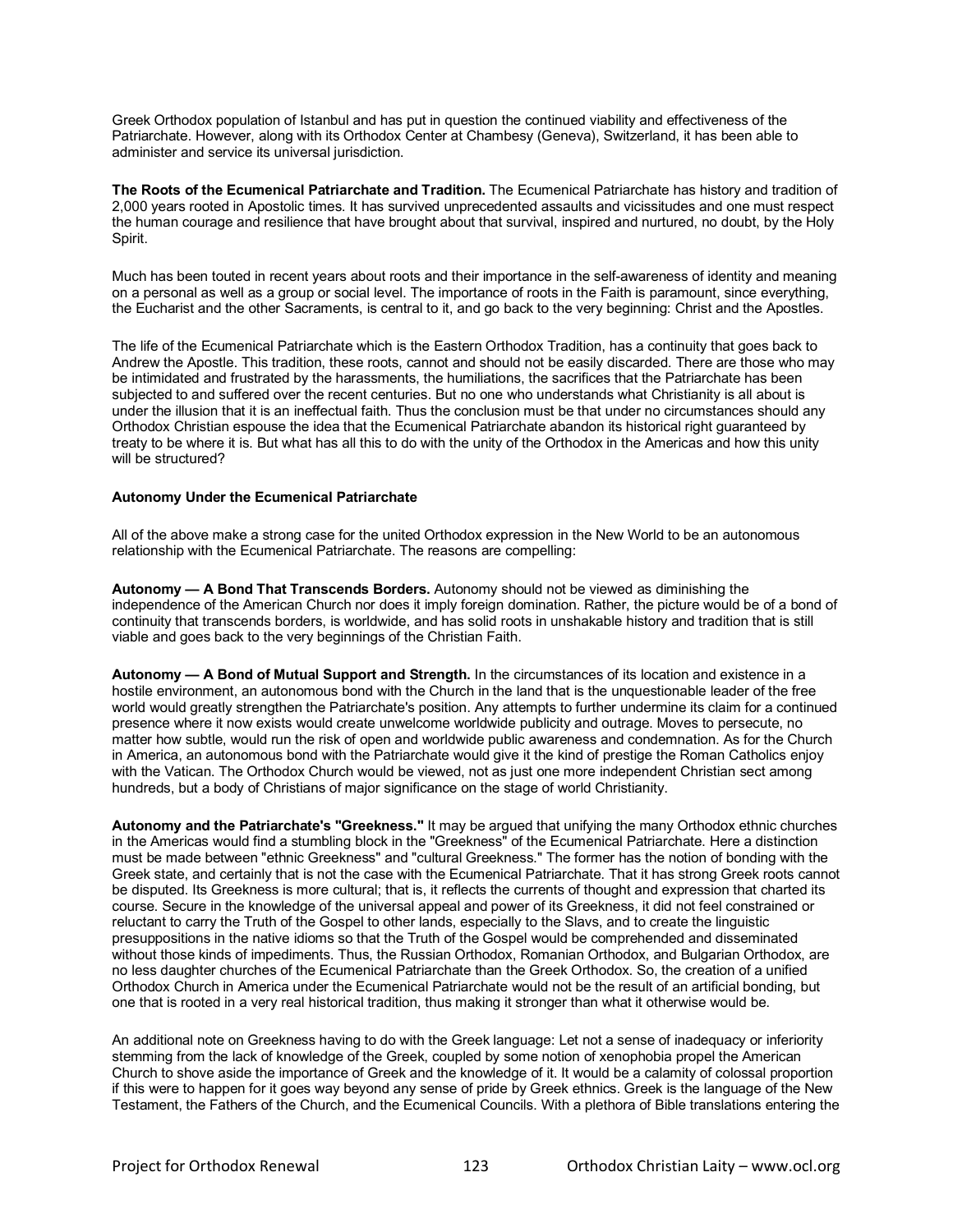market in recent decades, the meaning of the original is often completely distorted. Thus more and more, we hear Protestant preachers in their sermons going back to the original Greek words for the precise meaning. How much more sensitive should all the Orthodox be about the importance of Greek, since it is the heritage of all of them, and indeed of all Christians.

**Autonomy and Independent Hierarchial Choices.** Autonomy is understood to be a semi-independent relationship; that is, the Patriarchate would have the prerogative to appoint the Orthodox prelates in the American Church, while the latter administers its own affairs through its own synod. This is the present ecclesiastical status of the Greek Orthodox Archdiocese of North and South America since its founding in 1922, except for the period between 1930 and 1977 when it did not have its own synod. However, the appointment of hierarchs in the American Church need not be devoid of input from the American flock. For example, an accommodation can be worked out between the Patriarchate and the "royal priesthood" on the American scene, whereby following the very ancient practice of the Church, the ecclesia of the faithful would make their recommendations and preferences known of several choices for hierarch from whom the Patriarchate would make the final selection.

Indeed, such was the practice at Constantinople prior to 1925 when the Ecumenical Patriarch was elected by a Mixed Council which was comprised of four metropolitans from the Holy Synod and **eight laymen** providing a strong lay element in the selection of hierarchs. Only recently, with the election of Patriarch Alexius of Moscow, 66 bishops and 66 priests **along with 66 laymen** representing the 66 dioceses of the Church of Russia, participated in the electoral process. Even today in the Church of Cyprus, laymen participate in the election of bishops.

# **Conclusion**

A consideration of all the above factors suggests that a unified American Orthodox Church in an autonomous relationship with the Ecumenical Patriarchate is desirable and practical for a number of reasons:

1. It would provide a unified voice for Orthodoxy in America and worldwide.

2. It will strengthen the status of the Ecumenical Patriarchate which exists in a hostile environment.

3. It will enhance the status and provide cognizant visibility and projection and weight of the American Church as a Christian body, with continuity and roots in Apostolic times.

4. It will express an appreciation for the profound riches in the teachings and traditions of the Orthodox which transcend time and space.

5. It will not trample or undermine the ethnic particularities of the parishes as they now exist.

6. It will proclaim the universality of the Orthodox Faith while at the same time recognizing that there can be a rich cultural diversity under the oneness and centrality of Christ.

# **MODEL B (AUTOCEPHALOUS)**

Unification of all canonical jurisdictions into an autocephalous (self-governing) Church with its own elected primate and independent of all other world Orthodox jurisdictions without particular reference to ethnic identities.

# **Support for Model B**

1. Canon law provides for it (23rd canon of Carthage).

2. Part of natural process of evolving Church as reflected in the establishment of modern Orthodox autocephalous churches of Europe.

3. Need for indigenous American Church to reach out to unchurched Americans as in the Great Commission of Pentecost.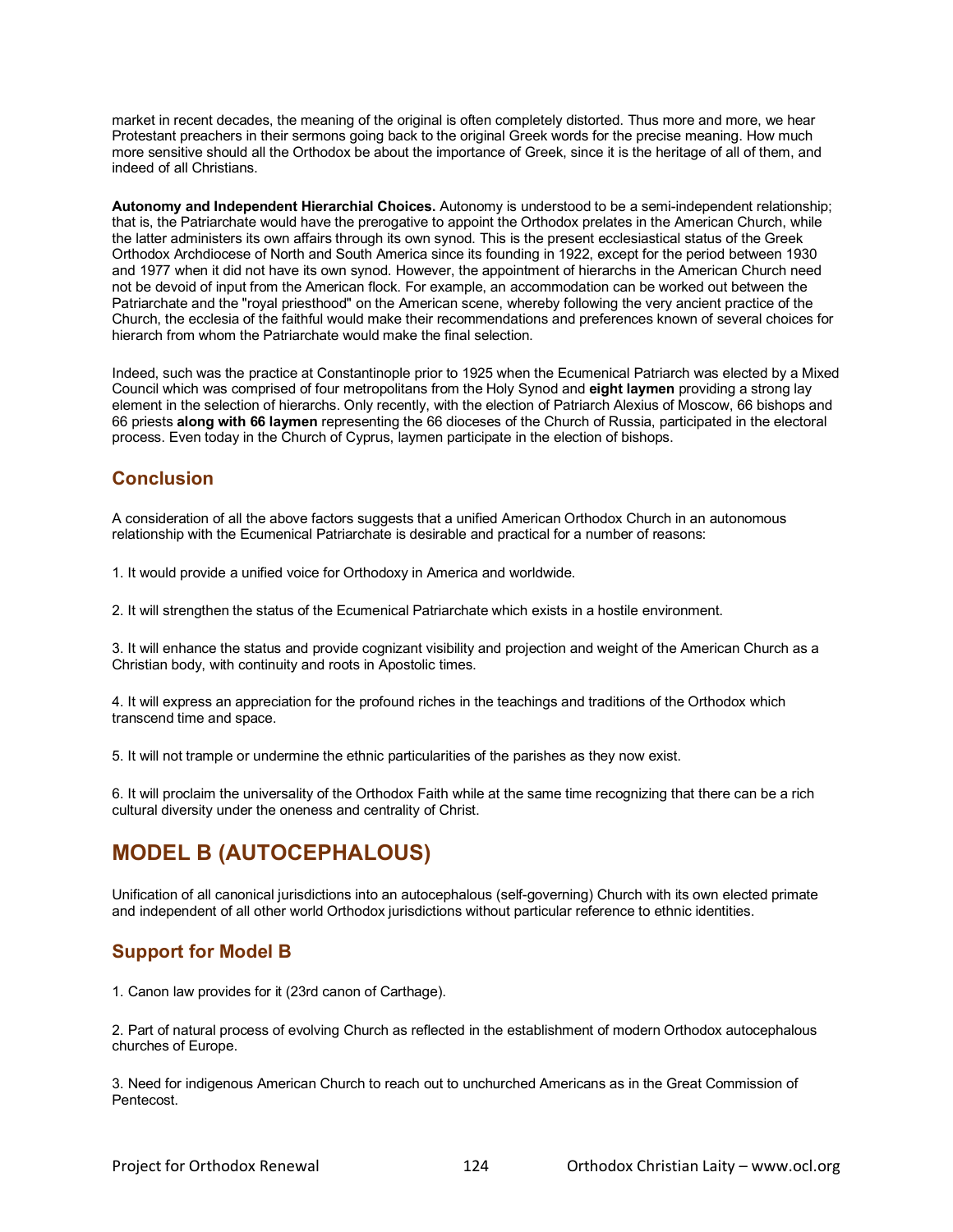4. Need to remove foreign aura of Church in America by adopting English language as vernacular of the Church to reach its youth and the great numbers who have fallen away.

5. The Ecumenical Patriarchate is a captive institution in a hostile environment subject to continuous constraints of the Turkish Government; as such, it is not an independent agency and cannot perform its religious obligations as the Great Church of Christ — center and font of world Orthodoxy (Runciman).

6. The Ecumenical Patriarchate is no longer located in a Christian environment but in a nation that is overwhelmingly Muslim, whose immediate flock has been reduced to less than 5,000 souls; as such, Constantinople has ceased to be a major metropolitan see, unworthy of being a center for world Orthodoxy.

7. It is for these reasons that the modern autocephalic churches evolved, not wishing to be subject to a patriarch under Turkish suzerainty; namely, Greece in 1830, and later Serbia, Romania and Bulgaria.

8. America is not a diaspora; it is home to millions of Orthodox Christians, more so than in the ancient patriarchates of Alexandria, Antioch, or Jerusalem; hence, there is a need to form an independent Church.

# **The Argument for Model B: An Autocephalous American Orthodox Church**

**Background.** The solemn signing of the Tomos of Autocephaly in Moscow (April, 1970) between representatives of the old Russian Orthodox Metropolia in North America and Alexius I, Patriarch of Moscow and All Russia, marked the culmination of a complex historical and spiritual process which began in Alaska in 1794. In that year, the first missionaries were sent to that northern land by the then-Synodal Church in Imperial Russia. The mission gradually spread southward, with special concentration in northern California. Thus, the original evangelical work of Orthodoxy proceeded from west to east, a somewhat unusual phenomenon. Later waves of immigrants from Eastern Europe necessitated the founding of parishes throughout the Eastern seaboard, as well as the Midwest. The continuity of mission in America is something that the old Russian mission has always emphasized in its bold but humble claim to be the Orthodox Church in America. In fact, a careful study of Orthodox Church history and the establishment of other autocephalous churches bears this out.

Of course, the establishment of the Orthodox Church in America (OCA) caused some misunderstanding and even vituperation, but neither is exactly unknown to observers of the Orthodox scene in other circumstances as well. For the past twenty years, the OCA has been actively working for the unity of the Church in this country. As an ecclesiastical fact of life, the OCA stands as a witness to that unity as well as a genuine commitment to the American people on behalf of Orthodoxy. Her slow but steady growth is empirical proof that, for America, Orthodoxy is an idea whose time has come.

**Proposed Development in Detail.** The Model B plan for Orthodox unity in this country centers around the already existing autocephalous church, the Orthodox Church in America. The step-by-step program given below will explain in detail how such a plan might be implemented. (The following section will portray schematically the steps developed below.)

**Step 1.** The OCA, created in 1970, already makes the claim to be the Orthodox Church in America. The Church of Russia recognized this autocephaly and granted recognition to the OCA as self-governing. Various ethnic dioceses have joined (Romanian, Bulgarian, Albanian), without diminution of their ethnic heritages. Formal recognition has been limited, but de facto sacramental participation with canonical churches is all but universal. Sadly, the goal of unity among the Orthodox has not yet been realized, but the OCA, as a living organism, is a fact which must be accounted for in any quest for unity.

**Step 2.** The OCA would invite all Orthodox Churches in the United States to a meeting on Church Life and Unity. The focus is that we have a theological, a spiritual problem in phyletism, the existence of a multiplicity of jurisdictions in America, which erodes and undermines normal ecclesiastical life as well as the daily spiritual life of the Orthodox people. The OCA would act as convener.

**Step 3.** All participants above are to report to their respective Mother Churches the results of the meetings. Obviously, since the direct but often unstated interests of these mother churches will be different from those of their children, opposition is to be expected. Long experience here has demonstrated incontrovertibly that persistence is the key.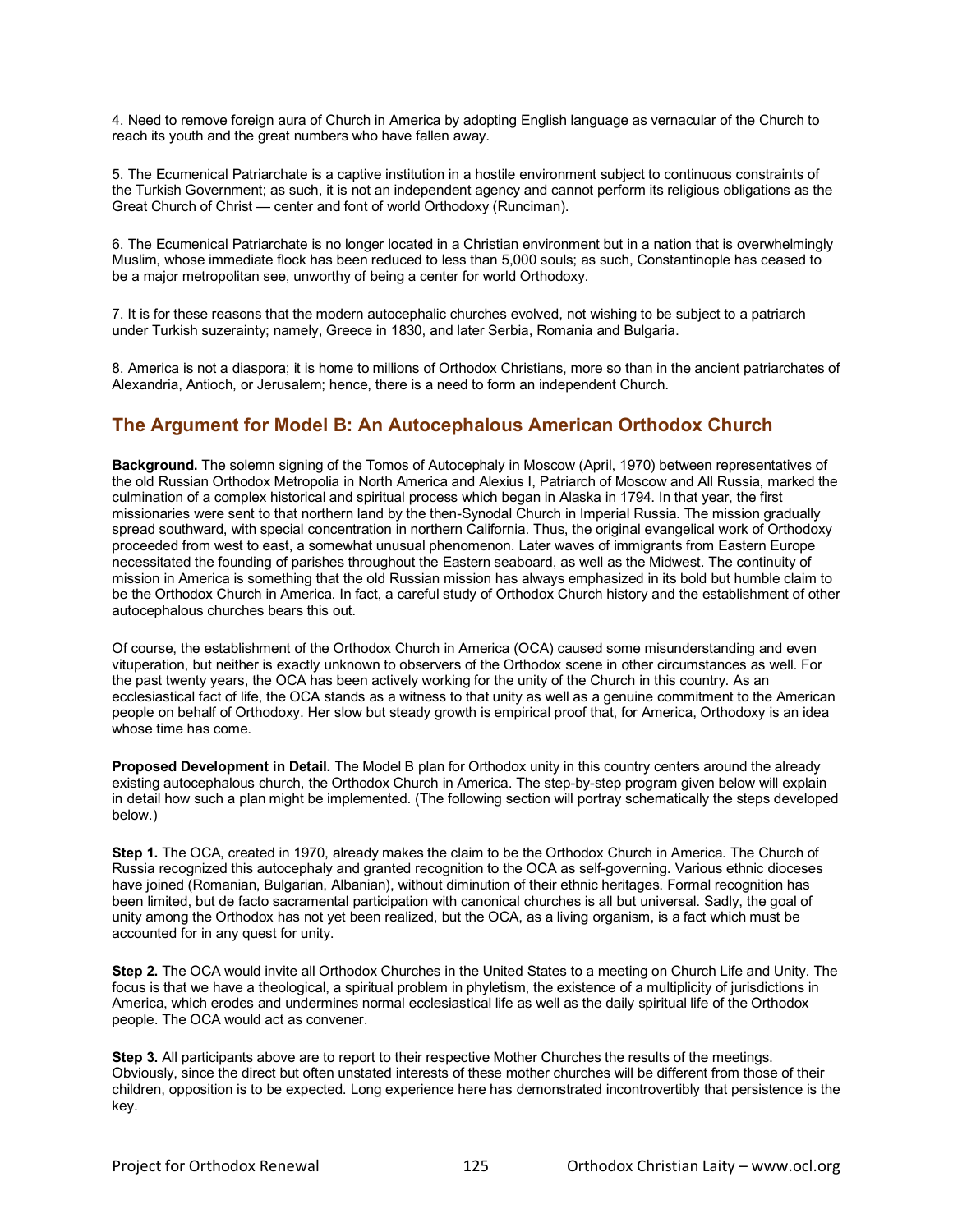**Step 4.** With the OCA as presider, the various jurisdictions are to apply for "associate membership" in an umbrellalike organization attached to each other and to the OCA. Local bishops would be free to participate in this process, but the hierarchical structure of the OCA would remain necessarily intact. The various jurisdictions would retain control of their flocks.

**Step 5.** All participants are to report to their Mother Churches the fact of such proceedings. Opposition from some quarters is to be expected.

**Step 6.** Local jurisdictions are to apply for membership in an Orthodox Church in America. Within this larger and more comprehensive body, provision would need to be made for an association of bishops, a temporary measure until a full hierarchy could be functioning as the Orthodox Church in America. One possible avenue is for a rotation of bishops in sees which have experienced multiplicity, with an agreement as to lengths of terms in the various capacities.

**Step 7.** The proclamation of a true, canonically correct Orthodox Church in America, with participants from all jurisdictions. The settlement of diocesan questions, succession, and unified mission could be worked out once the structure is functioning.

# **Further consideration on Model B**

# **Strengths (Positives) of Conceptual Framework**

- 1. Allows for existing structures.
- 2. Allows "face saving" by all.
	- a. The issue of power, prestige are laid aside in favor of unity.
	- b. OCA and the Greek Orthodox Archdiocese are NOT perceived in adversarial terms.
	- c. No canons need be cited nor disputed.
	- d. The integrity of Orthodox Church bodies is preserved.

# **Weaknesses (Negatives) of Conceptual Framework**

The following to be expected as the norm.

- 1. Head of *diasporal* churches may balk.
- 2. Some jurisdictions may go this route, others may not.

3. Not all jurisdictions would agree to accept because of "canonical irregularities" concerning the granting of autocephaly to the former Russian Metropolia.

# **Opposition to Autocephaly: The OCA Experience**

It is fair to state that despite the reality of the OCA in America, its acceptance by most worldwide Orthodox churches is yet forthcoming. While the churches of Russia (which granted autocephaly), Czechoslovakia and Poland have recognized the OCA as autocephalous, most have not. Indeed, the canonical status of the OCA, even when it was the former "Metropolia," has been in dispute since 1924 when it declared itself "temporarily autonomous" of the Church of Russia. The granting of permanent autocephaly to OCA by the Church of Russia in 1970, continues the dispute. The Ecumenical Patriarch has only a tacit recognition of the OCA (as do most other autocephalous churches), until the matter can be settled by the forthcoming Great and Holy Council of the Orthodox Church.

The granting of autocephaly to the Russian jurisdiction in America in 1970, elicited numerous formal responses from the ancient patriarchates of Constantinople, Alexandria, Antioch and Jerusalem, as well as from the Church of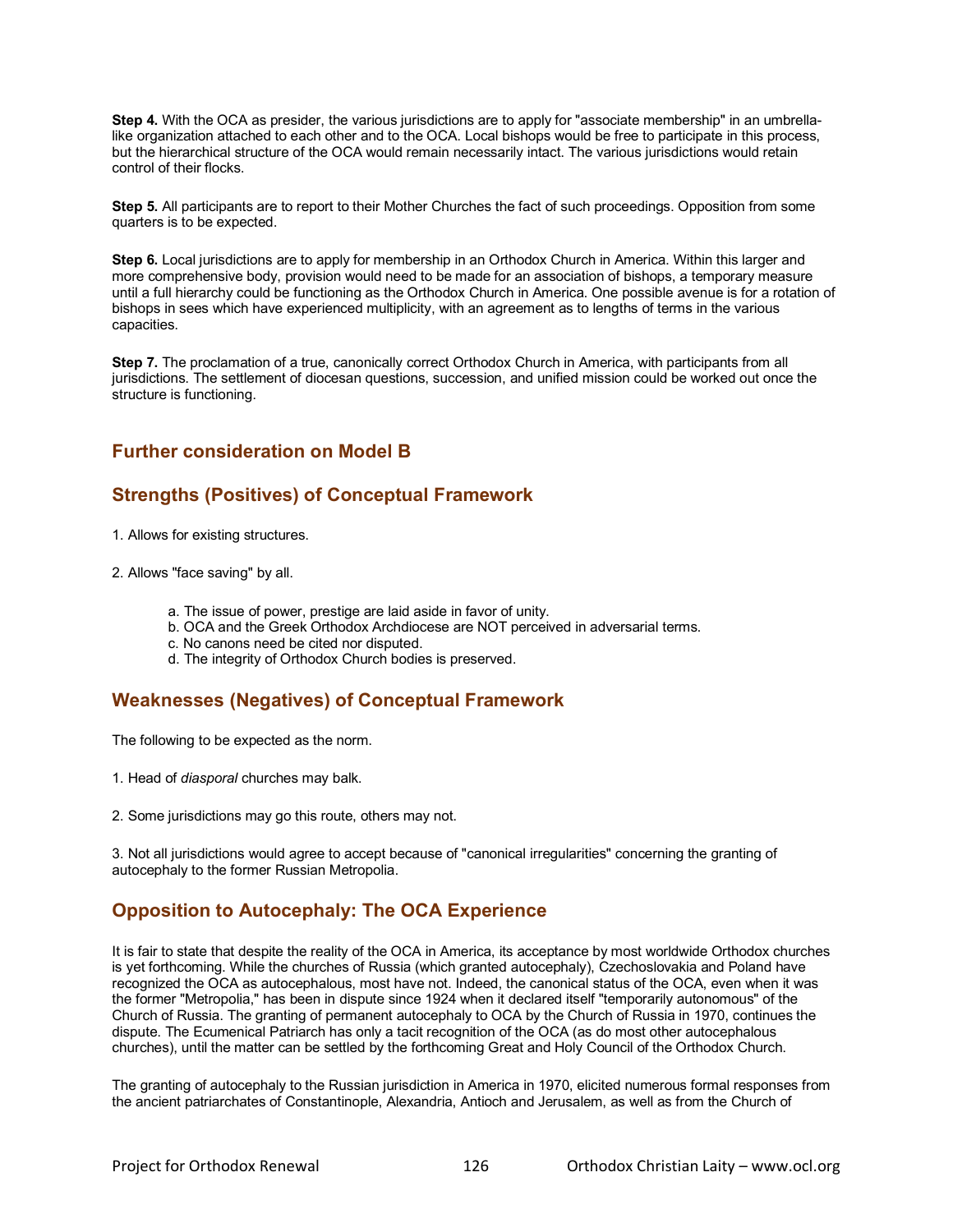Greece, among others. In encyclicals written to Patriarch Athenagoras of Constantinople and Patriarch Alexius I of Moscow, in brotherly but unmistakable terms, the venerable heads of these sees objected on canonical grounds and on the basis of historical practice the unilateral action of the Patriarch of Moscow.

In addition, a number of renowned Orthodox theologians, along with several laymen, have written extensively, citing canon law and historical precedents, which in their opinions, would invalidate the granting of autocephaly to the OCA (Trempelas and Kopan). Furthermore, these theologians have pointed out that there seem to be several conditions under canon law which would specifically rule out such an act. No less an authority than Bogolepov maintains that the opinion that the Mother Church alone (in this case Moscow) is entitled to grant autocephalous status, not only has no basis in canon law, but is also inconsistent with the principles of Orthodox Canon Law. Rather, for autocephaly to become an accomplished fact it is necessary for all existing autocephalous Orthodox churches to agree to it and to accept it. In other words, one member of the Community of Orthodox churches cannot by itself introduce a new church into the community without the consent of all the other members, who are equal in status. The Ecumenical Patriarchate, just as every other autocephalous church, has the right to withhold recognition of the autocephalous status of a new church, as granted by the Mother Church. In refusing to recognize the new status of the Metropolia, the Ecumenical Patriarch exercised the basic right of every autocephalous church, especially of the first among them (Bogolepov). Perhaps the most serious obstacle to the validity of autocephaly cited by many theologians is the fact that such a status cannot be granted to a given territory unless in that territory all Orthodox churches are united into one body. The late Fr. Schmemann, among others, has pointed out that this is the sine qua non for autocephaly in a given political territory such as the United States. This is obviously not the case in America where even the Russians had been divided into three jurisdictions (Schmemann, Primacy 49-75). This was the reason why the Synod of Constantinople in 1872 refused to grant autocephaly to Bulgaria as it lacked such unity as well as a clearly defined political territory.

Thus, according to most Orthodox churches, what happened in the case of the Russian Metropolia (OCA) is clearly a canonical irregularity and constitutes a patent contradiction between what is the established law of the whole Orthodox Church and what has been or is done by a given local Orthodox church. It is precisely for correcting situations in which such painful irregularities have occurred that the future Great and Holy Council included in its agenda consideration of the following relevant subjects:

- The proclamation of autocephaly
- Who grants autocephaly
- Conditions and presuppositions for autocephaly
- Procedure for granting autocephaly
- Which churches today are recognized as autocephalous (Russian Autocephaly p.71).

A further point stressed by the Ecumenical Patriarchate is that on many occasions, in its great desire to maintain unity among all the sister Orthodox churches, it has exercised its privileges and prerogatives with great flexibility, and with an economy and charity dictated by love, instead of by a rigid and legalistic adherence to the letter of church law. On occasions, when the Patriarchate of Constantinople has been faced with de facto, arbitrary, or unilateral anticanonical action, it has sought at all costs to maintain inter-Orthodox unity and to avoid division between the sister Orthodox churches by adopting an attitude of charity and understanding (as in the tacit recognition of OCA). But it has maintained that the adoption of such an attitude should not be construed to the belief that the disregarding of canonically established law should be allowed to become a regular and permanent practice (Russian Autocephaly p.71).

It thus seems that a resolution of the OCA issue must take place before canonical unity in America can begin to emerge. This will probably be effected by a renewed effort of all jurisdictions in America to bring about true canonical unity with the cooperation and blessings of the mother churches abroad, especially as reflected in the planned Pan-Orthodox synod.

# **Model B - Recommendations and Conclusions**

**Evidence from Scripture and Canon Law.** It is evident even to the casual observer that ecclesiastical life is based upon the threefold basis of Holy Scriptures, canon law, and history. These form a sacred unity whereby the Church's mission in and to this world is revealed and its very character made manifest. With reference to the particularities of Model B, several important points need to be elucidated. First among these is the character of the church as one, its unity a cause of concern for Christ Himself even as he voluntarily went to His life-giving death. In John 17, the Savior gives a summary of His wish for His disciples in the High Priestly Prayer, a call that they be one precisely because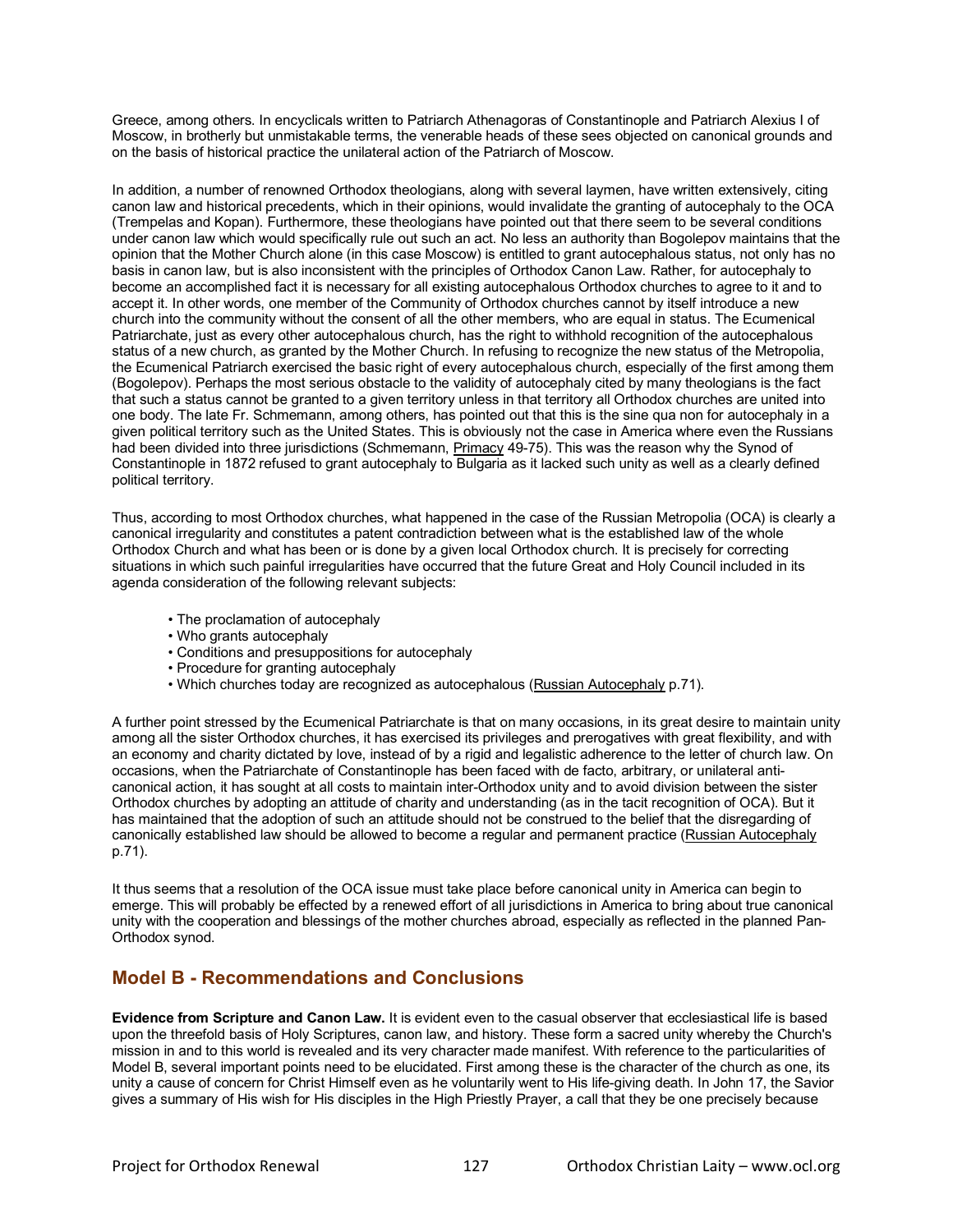such unity reflects the Godhead. Second, an examination of canon law reveals a certain variety of opinion as to the authority for granting self-government to a local church, and it is not the intention of this model to choose sides. It is in the third point, the history of Orthodoxy on this continent, that the strongest and most telling argument can he made for the growth and development that led to the recognition of the Orthodox Church in America in 1970.

**Evidence from History.** From the time of the first missionaries in Alaska in 1794, through the settlements in California and then in the rest of the United States, the impetus for an autocephalous church has been present. Significant efforts among the native people of Alaska led to the creation of a new diocese located at New Archangelsk (Sitka). From St. Herman through St. Innocent, first bishop, the seeds of an independent church were sown. The focus on this vision culminated in the person of Bishop (later saint) Tikhon (Patriarch of Moscow), who ordained various ethnic hierarchs to serve **both** locally and ethnically. Bishop Tikhon's words concerning the mission to America were clear and resounding; in deeds he confirmed beyond any doubt his intentions to create a structure which would become autocephalous.

The tragic events of the revolution in Russia undermined, at least, temporarily, these plans. Communication between the local Church in America and the Russian Church became increasingly difficult. New waves of immigrants arrived in the United States just as the local church's efforts at unity were thrown into a chaotic state. Bolshevik attempts to divide the Church had a profound effect on the local administration, and, with no other real choices open to her, the temporary self-governance of the "American Metropolia" became a fact. Clearly, the canonical and spiritual situation was vague and unclear.

**The Tomos of Autocephaly.** It was precisely this vague and unclear status that hampered the local church in her missionary efforts for several generations. Finally, through an almost miraculous confluence of persons and events, the American Metropolia and the Russian Orthodox Church signed the TOMOS OF AUTOCEPHALY in April, 1970. The goal of this concordat was to regularize and normalize the canonical situation of the local church, and thus, Orthodoxy on this continent. The signing of the TOMOS continues and validates the vision of St. Tikhon and the early missionaries; the original ideal of one church in America was truly "an idea whose time had come." The Russian Church correctly surmised that one canonically organized church would then be able to reach out to other Orthodox groups and jurisdictions while simultaneously pursuing serious missionary efforts among the various and varied peoples in America. In this schema, ethnicity is not denigrated but rather properly affirmed, given perspective from a spiritual point of view.

Accordingly, the OCA's goal has always been one Orthodox Church in America, with all the richness and diversity which that may entail. Indeed, the very name Orthodox Church in America is extremely important for understanding that mission correctly. The church is not to be understood narrowly and uncritically as wed to American culture and values; the church, as a pilgrim in this world, is always **IN** and **NOT OF** a particular place and culture. The Gospel's values and norms will always place them at variance with, and in contradiction to, the "established" thinking. Orthodoxy in America must witness to a set of criteria, sometimes radically outside the prevailing cultural values.

There is, then, one, unbroken mission to America, through the Russian Church's mission, and then eventually in the OCA. Unfortunately, some other Orthodox jurisdictions in America have been very slow to recognize the reality of the OCA, and others have ranged from indifferent to positively hostile. Many (although not all) other Orthodox use terms familiar to them, terms which allow them to continue "business as usual"; Russian Church, Russian Metropolia, Russian Orthodox Church, are some terms used in place of the proper OCA. From the material presented above, it should be clear that these older terms are totally inadequate to describe the spiritual and canonical reality that is the OCA.

# **MODEL C (TRANSITIONAL)**

An "Assembly of Bishops" to be established in yet to be defined dioceses in the "diaspora" initially based upon ethnic identities and which will determine the primatial See whose bishops would preside at all common meetings and report to the Ecumenical Patriarch until such time as the convening of the Great and Holy Council which would then approve of the multi-ethnic restructuring of these dioceses by the "Assembly of Bishops" into full-fledged canonical autocephalous Orthodox jurisdictions.

# **The Argument for Model C**

# **Transitional (Inter-Orthodox Preparatory Commission)**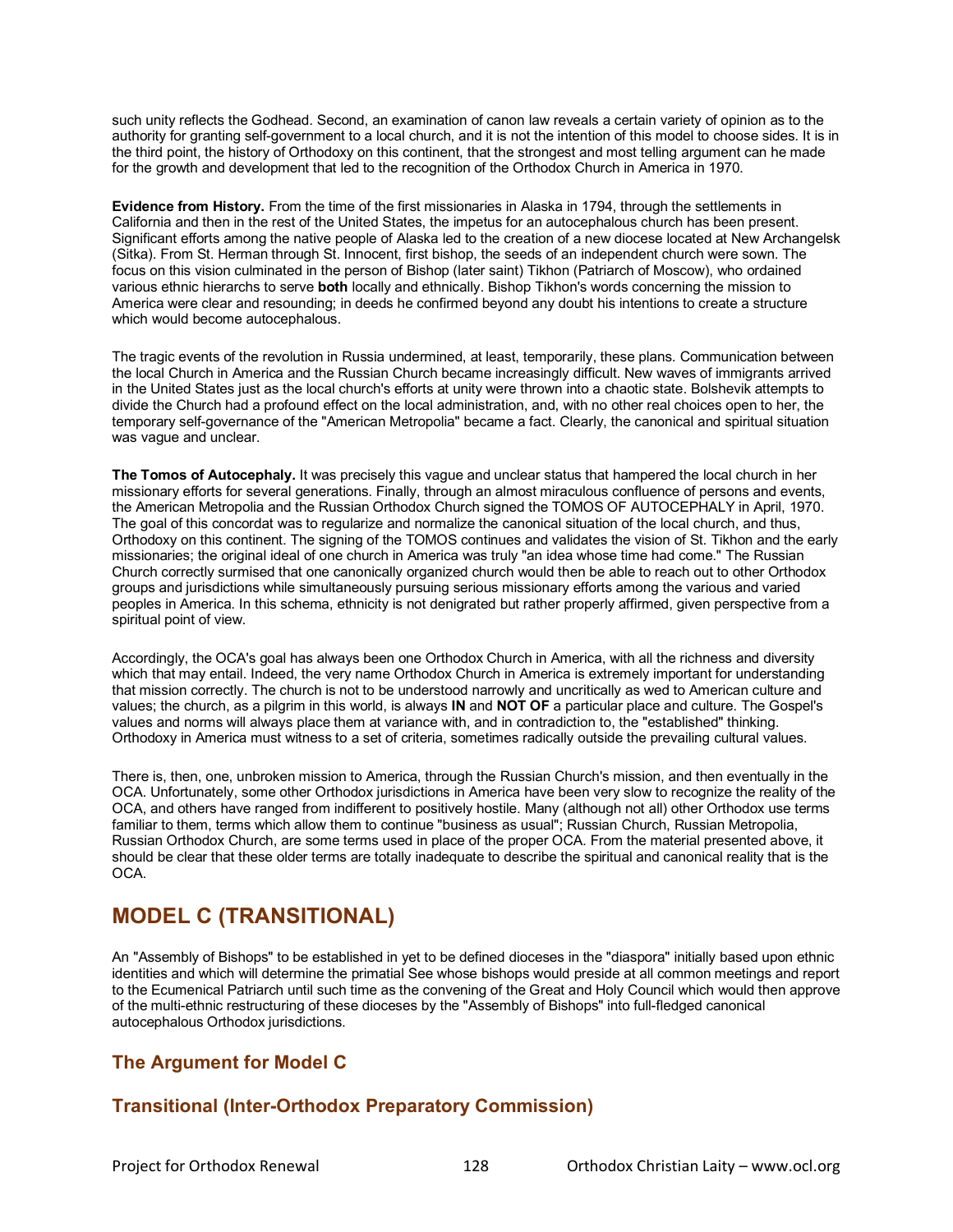**Background**. The Inter-Orthodox Preparatory Commission for the Great and Holy Council, at a meeting on November 10-17, 1990, at the Patriarchal Center in Chambesy, Switzerland, discussed the topic of the "Orthodox diaspora" and prepared a preliminary report that has been commended to the Churches for study. The Commission brought together the official representatives of the twelve autocephalous and two autonomous churches under the presidency of Metropolitan Bartholomew of Chalcedon (now the Ecumenical Patriarch of Constantinople) to discuss canonical unity in the diaspora.

The then Metropolitan Bartholomew, in his opening address to the delegates, affirmed that the time had come for the Churches to find a canonical solution to the organization of the Orthodox diaspora. He reminded the delegates of the remarks of the late Patriarch Demetrius, who said during his 1990 visit to America:

*It is truly a scandal for the unity of the Church to maintain more than one bishop in any given city; it contravenes the sacred canons and Orthodox ecclesiology. It is a scandal that this is exacerbated*  whenever phyletistic motives play a part, a practice soundly condemned by the Orthodox Church in *the last century.* 

We may also add here the similar remarks made by Patriarch Alexius II of Moscow during his recent visit to the United States, who expressed the hope that "a single multi-national Orthodox Church" evolve in America (New York Times, Nov. 22, 1991, A8).

The first Pan-Orthodox Pre-Conciliar Conference called by the Ecumenical Patriarch to prepare for the convening of a Great Council, was held in 1976. This Conference established a list of ten topics which would be examined by the Church prior to the convening of the Great and Holy Council. The work of the Inter-Orthodox Commission is to study systematically these topics and prepare position papers. Thus, the work of this Conference led to the convening of the Second Pre-Conciliar Pan-Orthodox Conference in 1982, and to the Third in 1986.

Among the topics discussed at the Third Conference was the question of the "Orthodox Diaspora" which was assigned to several Churches for their deliberation. At the November, 1990 meeting of the Commission the reports of the "Orthodox Diaspora" produced by the Churches of Constantinople, Alexandria, Antioch, Russia, Romania, Greece and Poland were reviewed. A detailed analysis of these reports was provided by Metropolitan Damaskinos of Switzerland, Secretary for the Preparation of the Great and Holy Synod (See Appendix V, p. 288).

Following much discussion, the Commission unanimously adopted a number of recommendations that have been submitted to the Churches. Certain themes remain to be discussed by the Inter-Orthodox Commission. Among these is the recommendation with regard to the various regions where an "Assembly of Bishops" should be established. Moreover, the Commission must also review the organizational principles that can guide the proper development of the Church in the new lands. The report takes note of five principles that reflect the canonical tradition and ecclesiological practices of the Church. They are as follows:

1. The organization of the parishes in each diocese should be open to the possibility of the existence of parishes that serve the particular cultural, linguistic, national needs of their parishioners. These parishes will be under the jurisdiction of the local diocesan bishop.

2. There shall exist only one bishop in each city or in a clearly defined region.

3. The boundaries of dioceses shall be clearly established.

4. In each region where there is an "Assembly of Bishops," it will be necessary to determine the regional dioceses and the primatial See, whose bishop will preside at all common meetings. Until such time that the region becomes autocephalous, the presiding hierarch will commemorate the Patriarch of Constantinople.

5. The project of canonical restructuring shall be accomplished by the "Assembly of Bishops" in each place prior to the convocation of the Great and Holy Council and in accordance with established canonical procedures.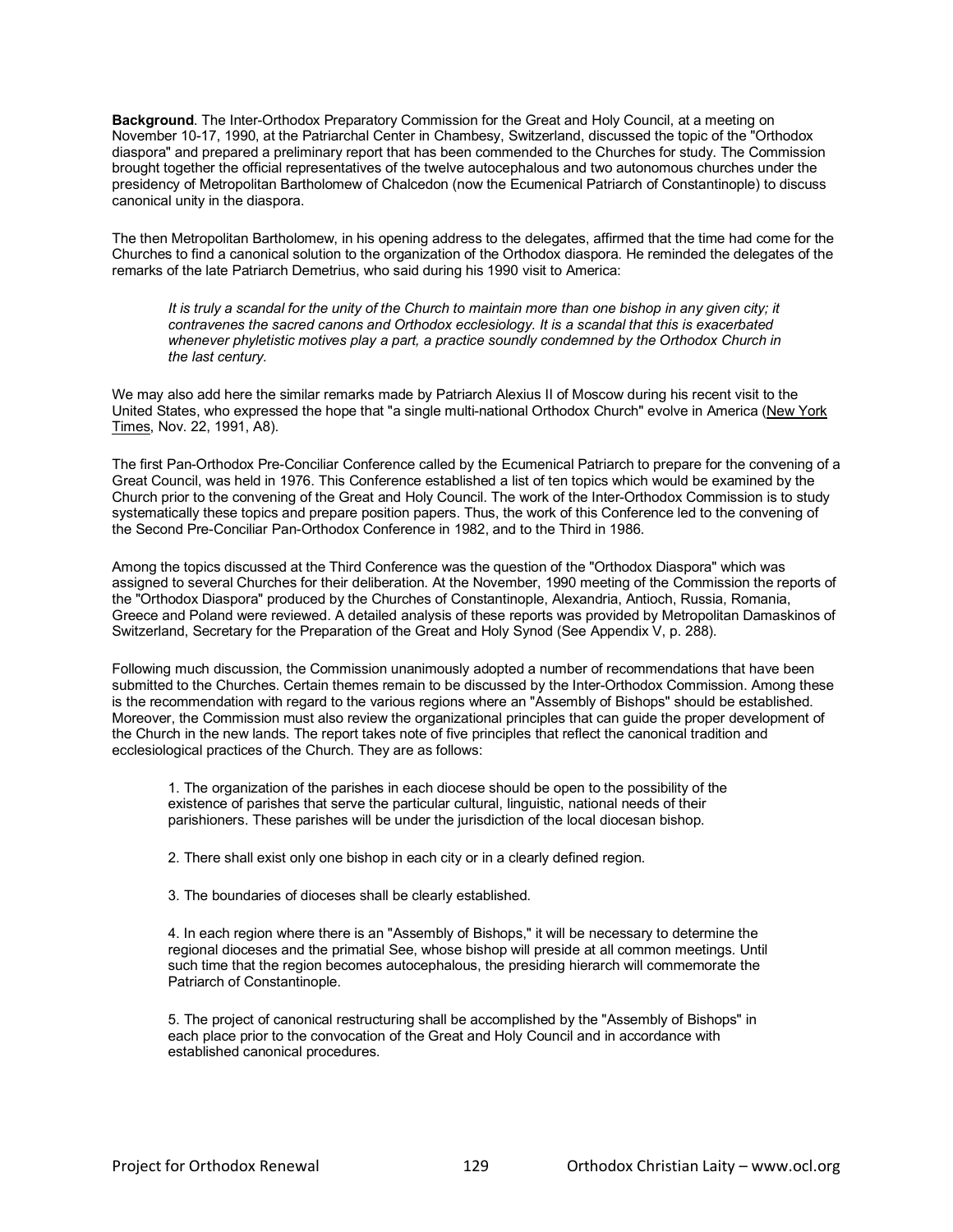The preliminary report concludes by affirming that the Orthodox Churches are committed not to do anything which would hinder the process of the canonical organization of the various regions of the *Diaspora*. This would preclude the establishment of the new dioceses in addition to those in existence. Furthermore, the report calls upon the Mother Churches to do everything possible to bring about the normalization of canonical order on the basis of the principles noted above.

**Discussion.** It is obvious from the Inter-Orthodox Pre-Conciliar Preparatory Commission's Text on the Orthodox Diaspora that was adopted at Chambesy on November 10-17, 1990, that serious consideration is being given by the Orthodox Churches to the resolution of the problem of Orthodox churches in the diaspora, especially in the light of the forthcoming Great and Holy Council. The development of this transitional plan for achieving canonical unity in the diaspora, which will be presented for adoption at the Fourth Pre-Conciliar Conference which is scheduled to meet in the near future, provides for an alternative plan which has the backing of the entire Orthodox Church and therefore has a greater degree of successful promulgation. Furthermore, this model is in keeping with Orthodox canonical tradition and ecclesiological practice and will thus pre-empt any charges of schism or anti-canonical conduct as was the case with the establishment of the Orthodox Church in America (OCA) in 1970.

The establishment of an "Assembly of Bishops" in North America (certainly to be one of the regions to be designated for such an assemblage), draws attention to the very important role of bishops in fostering unity and underscores the need for continuing study of the role of the episcopate in the Church. Nonetheless, such a body will provide the necessary leadership for achieving canonical unity in America given the fact that (unlike SCOBA), it will have multijurisdictional sanction and support from the entire Orthodox world.

The implementation of this model will cause fewer divisions and dissension in the Orthodox jurisdictions in North America and will be a better guarantee of success provided it is activated with no inordinate delays and procrastinations (which have marked current attempts for unity), given the snail-pace that describes the preparation and convening of the Great and Holy Council.

Efforts to achieve unity of Orthodoxy in the diaspora, as the Commission realizes, is not only a practical matter of structural adaptation but also implies a theological vision. Discussion of ecclesiology and Church structures cannot be separated from discussion of the Church's mission and witness. In this respect, it is important to investigate in greater detail the particularities of the Orthodox situation in the United States and Canada, for as the Commission also realized, the situation of the Orthodox in the diaspora varies considerably from region to region. Certainly in North America there are a number of cultural and even legal circumstances that have impeded Orthodox unity and cooperation. At the same time there have been a number of significant developments, both on local and national levels, which have served to foster unity.

# **A CONCLUDING THOUGHT AND PRAYER**

Any view of the Church in America cannot escape the reality that it is fragmented and broken, without the inner spirit and moral resources to proclaim the Gospel entrusted to Her by the Lord. Up to now, a plethora of jurisdictions in America has made any thought of unity strictly theoretical. In fact, one must be an accomplished Church historian merely to assimilate the details of Orthodoxy's history in America. The passage of time has seen, not unity, but a growth of factionalism and rank un-Christian behavior. The story of Orthodoxy in America is often one of unfortunate occurrences, everything but unity. When one confronts the state of Orthodoxy in America, it is obvious much work needs to be done. The disunity has created a situation that is apparent to the most casual observer, at crosspurposes to the truth of the Gospel as given over and over in Christ's call to unity. Orthodoxy's shortcomings in terms of mission, education, and morality can all be explained in these terms. Simply put, if we choose a path other than the Lord's, we shall surely suffer. And, to some degree, we have.

The work of this Commission on Unity is central, and in one sense, prior to all other work. The very life of the Christian community depends upon unity; without it, there is not very much to say (and little we can do). A critical test of this lies in the fact that many, perhaps even some in our own ranks, do not comprehend the reality of Orthodoxy on these shores. Soon we shall celebrate 200 years of the Faith on this continent. Would that the work of this Commission will begin a dialogue within the Church by her members, hierarchs, clergy and people. We have faced the past and the present; let us look now to a real future.

The Commission members brought to this discussion many points of view which are reflected in this report. The Commission also feels that it should not recommend a specific course of action. Rather, its work has provided a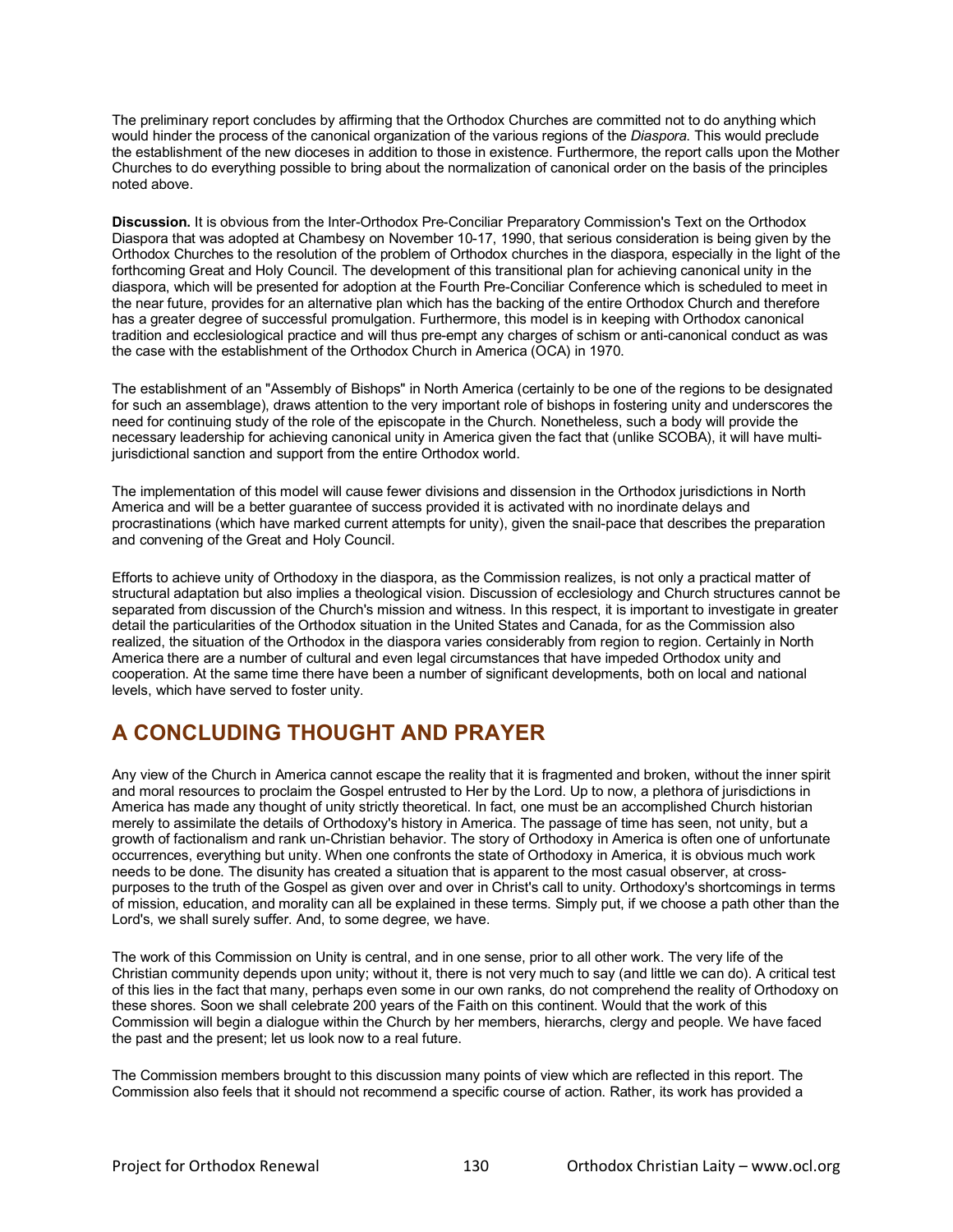unique overview of historical and contemporary Orthodoxy, coupled with some very well-developed models for unity. However, this work does not in any way preclude other creative approaches to the problem.

The Commission presents this report in the hope and the expectation that it will stimulate a healthy discussion among all spectra of the faithful on this most important issue. All should be mindful of one caveat — not to fall into the trap that believes the Church's ills can be rectified by structure and process only. Ultimately, the issue of unity is a manifestation of spiritual fullness. With humility that banishes egos and self-centered interests, and with prayer on bended knee, opening hearts to the guidance of the Holy Spirit, the Orthodox *pleroma* will see its way to implement the will of God on this all-important issue of Orthodox unity. Amen.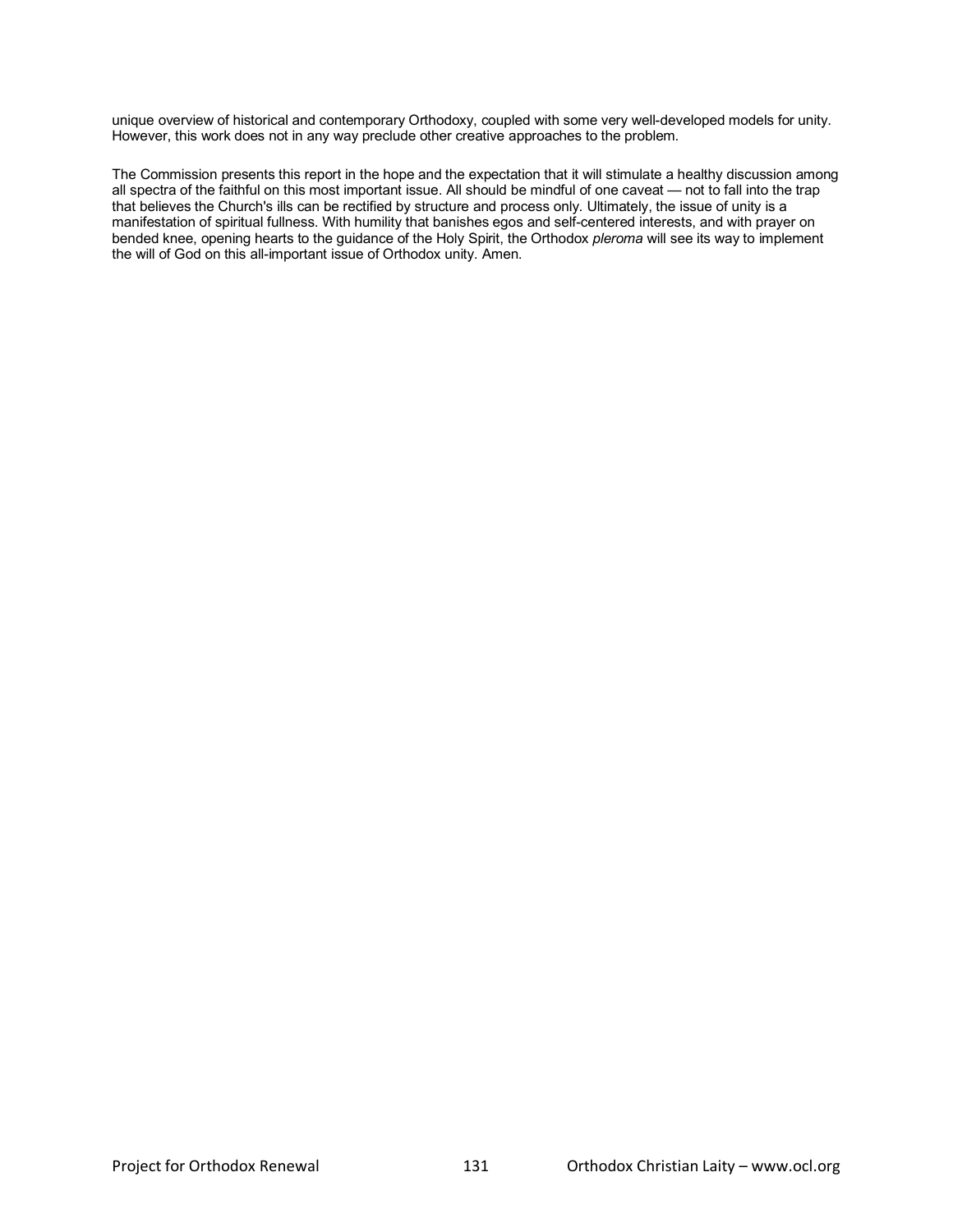# **NOTES**

1. For an in-depth treatment on the Council of 381 and the primacy of Constantinople, see John Meyendorff, Catholicity and the Church (Crestwood, NY: St. Vladimir's Seminary Press, 1983) pp. 121-142.

2. For an insightful look into the complexity of this problem see John Meyendorff, "Contemporary Problems of Orthodox Canon Law," The Greek Orthodox Theological Review, Vol. XXII, No. 2, (Summer, 1977), pp. 41-50.

3. The encyclical was republished in 1950 upon the occasion of the opening of the Holy Year at Rome when Pope Pius XII once again issued a call for all non-Roman Christians to "return to the fold." An English translation of the entire epistle appears in The Reply of the Orthodox Church to Roman Catholic Overtures on Reunion: Being the Answer of the Great Church of Christ to a Papal Encyclical on Reunion (New York: Brotherhood Zealots of Orthodoxy, 1950). A later translation with additional comments appears in Orthodox and Catholic Union (Seattle, WA: St. Nectarios Press, 1985).

4. For a fuller development of this term see John Meyendorff, The Vision of Unity, (Crestwood, NY: St. Vladimir's Seminary Press, 1987), pp. 139-144. For a different view see Demetrios J. Constantelos, "Thd Orthodox Diaspora: Canonical and Ecclesiological Perspective," The Greek Orthodox Theological Review, Vol. XXIV, Nos. 2 and 3, (SummerlFall 1979), pp. 200-211.

5. Information on the Orthodox jurisdictions in America has bee extrapolated from the following: Leonid Soroka & Stan W. Carlson, Fait of Our Fathers: The Eastern Orthodox Religion (Minneapolis: Olympi Press, 1954), pp. 15-31; Stephan Themstrom, ed., Harvard Enc do edi of American Ethnic Groups (Cambridge: Harvard University Press, 198 passim.; and Charles H. Lippy and Peter W. Williams, eds., Encyclopedia of the American Religious Experience, Vol. I, (New York: Charles Scribner's Sons, 1989), pp. 325-344.

6. According to Professor Charles Moskos, the exact number of Greek Orthodox Christians in America is more likely to be in the area of 900,000 to 1,100,000. See the OCI Commission Report on Faith, Language and Culture beginning on P. 17 of this volume.

7. Membership statistics and other information about American Orthodox groups have been extrapolated from the following: Statistical Abstract of the United States 1990 (Washington, DC: U.S. Department of Commerce Bureau of the Census, 1990), pp. 56-57; World Almanac Book of Facts 1991 (New York: 1991), pp. 609-610; and The Universal Almanac 1990 (Kansas City, 1990); J. Gordon Melton, The Encylopedia of American Religions 3rd ed. (Detroit: Gale Research, Inc. 1989).

8. Both of these are in the Antiochian Archdiocese. For the conversion of the Evangelical to Orthodoxy, see Peter E. Gillquist, Becoming Orthodox: A Journey to the Ancient Christian Faith (Brentwood, TN: Wolgemuth & Hyatt, Publishers, 1989).

9. A series of conferences held between mainline Orthodox and the Oriental Churches is reportedly resolving the issue of Monophysitism between the two bodies of churches. See Thomas FitzGerald, "Toward the Reestablishment of Full Communion. The Orthodox-Orthodox Oriental Dialogue," The Greek Orthodox Theological Review, Vol. XXXVI No. 2, (Summer 1991), pp. 169-188.

10. For a synoptical overview of the canonical sources of Orthodox theology, see John Meyendorff, Byzantine Theology: Historical Trends and Doctrinal Themes, (New York: Fordham University Press, 1979), pp. 79-90. 256 257

11. Initial descriptions of the proposed Council can be found in Towards the Great Council: Introductory Reports of the Interorthodox Commission in Preparation for the Next Great and Holy Council of the Orthodox Church (London: S.P.C.K., 1972) and in Stanley Harakas, Something is Stirring in World Orthodoxy (New York: The Orthodox Observer Press, 1972). For more recent developments see: John Panagopoulos, "The Orthodox Church Prepares for the Council," One in Christ, Vol. XIII, (1977), pp. 229-237; and Ion Bria, "L'espoir du Grande Synode Orthodoxe," Revue theologique du Louvain, Vol. VIII (1977), pp. 51-54.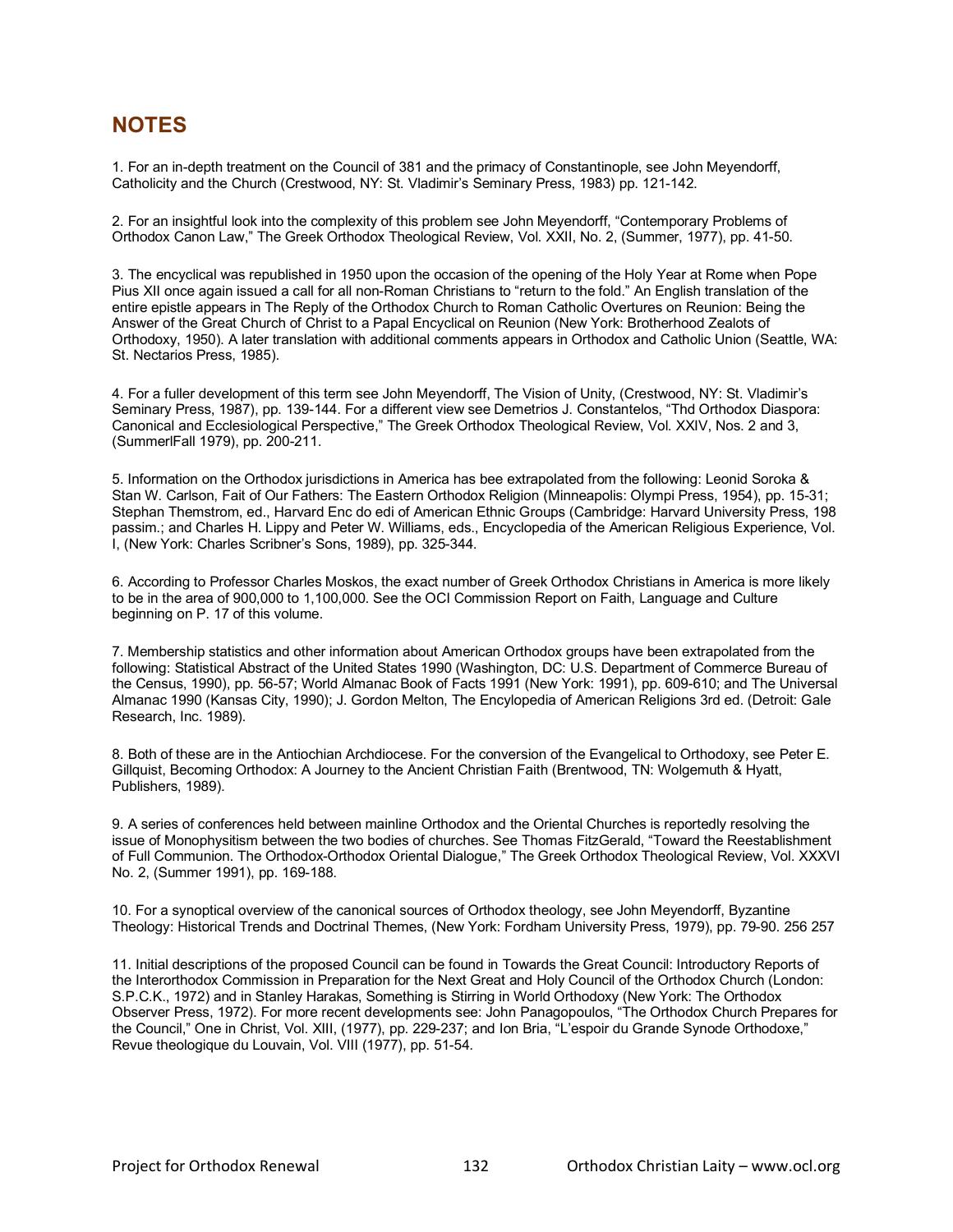12. Appreciation is acknowledged to Peter E. Gillquist for the general format of "A Time Line of Church History." The content, however, has been revised by the Commission. See also his Becoming Orthodox: A Journey to the Ancient Christian Faith, (Brentwood, TN: Wolgemuth & Hyatt, 1989), pp. 52-533

13. Autocephalous status not fully recognized.

14. For the full ramifications of the issue of autocephaly see: Alexander Schmemann, The Historical Road of Eastern Orthodoxy, (New York: Holt, Rinehart and Winston, 1963), passim; Meyendorff, Orthodoxy and Catholicity, esp. pp. 17-48 and pp. 107-118; and Bogolepov, passim.

15. On the development of SCOBA and the structural organization of the various Orthodox jurisdictions in America see Arthur Carl Piepkorn, Profiles in Belief: The Religious Bodies of the United States and Canada, Vol. 1: Roman Catholic, Old Catholic, Eastern Orthodox (New York, 1977) pp. 61-116.

16. For the record, these groups were: American Carpatho.Russian Youth (ACRY); American Romanian Orthodox Youth (AROY); Federated Russian Orthodox Clubs (FROC); Greek Orthodox Youth of America (GOYA); Serbian Singing Federation of America (SSFA); Syrian Orthodox Youth Organization (SOYO); and Ukrainian Orthodox League of the United States (UO L).

17. For a fuller picture of these events from one person's perspective see Meyendorff, The Vision of Unity, pp. 15.110.

18. For the full text of the position of the Ecumenical Patriarchate to Moscow's unilateral action, see: Russian Autocephaly and Orthodoxy in America (New York: The Orthodox Observer Press, 1972); Panagiotis N. Trempelas, The Autocephaly of the Metropolia in America, translated and edited by George S. Bebis, Robert G. Stephanopoulos and N. M. Vaporis (Brookline, MA: Holy Cross School of Theology Press, 1973); and Andrew T. Kopan, "The Autocephaly of the Russian Metropolia," The Orthodox Observer Quarterly, Vol. XXX VI, No. 608 (November, 1970), pp. 7-8. For a rebuttal to Kopan see Meyendorff, Vision of Unity pp. 50-53.

19. For an excellent account of the ZOE movement see Demetrios J. Constantelos "The Zoe Movement- in Greece," st. Vladimir's Orthodox Theological Quarterly, Vol. 3, No. 2 (Spring, 1959), pp. 1 1-25.

20. Interestingly enough, the publication of Fr. Vasile Hategan's (Romanian Orthodox), monumental newspaper, Orthodox Unity, Vol. 1, No. 1 (July, 1990), published upon the occasion of the Ecumenical Patriarch's visit to the United States; and Katherine Valone's (Greek Orthodox), article "An American Orthodox Church: Its Time Has Come," in the August 18, 1991 edition of the Greek Press of Chicago, offers some suggestions. See also James Steve Counelis "Polls and Ecciesia: Toward and American Orthodox Church," Diakonia, Vol. 7 No. 4 (1972), p. 310- 325.

21. See Leonidass C. Contos, 2001: The Church in Crisis (Brookline, MA: Holy Cross Orthodox Press, 1981); "Report to His Eminence Archbishop lakovos," in The Greek Orthodox Theological Review, Vol. XXXIV, No. 3 (FaIl, 1989), pp. 283-306; Alexander Schmemann, "The Problems of Orthodoxy in America," St. Vladimir's Seminary Quarterly: "The Canonical Problem," Vol. VIII, No. 2 (1964), pp. 67-85; "The Liturgical Problem," Vol. VIII, No. 4 (1964), pp. 164- 185; and "The Spiritual Problem," Vol. IX, No. 4 (1965), pp. 171-193; and Demetrios J. Constantelos, "Religio-Philosophical Issues and Interreligious Dialogues in Eastern Orthodox Christianity Since World War II," in Religious Issues and Interreligious Dialogues, Charles Wei-hsun Fu and Gerhard E. Spiegler, eds., (Westport, CT: Greenwood Press, 1989), pp. 369-411, among others.

22. An excellent account of such accommodations was presented by Rev. Demetrios J. Constantelos in a presentation entitled "Ethnic Particularities & the Catholicity of the Church," at the Third Annual Meeting of the Orthodox Christian Laity, Nov. 11, 1990, in Chicago, to be published in The Greek Orthodox Theological Review (forthcoming). See also his Understanding the Greek Orthodox Church (Brookline, MA: Hellenic College Press, 1990); also his "The Greek Missionary Background of the Christianization of Russia and the Respect for its Cultural Identity," in Theologia (Athens, 1989).

23. For an excellent treatment of this historical fact see Constantelos, "The Orthodox Diaspora," The Greek Orthodox Theological Review, pp. 206-209, op. cit.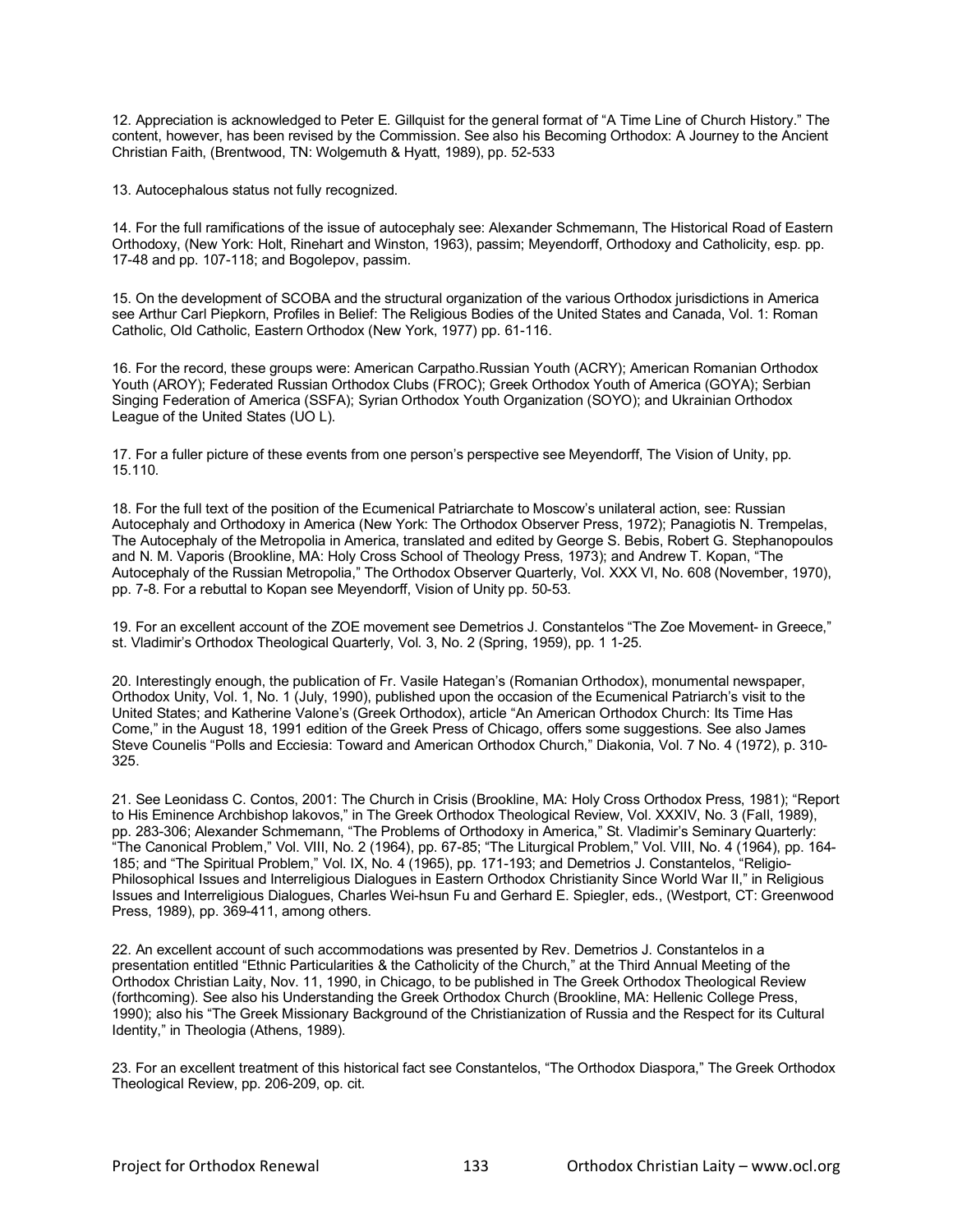24. For an excellent account of this difficult period of the Ecumenical Patriarchate see G. Georgiades, "The Greek Church of Constantinople and the Ottoman Empire," Journal of Modern History. Vol. XXIV (March- December, 1952), pp. 235-250.

25. The Archdiocesan constitutions of 1922, 1927 and 1977 provided for a canonical synod. The constitution of 1930 did not. The synodical system was abolished then in order to heal the wounds inflicted upon the Church by the VenizelistlRoyalist feud which had divided the community. The Ecumenical Patriarchate dispatched Archbishop Athenagoras to America with strong centralized powers to end the divisions. The synodical system was restored in 1977. See James Steve Counelis "Historical Reflections on the Constitutions of the Greek Orthodox Archdiocese of North and South America, 1922-1982," Album of the 24th Clergy-Laity Congress (San Francisco: 1982), pp. 36-43. For a notable history on the development of the Greek Orthodox Church in America see George Papaioannou, From Mars Hill to Manhattan: The Greek Orthodox in America Under Athenagoras I (Minneapolis, Light and Life Publishing Company, 1976), passirn.

26. For a good account of the role of the "royal priesthood" in the governance of the Church see Alexander Schmemann, Clergy and Laity in the Orthodox Church (Crestwood, NY: St. Vladimir's Seminary Press, n.d.). For a more formal account-see Jerome I. Cotsonis, The Place of the Laity Within the Ecclesial Organism According to the Canon Law of the Eastern Orthodox Church (Greek text; Athens, 1956), pp. 15-17. See also, Athenagoras Kokkinakis, Parents and Priests as Servants of Redemption (New York: Morehouse-Gorham Company, 1958) Chs. XXI XXII.

27. On the election of the Ecumenical Patriarch see: "Orthodox Eastern Church," Encyclopedia Britannica 1911 ed., Vol. XV, p. 33y; for the election of bishops in Cyprus see: Mario Rinvolucri, Anatomy of a Church: Greek Orthodoxy Today (London: Burns & Oates, 1966), p. 119.

28. St. Vladimir's Theological Quarterly, Vol. XV, Nos. 1, 2 (1971), devoted its entire double issue to the history and reason for the Russian Orthodox Church in America's application for autocephalous status from the Moscow patriarchate. In that issue see especially the contribution of senior Orthodox theologian, Alexander Schmemann, "A Meaningful Storm: Some Reflections on Autocephaly, Tradition and Ecclesiology," St. Vladimir's Theological Quarterly, Vol. XV, (1971), pp. 3-27.

29. The Illuminator (Greek Orthodox Diocese of Pittsburgh), May-June, 1991. Also see The Orthodox Church, Fall, 1992.

30. For the full text of these encyclicals see: "The Four Ancient Patriarchates Condemn Russian Autocephaly in America," The Orthodox Observer Quarterly, Vol. XXXVII, Nos. 619, 620, & 621 (Oct., Nov., Dec., 1971), pp. 1-28; later published as Russian Autocephaly and Orthodoxy in America (New York: The Orthodox Observer Press, 1972).

31. The fact is that, historically speaking, the Ecumenical Patriarch has never granted autocephaly to any local church; in various circumstances, each of these merely declared autocephaly, and the fact was later recognized by the Ecumenical Patriarchs. Such was the case with the Churches of Russia, Serbia, Bulgaria, and even Greece. Therefore, the OCA is within an historical process of considerable antiquity and awaits the validation of this as did those venerable Churches preceding it.

32. This was indeed reflected by St. Innocent's advice for American Orthodoxy when as missionary bishop in Alaska and Siberia from 1841 to 1868, he admonished the faithful on December 5, 1867: "Appoint a new bishop from among those who know the English language. - - ordain to the priesthood for our Churches converts to Orthodoxy from among American citizens who accept all its institutions and customs. Allow the vicar bishop and all the clergy of the Orthodox Church in America to celebrate the Liturgy and other services in English. . . . To use English rather than Russian (which must sooner or later be replaced by English) in all instruction in the schools to be established in San Francisco and elsewhere to prepare people for ordination and missionary work." See Paul D. Garrett, St. Innocent: Apostle to America (Crestwood, NY: St. Vladimir's Theological Press, 1979), pp. 276-277. See also Again Ma gazine, Vol. XIV No. 4, (December 1992), p. 30.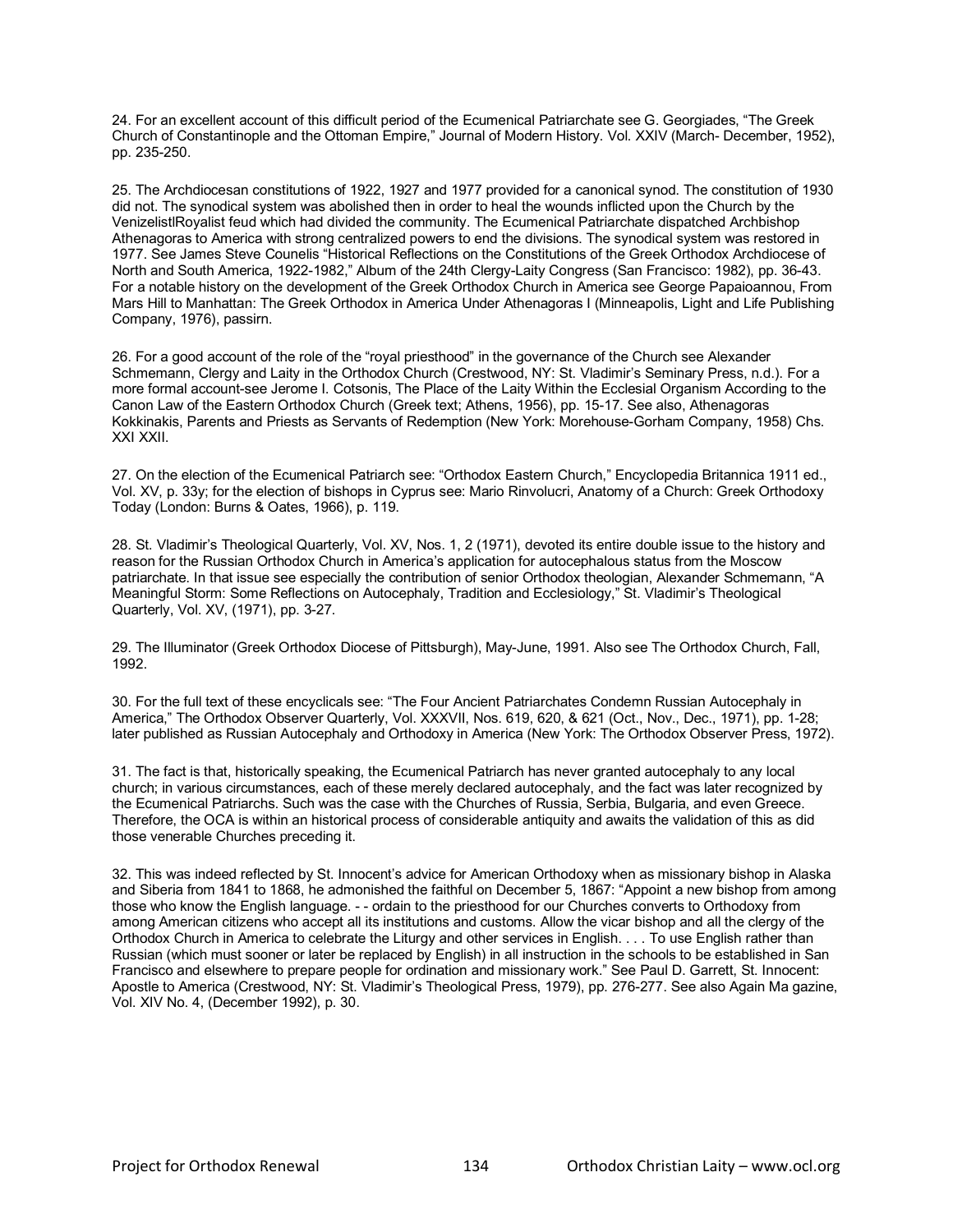# **APPENDICES TO ORTHODOX UNITY**

# **LAMENT**

We bear the quilt for the scandal of the lack of communication and lack of community of spirit *among the orthodox Churches. Today when all men are nothing, we do not unite. We who are the universal Church do not live this reality and do not witness to it. . . . There is no worse scandal than that of divided Orthodoxy. Let us understand this clearly and repent. It is never too late. Let us humbly take our part in the great work of inter-Orthodox rapprochement in a spirit of faith, hope and*  love. Let us play our part in knocking down the walls of chauvinism, ethnicism, isolationism and *autocephalism. Let us become aware of and declare the fact that we are not alone and that we cannot live alone…* 

### **ZOE Brotherhood (Greece) Atkines Magazine (1964)**

| Appendix I          | - A Simplified Directory of Autocephalous Churches                  |
|---------------------|---------------------------------------------------------------------|
| <b>Appendix II</b>  | -Histories of Orthodox Ethnic Groups in America                     |
| <b>Appendix III</b> | - Attempts at Orthodox Unity in America                             |
| <b>Appendix IV</b>  | - Standing Conference of Orthodox Canonical Bishops in the Americas |
| <b>Appendix V</b>   | - Orthodox Diaspora (Adopted Text)                                  |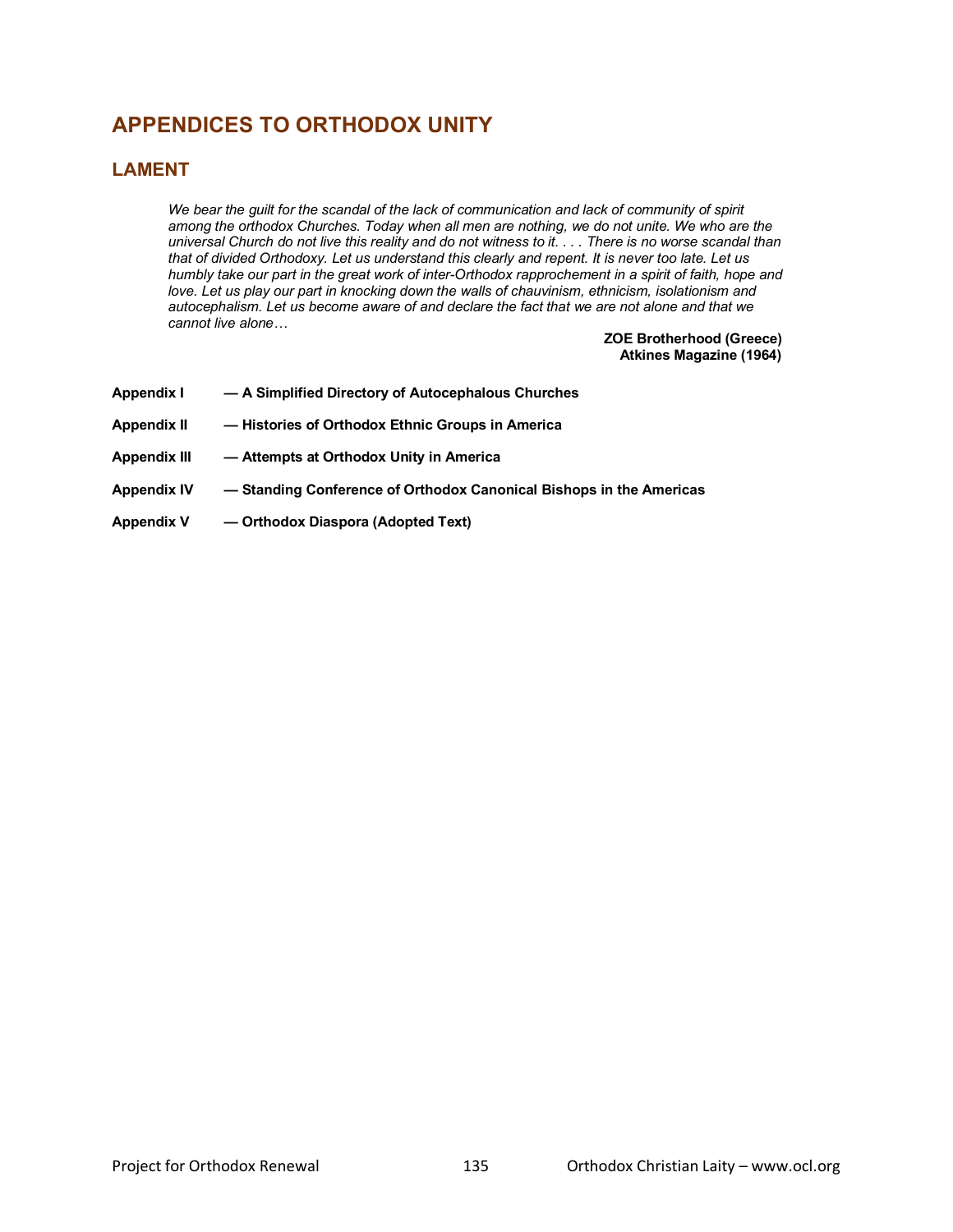# **APPENDIX I**

# **A SIMPLIFIED DIRECTORY OF AUTOCEPHALOUS CHURCHES**

| <b>CHURCH</b>                                   | <b>JURISDICTION</b>                                                                                                                     | TRADITIONAL<br><b>FOUNDER &amp;</b><br><b>DATE</b>                                                                         | <b>CANONICAL STATUS</b>                                                                                                                                                 | <b>PRESENT HEAD &amp;</b><br><b>TITLE</b>                                                             | <b>EPISCOPAL SEAT</b>   |
|-------------------------------------------------|-----------------------------------------------------------------------------------------------------------------------------------------|----------------------------------------------------------------------------------------------------------------------------|-------------------------------------------------------------------------------------------------------------------------------------------------------------------------|-------------------------------------------------------------------------------------------------------|-------------------------|
| Ecumenical<br>Patriarchate of<br>Constantinople | Turkey. Parts of<br>Greece.<br>Mt. Athos,<br>Northern and<br>Western Europe,<br>No. and So.<br>America,<br>Australia and<br>New Zealand | St. Andrew the<br>Apostle<br>36 A.D.                                                                                       | 451: Patriarchate                                                                                                                                                       | <b>Ecumenical Patriarch</b><br>Bartholomew,<br>Archbishop<br>Constantinople and<br>New Rome           | Istanbul, Turkey        |
| Patriarchate of<br>Alexandria                   | All of Africa                                                                                                                           | St. Mark the<br>Evangelist<br>62 A.D.                                                                                      | 325: Patriarchate                                                                                                                                                       | Patriarch Parthenius III<br>Pope of Alexandria                                                        | Alexandria, Egypt       |
| Patriarchate of<br>Antioch                      | Syria, Lebanon,<br>Iraq, Iran                                                                                                           | St. Peter the<br>Apostle<br>37 A.D.                                                                                        | 325: Patriarchate                                                                                                                                                       | Patriarch Ignatius IV of<br>Antioch and the East                                                      | Demascus, Syria         |
| Patriarchate of<br>Jerusalem                    | Palestine (Israel)<br>Jordan, Arabia<br>and Mt. Sinai                                                                                   | St. James the<br>Lesser<br>55 A.D.                                                                                         | 451 Patriarchate                                                                                                                                                        | Patriarch Diodorus of<br>Jerusalem and Holy<br>Zion                                                   | Jerusalem, Israel       |
| Church of<br>Russia                             | Russia                                                                                                                                  | St. Andrew the<br>Apostle.<br>Conversion and<br>baptism of Prince<br>Vladimir of Kiev<br>and Russian<br>people<br>988 A.D. | 1037: Under Constantinople<br>1448: Autocephalous<br>1589: Patriarchate                                                                                                 | Patriarch Alexius II<br>Moscow and All<br>Russia                                                      | Moscow, Russia          |
| Church of<br>Serbia                             | Yugoslavia                                                                                                                              | SS. Cyril and<br>Methodius<br>867-886 A.D.                                                                                 | 1219: Autonomous (St.<br>Savas)<br>1346: Patriarchate (of Pec)<br>1766: Under Constantinople<br>1832: Autonomous<br>1879: Autocephalous<br>1920: Patriarchate of Serbia | Patriarch Paul of the<br>Servs, Archbishop of<br>Pec and Metropolitan<br>of Belgrade and<br>Carlovitz | Belgrade,<br>Yugoslavia |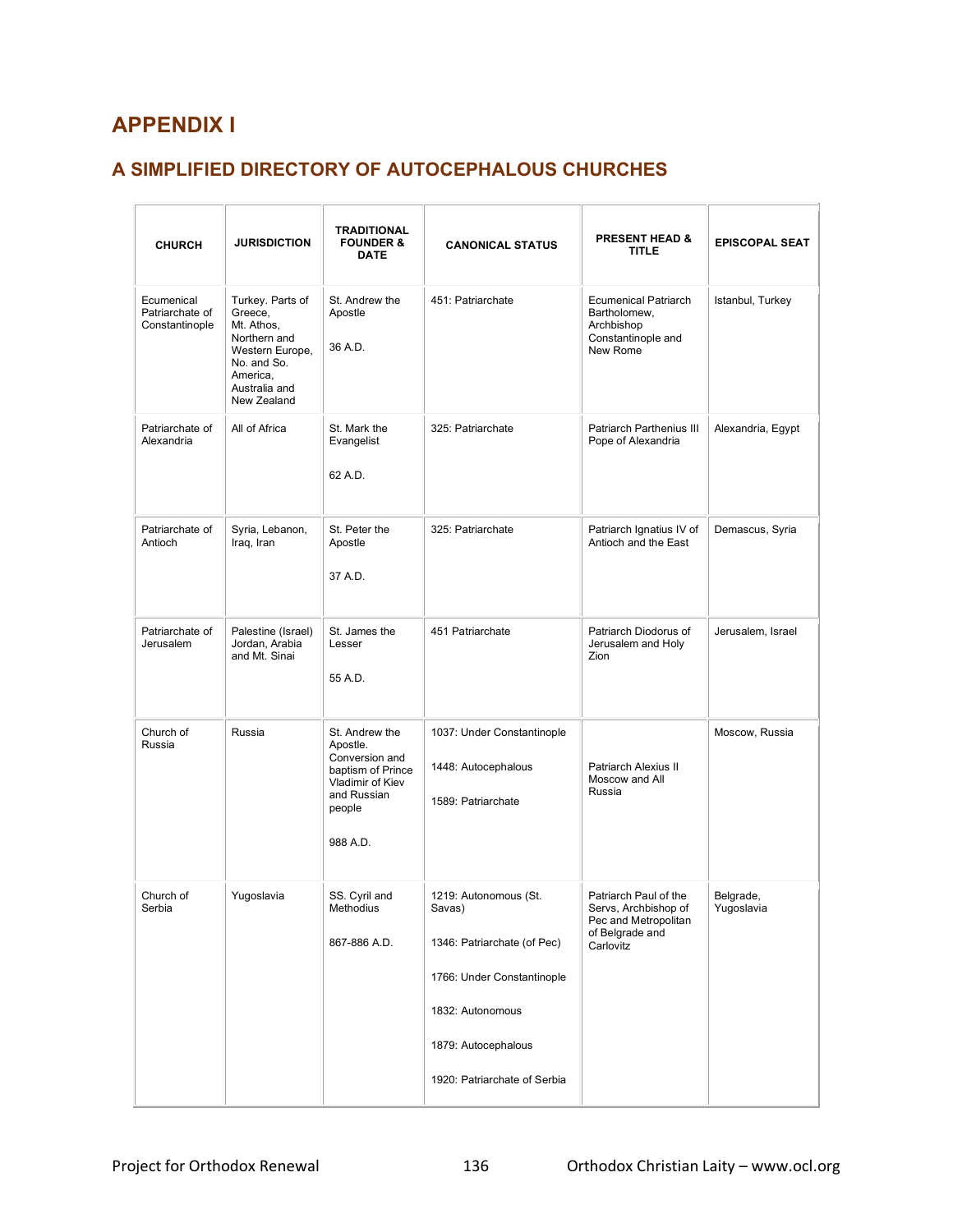| Church of<br>Romania        | Romania                     | Orthodoxy<br>introduced in 1st<br>Christian<br>centuries by<br>missionaries to<br>roman seaport<br>colonies on the<br><b>Black Sea</b> | 1359: Under Constantinople<br>1885: Autocephalous<br>1925: Patriarchate                                                                                                                                   | Patriarch Theocristus<br>of Romania,<br>Archbishop of<br><b>Bucharest and</b><br>Metropolitan of Ungro-<br>Vlachia | Bucharest,<br>Romania     |
|-----------------------------|-----------------------------|----------------------------------------------------------------------------------------------------------------------------------------|-----------------------------------------------------------------------------------------------------------------------------------------------------------------------------------------------------------|--------------------------------------------------------------------------------------------------------------------|---------------------------|
| Church of<br>Bulgaria       | Bulgaria                    | Baptism of Tsar<br>Boris by Patriarch<br>Photius, 864 A.D.<br>Also SS. Cyril<br>and Methodius,<br>867-886 A.D.                         | 917: Patriarchate (Tsar<br>Simon)<br>1018: Under Constantinople<br>1235: 2nd Patriarchate<br>1767: Under Constantinople<br>1872: Schismatic (until 1945)<br>1945: Autocephalous<br>1961: 3rd Patriarchate | Patriarch Maximum of<br>Bulgaria                                                                                   | Sofia, Bulgaria           |
| Church of<br>Cyprus         | Cyprus                      | St. Barnabas the<br>Apostle<br>46 A.D.                                                                                                 | 325: Under Jerusalem<br>413: Autocephalous                                                                                                                                                                | Archbishop<br>Chrysostom of New<br>Justinia and Cyprus                                                             | Nicosia, Cyprus           |
| Church of<br>Greece         | Greece                      | St. Paul the Apostle<br>51 A.D.                                                                                                        | 451: Under Constantinople<br>1850: Autocephalous                                                                                                                                                          | Archbishop Seraphim<br>of Athens and All<br>Greece                                                                 | Athens, Greece            |
| Church of<br>Georgia        | Southern<br>Russia (Iberia) | St. Andrew the<br>Apostle<br>44 A.D.                                                                                                   | 325: Under Antioch<br>451: Under Constantinople<br>1089: Autocephalous<br>1811: Under Moscow<br>1917: Autocephalous-<br>Catholicate                                                                       | Catholicos-Patriarch<br>Elias II of Georgia and<br>Metropolitan of Tiflis                                          | Tiflis, Georgia           |
| Church of<br>Czechoslovakia | Czechoslovakia              | SS. Cyril and<br>Methodius<br>867-886 A.D.                                                                                             | 1346: Under Serbia (Pec)<br>1766: Under Constantinople<br>1923: Autonomous                                                                                                                                | Archbishop Dorotheus<br>of Prague and All<br>Czechoslovakia                                                        | Prague,<br>Czechoslovakia |
| Church of<br>Finland        | Finland                     | <b>Orthodox Monks</b><br>1100-1300 A.D.                                                                                                | 1809: Under Moscow<br>1918: Independent from<br>Russia<br>1923: Autonomous                                                                                                                                | Archbishop John of<br>Kalelia and All Finland                                                                      | Koupio, Finland           |
| Church of<br>Poland         | Poland                      | Orthodoxy<br>introduced by<br>missionaries from<br>Russia during<br>Middle Ages                                                        | 1593: Under Moscow<br>1917: Under Constantinople<br>1924: Autocephalous                                                                                                                                   | Metropolitan Basil of<br>Warsaw and All<br>Poland                                                                  | Warsaw, Poland            |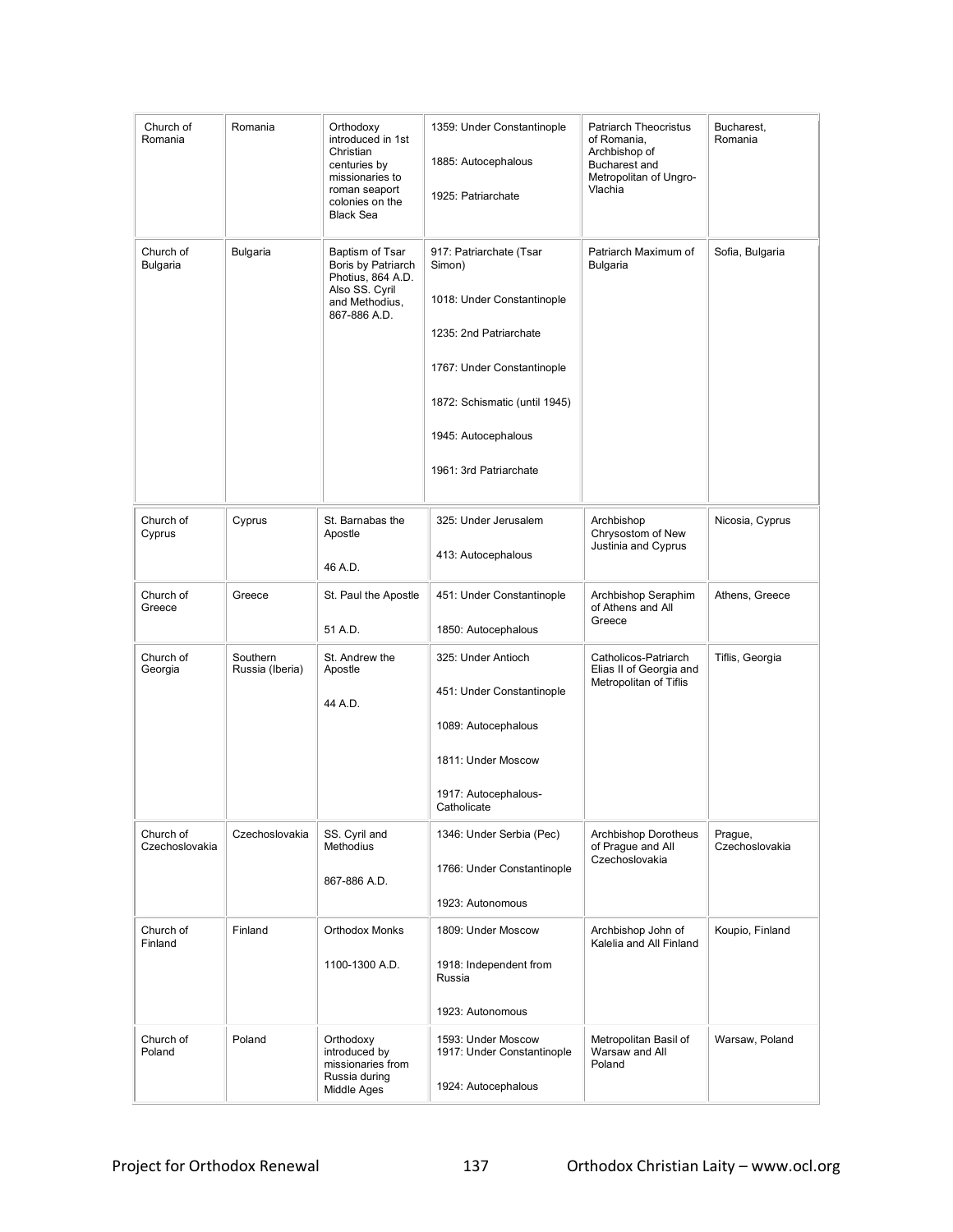| Church of Albania <sup>2</sup>  | Albania                            | SS. Cyril and<br>Methodius<br>867-886 A.D.<br>Also dates back to<br>Apostolic Times<br>(See Rom. 15-19) | 1346: Under Servia (Pec)<br>1766: Under Constantinople<br>1937: Autocephalous | Archbishop<br>Anastasium of Tirana<br>and All Albania   | Tirana, Albania                 |
|---------------------------------|------------------------------------|---------------------------------------------------------------------------------------------------------|-------------------------------------------------------------------------------|---------------------------------------------------------|---------------------------------|
| "Orthodox Church<br>inAmerica"3 | <b>United States</b><br>and Canada | St. Herman of<br>Alaska, 1794<br>(Archimandrite<br>Joseph Bolotov)                                      | 1794: Under Moscow<br>1924: Temporarily<br>Autonomous<br>1970: Autocephalous  | Metropolitan<br>Theodosius of all<br>America and Canada | Washington, D.C.,<br><b>USA</b> |

# **NOTES TO APPENDIX I**

1. This Simplified Directory was compiled by Andrew T. Kopan and was originally published in The Goyan Magazine, Vol. IX, No. 1 (Winter, 1962), pp. 18-19ff. Thereafter, an updated version has appeared annually in the Yearbook of the Greek Orthodox Archdiocese of North and South America.

2. The See has been vacant since the advent of the Communist regime in Albania. With the demise of Communism there, the Ecumenical Patriarchate has appointed Bishop Anastasius of Greece as Patriarchal Vicar and Exarch to visit Albania for the restoration of the autocephalous Albanian Orthodox Church. The Illuminator (Greek Orthodox Diocese of Pittsburgh), May-June, 1991. In August of 1992, Anastasius was enthroned as Archbishop of Tirana and All Albania.

3. The Canonical status of the "Orthodox Church in America," the former "Metropolia," has been in dispute since 1924 when it declared itself "temporarily autonomous" of the Church in Russia. The granting of permanent autocephaly to OCA by the church of Russia in 1970 continues the dispute. The Ecumenical Patriarchate has only a tacit recognition of OCA (as do most other autocephalous churches), until the matter can be settled by the forthcoming Great and Holy Council of the Orthodox Church. The Illuminator (Greek Orthodox Diocese of Pittsburgh), May-June 1991. Only the churches of Russia, Czechoslovakia and Poland recognize OCA.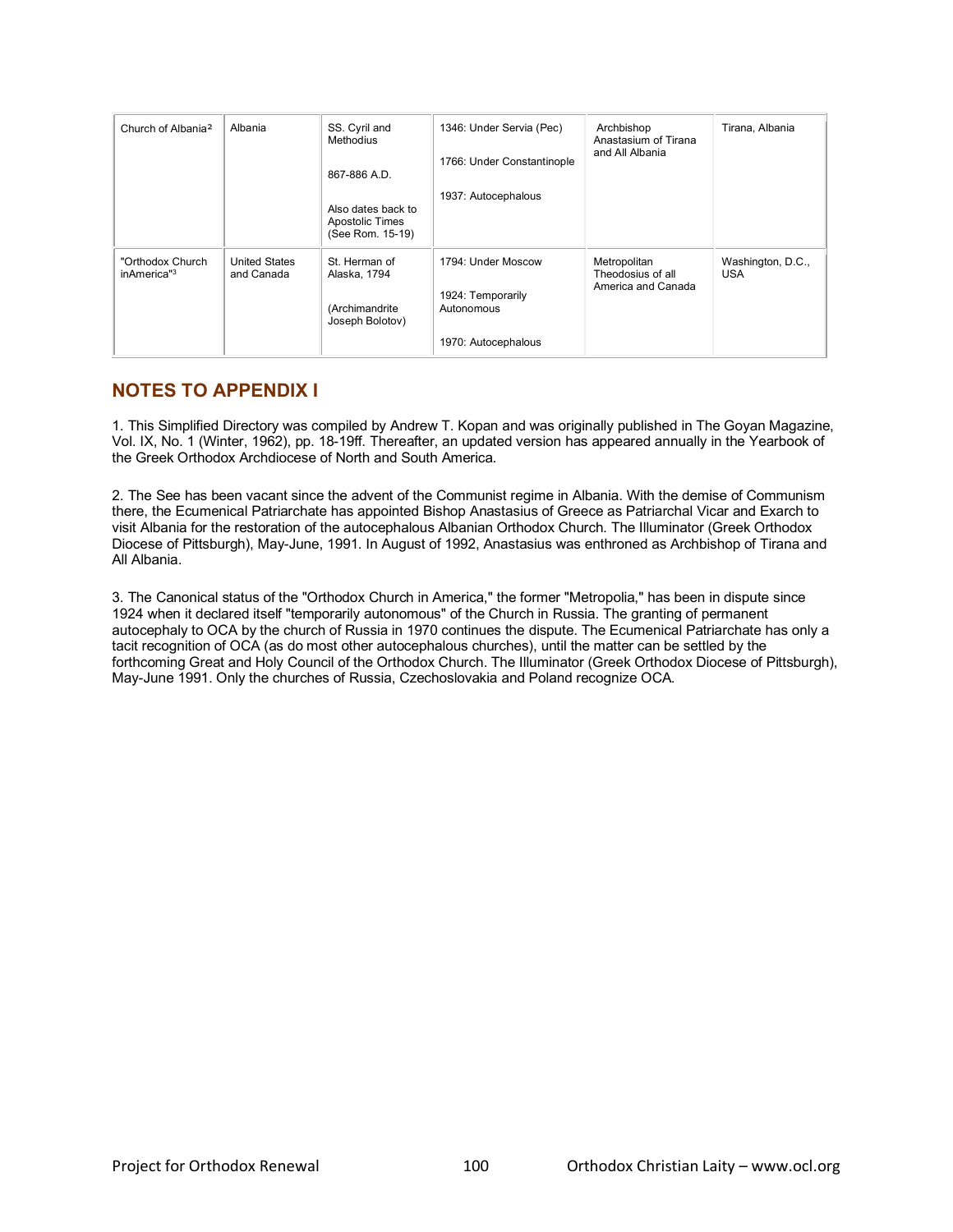# **APPENDIX II**

# **Chronological History of Ethnic Orthodox Jurisdictions in America (up to 1990)**

## **Greek Orthodox**

- 1528 First Greek explorers arrive in the service of Spain.
- 1767 Greek colonists settle in New Smyrna, Florida.
- 1864 First Greek Orthodox church in New Orleans.
- 1892 Second and third churches in Chicago and New York.
- 1893 Bishop Dionysius, first Greek hierarch comes to America.
- 1921 Archbishop Meletius (later Ecumenical Patriarch) visits U.S.A.
- 1922 Greek Orthodox Archdiocese established, Archbishop Alexander.
- 1922 St. Athanasius Seminary established, Astoria, N.Y.
- 1923 Dioceses established in Chicago and Boston; San Francisco in 1927.
- 1930 Archbishop Athenagoras succeeds Alexander.
- 1937 Holy Cross Theological School established.
- 1948 Archbishop Athenagoras elected Ecumenical Patriarch.
- 1949 Archbishop Michael enthroned.
- 1959 Archbishop Iakovos enthroned.
- 1978 Archdiocese reorganized into synodical system: 10 dioceses.
- 1990 Ecumenical Patriarch Demetrius visits U.S.A.
	- Population: Original immigrants = 600,000; present = 2.3 million.

- Greek Orthodox today organized into one main jurisdiction: Greek Orthodox Archdiocese of North & South America, with a membership of approximately 2,000,000 in 579 parishes; some insignificant break-away groups and a splintered Old Calendar jurisdiction also exist.

## **Russian Orthodox**

1741 - Vitus Jonassen Bering explores North Pacific in the service of Russia.

- 1783 First Russian colonization in Alaska.
- 1794 First Russian Orthodox church established in Kodiak Island, Alaska.
- 1812 Russian settlers, Ft. Ross, California.
- 1815 St. Michael Church, Sitka, Alaska, established.
- 1848 First diocese (of New Archangel) established at Sitka; Innocent first bishop.
- 1870 Independent Diocese of Alaska and Aleutian Islands created.
- 1872 Diocese transferred to San Francisco by Bishop John.
- 1879 Bishop Nestor head of Diocese.
- 1888 Bishop Vladimir.
- 1905 Diocese relocated to New York by Archbishop Tikhon (later Patriarch of Moscow); Archbishop Eudokim follows Tikhon in 1914.
- 1908 Seminary established by Bishop Tikhon at Minneapolis.
- 1919 First Sobor held at Pittsburgh; Bishop Alexander heads Diocese.
- 1921 Bishop Platon, reigning bishop.
- 1924 Second Sobor in Detroit: Diocese proclaims itself independent of Moscow; Metropolitan Platon chosen ruling bishop.
- 1934 Bishop Theophilus succeeds Metropolitan Platon; FROC established.
- 1938 St. Vladimir Seminary established in New York.
- 1950 Metropolitan Leontius heads Church.
- 1970 Church declares itself autocephalous: OCA established.1976 Metropolitan Theodosius elected head of OCA.
- Population: Less than 50% of 1.5 million Russian immigrants to U.S.A. were ethnic Russians, hence Orthodox Christians; Population today - 1 million plus.
	- -Russians split today into three factions:
		- 1. Orthodox Church in America: 1,000,000; 440 parishes.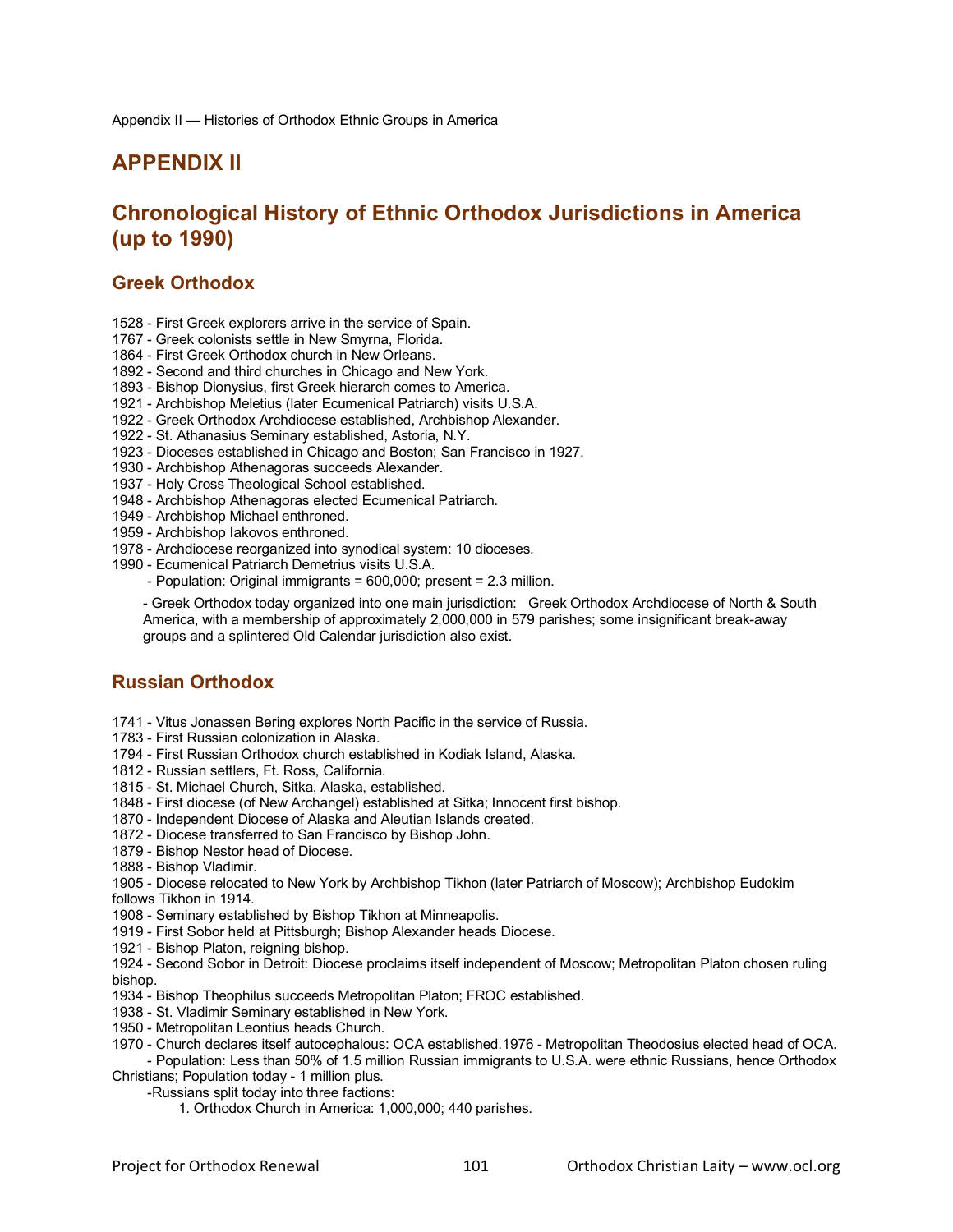- 2. Russian Orthodox Church Outside Russia: 100,000; 197 parishes.
- 3. Patriarchal Church: 10,000; 38 parishes.

# **Syrian-Lebanese (Antiochian)**

- Part of Arab migration to U.S.A., 90% Christian, 10% Muslim.
- 1878 First Syrian family arrives in U.S.A.
- 1890 Accelerated immigration from Syria and Lebanon.
- 1892 Syrian Mission of Russian Orthodox Church founded.
- 1895 Rev. Raphael Hawaweeny brought from Russia to supervise Syrian Church.
- 1901 Rev. Hawaweeny consecrated first Orthodox bishop in America.
- 1914 Metropolitan Germanus of Lebanon sent to U.S.A. by Patriarch of Antioch.
- 1917 Bishop Aftimius of Brooklyn succeeds Bishop Raphael.
- 1924 Bishop Victor, first Archbishop of Syrian Orthodox Archdiocese.
- 1924 Bishop Emmanuel succeeds Bishop Aftimius on other side.
- 1936 Bishop Anthony Bashir consecrated in New York.
- 1936 Bishop Samuel David, his rival, consecrated in Toledo.
- 1958 Michael Shaheen succeeds Bishop Samuel David in Toledo.
- 1966 Archbishop Philip Saliba succeeds Archbishop Anthony.

1975 - Two Syrian factions united under Archbishop Philip, one of the most consistent and insistent spokesmen for a united American Orthodoxy.

1977 - Patriarch Elias IV of Antioch visits U.S.A.

 - Estimated population of Antiochian Orthodox = 280,000 in 125 parishes; Melkites = 25,000 in 28 parishes; and Maronite = 30,000 in 50 parishes, both united with Rome.

- 1985 Patriarch Ignatius IX of Antioch in America: meets with Evangelical Orthodox.
- 1987 Evangelical Orthodox accepted into Church.

# **Ukrainian Orthodox**

Two waves of migration: 1870-1914 and 1945-1951 of approximately 500,000, most members of Slavic Uniate group in communion with Rome (Byzantine Catholic).

1918 - Mass defection from Uniate Church due to pioneer work of Fr. Alexis Toth (1853-1909) of Minneapolis, leads to establishment of Independent Ukrainian Church under Russian Mission.

1924 - Bolshevik Revolution leads to splintering groups; Bishop John Teodorovich from Kiev proclaimed bishop (selfconsecrated), leads to more splintering, especially between American and Canadian branches.

1931 - Further defection from Uniates brings about establishment of the Ukrainian Orthodox Church of America under Ecumenical Patriarchate with Joseph Zuk as first bishop, elected at first convention.

1937 - Bishop Bohdan succeeds Bishop Joseph under Ecumenical Patriarchate.

1949 - Archbishop John Teodorovich and Archbishop Mstyslaw unite their two factions to form the Ukrainian

Orthodox Church of the United States and Canada under independent jurisdiction.

1950 - Ukrainian emigres form Ukrainian Autocephalic Church under Archbishop Gregory.

- 1954 Ukrainian Orthodox Church in Exile under Metropolitan Polycarp.
- 1955 St. Andrew Theological College established in Winnipeg, Canada.
- 1966 Bishop Andrew succeeds Bishop Bohdan under Ecumenical Patriarchate.
- 1987 Bishop Vsevolod succeeds Bishop Andrew under Ecumenical Patriarchate.
	- Today Ukrainian Orthodox are divided into three jurisdictions:
		- 1. Ukrainian Greek Orthodox Church of Canada; 140,000; 250 parishes.
		- 2. Ukrainian Orthodox Church of U.S.A.: 85,000; 92 parishes.

 3. Ukrainian Orthodox Church in America (Ecumenical Patriarchate), 30,000; 28 parishes (balance of Ukrainians are Byzantine Catholics).

# **Serbian Orthodox**

- Early Serbian migration to New Orleans and southern coast, and to San Francisco in mid-19th Century; an estimated 175,000 Serbs emigrated to America.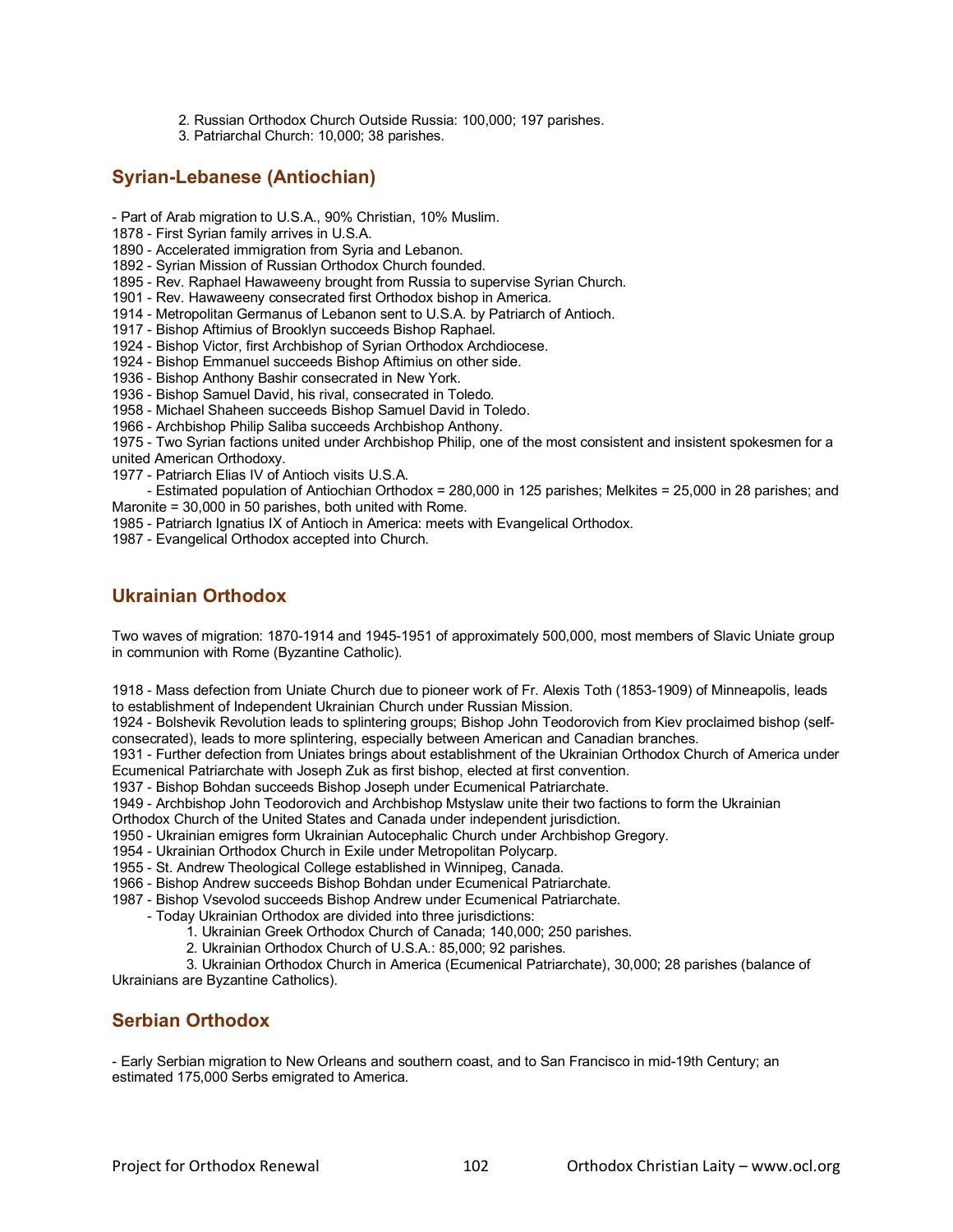1894 - First church established in Jackson, CA; later in Chicago and in Pennsylvania.

1921 - Charter to organize diocese given by Patriarch of Serbia.

1923 - St. Sava Monastery in Libertyville, Ill., established; became diocese headquarters.

1926 - Bishop Mardary consecrated first hierarch of Serbian Orthodox diocese.

1940 - Bishop Dionysius arrives in U.S.A. to assume leadership of Church.

1943 - Arranges for mass immigration of refugees fleeing persecution in Yugoslavia; among them, the pious Bishop Nicholas Velimirovic who had served as administrator of Serbian churches in the 1920s.

1963 - Schism in the Church due to politics in Yugoslavia; two jurisdictions evolve in U.S.A.; one under Patriarchate of Serbia (under control of Communist regime; other independent of Patriarchate under Bishop Dionysius.

1964 - Bishops Fimilian, Stefan and Gregory assume control of Patriarchal Church.

1976 - Lawsuits decided in favor of Patriarchal (canonical) Church.

1977 - Bishop Dionysius moves headquarters to Grayslake, Ill., builds new Gracanica Monastery.

1978 - Bishop Christopher (native of Texas), bishop in Patriarchal Church.

1984 - Bishop Irenaeus succeeds Bishop Dionysius as head of "free" Church.

1991 - Schism healed with two parallel jurisdictions merging eventually into one.

1992 - Serbian Orthodox Patriarch Paul visits U.S.A. to confirm healing of schism. Today Serbian Church exists in two parallel jurisdictions:

1. Serbian Eastern Orthodox Church for the U.S.A. and Canada: 100,000; 80 parishes.

2. Metropolitanate of New Gracanica for U.S.A. and Canada: 30,000; 55 parishes.

## **Romanian Orthodox**

- Romanians appeared sporadically in U.S.A. before 1870s; some were in California gold rush of 1849; some served in Civil War; between 1870 and 1900, about 18,000 immigrants arrived, mostly from Moldavia and Transylvania; by 1920 an estimated 85,000 had arrived.

1890s- First two Romanian churches in Canada.

1904 - First church established in America at Cleveland, Ohio.

1918 - Abortive attempt to unite Romanian churches into episcopate.

1923 - Youngstown, Ohio meeting established episcopate; remained inactive.

1930 - Forty parishes chartered under Patriarchate of Romania.

1935 - Bishop Polycarp Monusca consecrated for American diocese.

1937 - Vatra Romaneasca established in Grass Lake, MI; diocese center.

1939 - Bishop Polycarp returns to Romania and is marooned by outbreak of war; Romanian Orthodox bishopless until 1950 as a result.

1950 - Romanian Diocese declared "autonomous" at Detroit convention.

1952 - Layman Valerian Trifa elected bishop; consecrated by uncanonical Teodorovich Ukrainian faction.

1950 - Remnant Romanians accept Bishop Andrew Moldovan from Romania.

1966 - Bishop Victorin Ursache succeeds Bishop Andrew.

1985 - Archbishop Valerian deported from U.S.A., succeeded by Bishop Nathaniel Popp, first American-born hierarch.

- Currently, two Romanian jurisdictions:

- 1. Romanian Orthodox Episcopate of America (OCA): 55,000; 83 parishes.
- 2. Romanian Orthodox Missionary Archdiocese: 15,000; 14 parishes.

# **Carpatho-Russian Orthodox**

- Migrations from the eastern provinces of the old Austro-Hungarian Empire, namely Moravia, Slovakia and Ruthenia (now Czechoslovakia), and from Galicia in the western Ukraine and the Carpathian Mountains in present-day Romania make up this jurisdiction; between 1880-1914 some 140,000 emigrated to America; today number over 600,000; by 1920, 78% lived in urban areas of Middle Atlantic States.

1891 - Beginning of defections from Uniate (Catholic) Church to which their ancestors were forced to belong by Treaty of Brest-Litovsk (1596).

1916 - Carpatho-Russian eparchy established within Russian Mission.

1936 - American Carpatho-Russian Diocese established under Ecumenical Patriarchate; Bishop Orestes consecrated at Constantinople (1937).

1951 - Christ the Savior Seminary founded at Johnstown, PA, diocese center.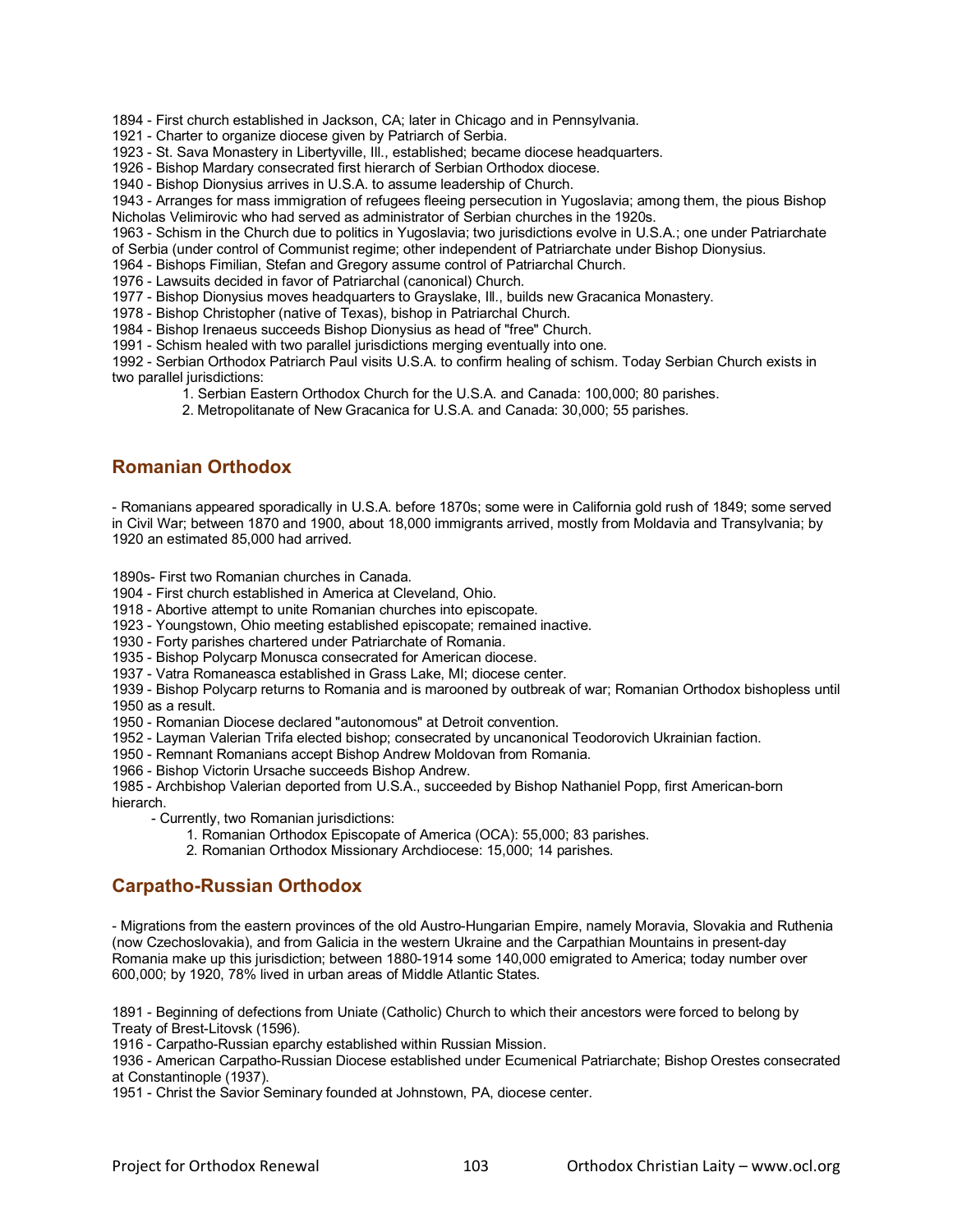- 1966 Bishop Orestes elevated to rank of Metropolitan.
- 1986 Bishop Nicholas succeeds Metropolitan Orestes.
	- Today, Carpatho-Russians are divided among four jurisdictions:
- 1. American Carpatho-Russian Orthodox Greek Catholic Church (under Ecumenical Patriarchate): 115,000; 70 parishes.
	- 2. In the Orthodox Church in America: 200,000.
		- 3. In the Patriarchal Russian Church: 18,000.
		- 4. Balance of 225,000 are Byzantine Rite Catholics.

## **Bulgarian Orthodox**

- Bulgarian immigration to America initially from Macedonia and later from Kingdom of Bulgaria: 50,000 came between 1900-1910; 70,000-100,000 today.

1907 - First church established in Granite City (Madison), IL.

- 1922 Bulgarian Orthodox Mission established by Holy Synod in Bulgaria.
- 1938 Mission raised to Diocese with Bishop Andrew as head in New York.
- 1947 Diocese elevated into Archdiocese for U.S.A., Canada and Australia.
- 1963 Dissension in Archdiocese over ties with Communist homeland.
- 1964 Faction breaks away and establishes diocese under Russian Church Outside Russia.
- 1972 Archbishop Andrew dies; Bishop Joseph succeeds him.
- 1976 Breakaway faction under Bishop Cyril joins OCA.
	- Bulgarian Orthodox divided today among three jurisdictions:
		- 1. Bulgarian Eastern Orthodox Church (canonical): 120,000; 21 parishes.
		- 2. Bulgarian Eastern Orthodox Church (noncanonical): 105,000; 18 parishes.
		- 3. In the Orthodox Church in America.

## **Albanian Orthodox**

- Albanians first came to the U.S.A. at beginning of 20th century; today an estimated 70,000 Albanian Americans in U.S.A.; almost all Orthodox Christians.

1908 - First Albanian Orthodox Church established in Boston under Ecumenical Patriarchate.

1908 - Ordination of Fan S. Noli, Harvard educated Albanian immigrant into priesthood by Russian Orthodox Bishop Platon; later elected Bishop.

1932 - Returning from Albania where he served as Prime Minister, Bishop Fan Noli organizes independent Albanian Orthodox Archdiocese, serving as its head until his death in 1965.

1950 - Bishop Mark reorganizes Albanians into independent diocese under the Ecumenical Patriarchate.

- 1971 Fan Noli group joins OCA as ethnic diocese.
	- Albanian Orthodox divided into two jurisdictions today:
		- 1. Albanian Orthodox Archdiocese in America (OCA): 45,000; 16 parishes.
		- 2. Albanian Orthodox Diocese in America (Ecumenical Patriarchate): 7,000; 10 parishes.

## **Byelorussian Orthodox**

- A Slavic people from western Russia who migrated to America between 1880 and 1914; numbers today between 175,000 to 200,000; most absorbed into the Russian Orthodox Church of North America (now OCA).

1949 - Post-World War II immigrants establish independent ethnic jurisdictions; autocephalous diocese established in Cleveland, Ohio.

- Today, Byelorussians are divided into two groups:

- 1. Byelorussian Autocephalic Orthodox Church in U.S.A. (Archbishop Mikalay).
- 2. Byelorussian Orthodox Church under jurisdictions of the Ecumenical Patriarchate of Constantinople.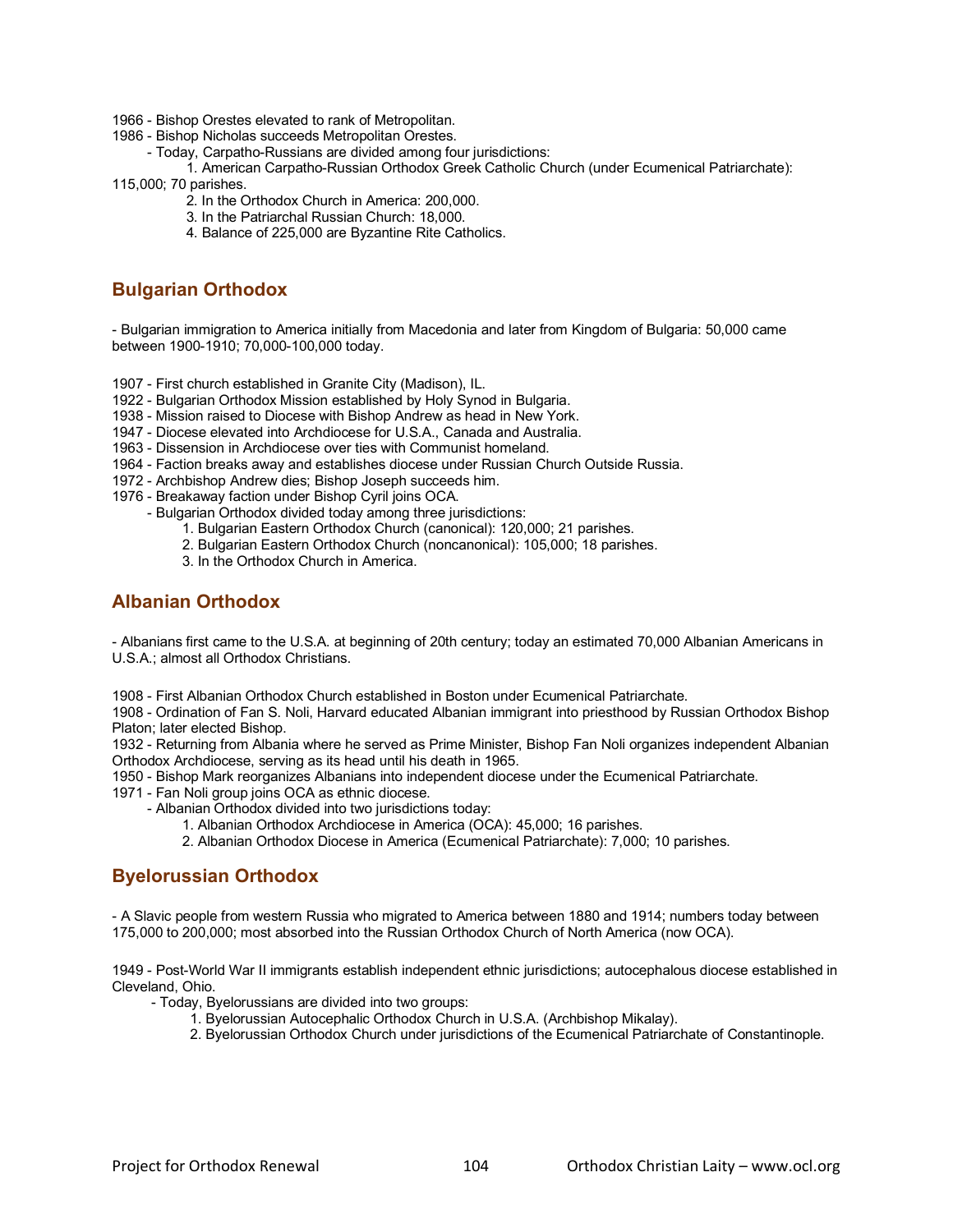## **"Macedonian" Orthodox**

- Macedonian Americans, relatively small group emigrating from southern Yugoslavia in early 20th Century but identified themselves as Bulgarian Orthodox: some 50,000 in U.S.A.

1959 - Patriarch of Serbia forced by Communist Government to recognize schismatic Macedonian Orthodox Church for Republic of Macedonia in Yugoslavia.

1962 - First Macedonian Orthodox Church organized in Gary, Ind.

1963 - Archbishop Dositheus emigrates from Yugoslavia to lead mission.

1967 - Dositheus named Metropolitan of Macedonian Church under jurisdiction of Holy Synod of Republic of Macedonia in Yugoslavia.

 - Today, there are 11 active parishes under Bishop Cyril in Skoplje, Yugoslavia and known as the Macedonian Orthodox Church.

## **Miscellaneous Orthodox**

A number of other ethnic Orthodox churches in the U.S.A., too small to be organized into a diocese and consisting of only a few parishes each. Among them are:

1. Estonian Orthodox Church in Exile.

- 2. Finnish Orthodox Church.
- 3. Slavonic Orthodox Church in Exile.
- 4. "Turkish" Orthodox Church.

# **RECAPITULATION**

Of several jurisdictions listed above, two are multi-ethnic.

### **Under Ecumenical Patriarchate of Constantinople:**

- 1. Greek Orthodox Archdiocese of North and South America.
- 2. American Carpatho-Russian Orthodox Greek Catholic Diocese U.S.A.
- 3. Ukrainian Orthodox Church in America and Canada.
- 4. Albanian Orthodox Diocese of America.
- 5. Byelorussian Orthodox Church.

## **Under Orthodox Church in America:**

- 1. Romanian Orthodox Episcopate of America.
- 2. Bulgarian Eastern Orthodox Church.
- 3. Albanian Orthodox Archdiocese.
- 4. Exarchate of Mexico.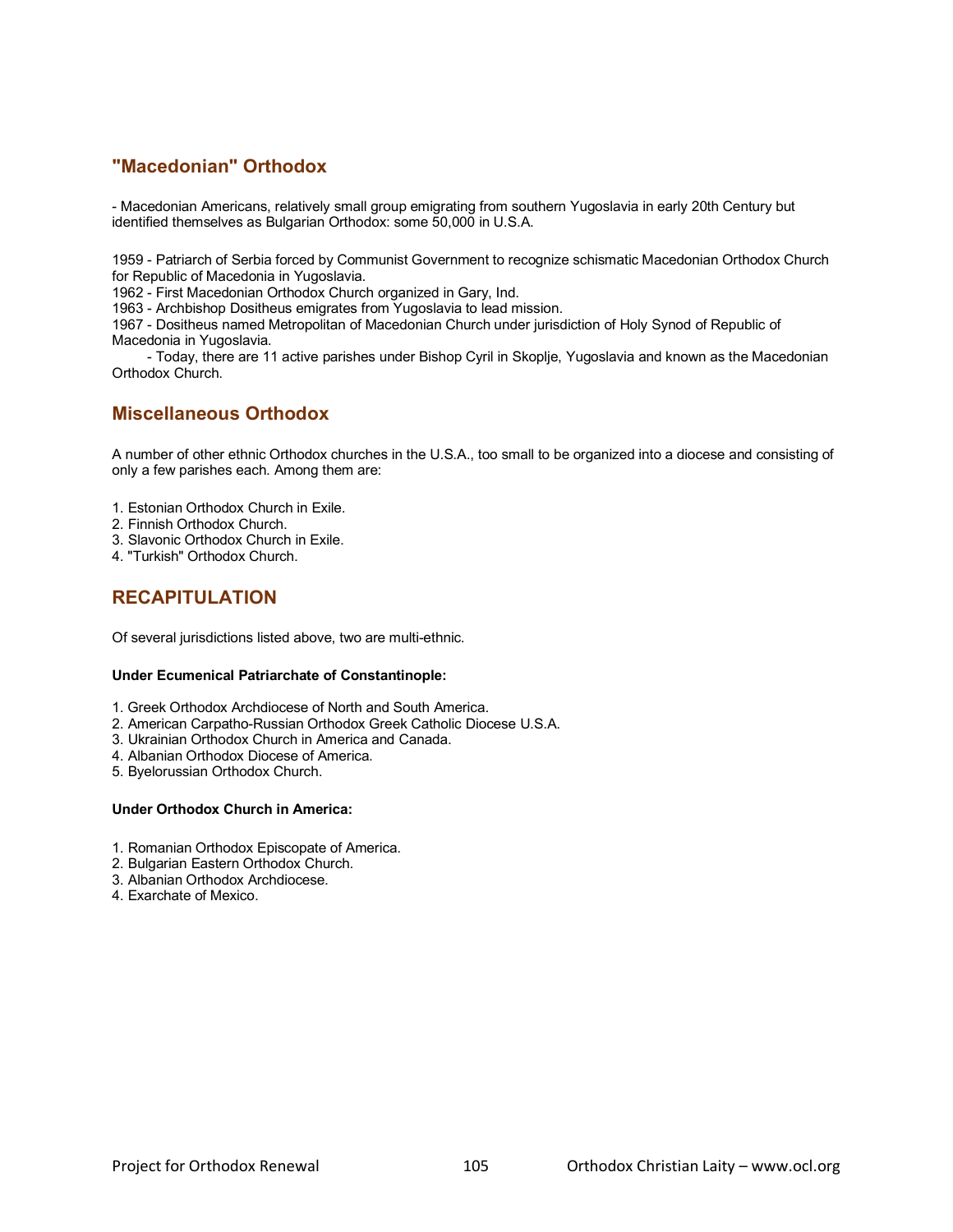# **APPENDIX III**

# **ATTEMPTS AT ORTHODOX UNITY IN AMERICA**

1. Pioneer work of itinerant priests Agapius Hocharenko (Ukrainian) and Ambrose Vrettos (Greek-Russian) and others in serving early ethnic parishes in 19th Century America.

2. Effort of Archbishop Tikhon in 1904-1906 to establish a multinational church jurisdiction in America with ethnic dioceses, under the Metropolitanate of Moscow (Meyendorff Vision 15-16).

3. Vision of Archbishop Meletius of Athens of a united Orthodoxy under the Ecumenical Patriarchate of Constantinople during his first American visit in 1918. Later as Ecumenical Patriarch in 1921, he expressed hope for a united "American Orthodox Church" (Barringer 13).

4. Synodical degree of Ecumenical Patriarch-elect Meletius IV in 1922 reassigning churches in the "Diaspora" to the jurisdiction of the Ecumenical Patriarchate.

5. Instructions of Patriarch Sergius of Moscow in 1925 to Russians in heterodox lands to ally themselves with Orthodox of other ethnic backgrounds in times of trouble.

6. Pioneer work of Albanian Archbishop Fan Noli for Pan- Orthodox unity in the 1930s.

7. Call for unity by Greek Archbishop Athenagoras during his American tenure, 1931-1948.

8. Establishment of "Federation of Orthodox Greek Catholic Churches in America" by Greek, Russian, Antiochian and Lebanese jurisdictions, which provided a semblance of unity, 1943-1960 (Surrency).

9. Establishment of SYNDESMOS in Paris in 1953 as an international youth movement for the purpose of encouraging Church unity and cooperation worldwide.

10. Founding of the Council of Eastern Orthodox Youth Leaders of the Americas (CEOYLA), in New York in 1954 by seven mainline Orthodox youth organizations for the purpose of promoting Church unity in the Americas.

11. Statement by famed theologian Hamilcar Alivizatos at 2nd Assembly of World Council of Churches in Evanston, IL, calling for a united Orthodox Church in America in 1954.

12. Establishment of the Standing Conference of Canonical Orthodox Bishops in the Americas (SCOBA) at New York in 1960, at the prompting of CEOYLA, to work for church unity at the highest levels.

13. Ecumenical Patriarchate begins series of Pan-Orthodox conferences in Rhodes, Greece in 1961 and again in 1963, 1964 and 1968, in preparation for convening a major Pan-Orthodox Council to address pressing theological issues; subsequent conferences held in Athens and Geneva, Switzerland; most Orthodox churches in attendance.<sup>1</sup>

14. Staging of largest ever Pan-Orthodox Vespers and Unity Festival with the participation of all American hierarchs at Pittsburgh Stadium in 1963 under CEOYLA auspices.

15. Request of SCOBA to place issue of ecclesiastical unity in America on agenda of a Pan-Orthodox meeting in Geneva, rebuffed by Ecumenical Patriarchate in 1965.

16. Christmas 1966 letter from Metropolitan Irenaeus of Russian Metropolia to all heads of autocephalous churches on church unity in America.

17. Establishment of autocephalous Orthodox Church in America in 1970 and its consequences: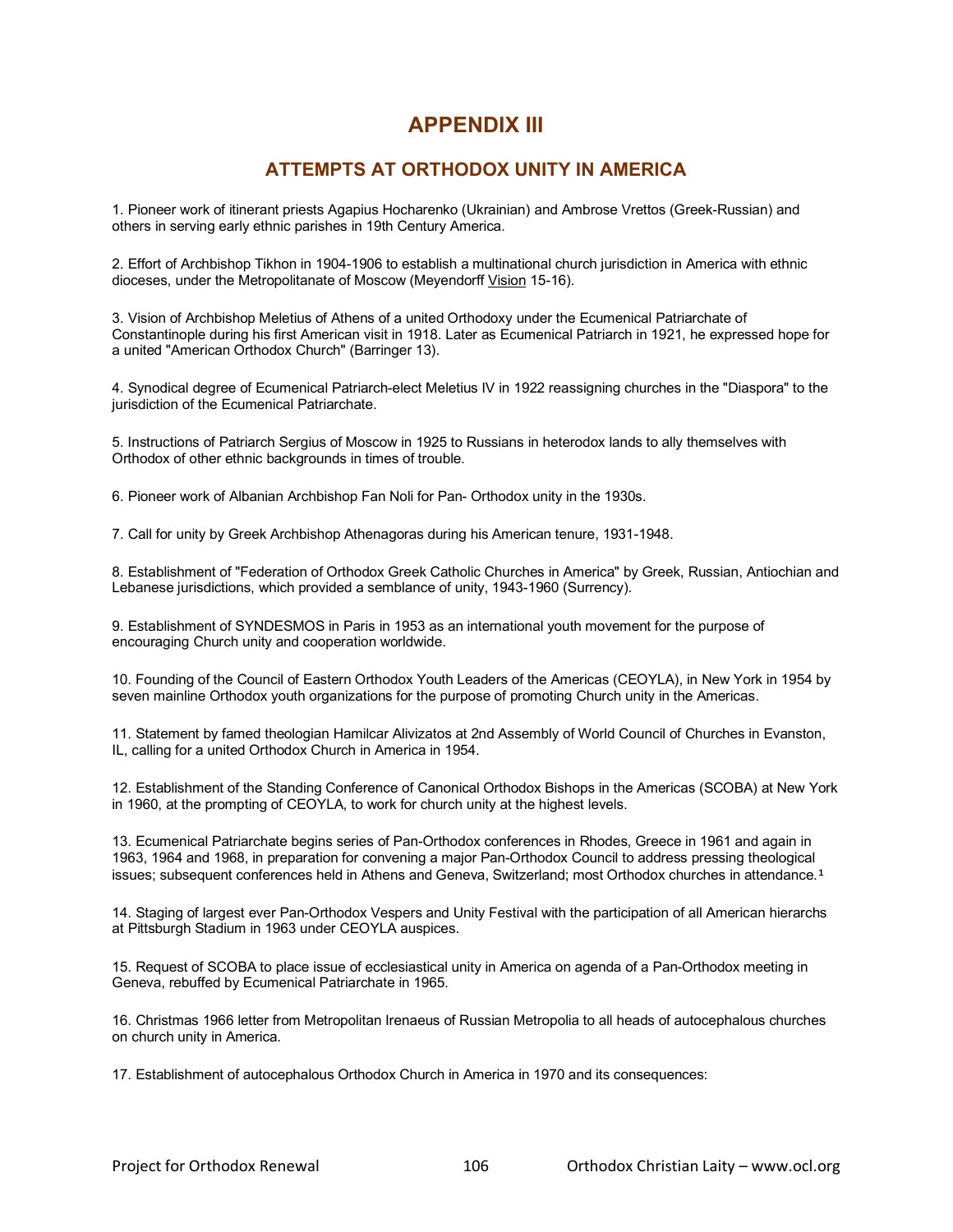a. Refusal of Ecumenical Patriarchate to recognize autocephaly of OCA.²

b. Church of Russia calls upon Ecumenical Patriarchate to grant autocephaly to Greek Orthodox Archdiocese in U.S.A. to work out accord of unity with OCA.

c. Patriarchate of Alexandria advocates theory that all ethnic Orthodox Christians in America accept jurisdiction of Ecumenical Patriarchate as per canon law (Meyendorff Unity 100-102).

d. Patriarchate of Antioch supports theory of autocephalous churches in America in that administrative independence is the road to unity.

e. Church of Romania supports notion of ethnic ties with mother churches.

18. Ecumenical Patriarchate places issue of unity of Orthodox churches in "Diaspora" on agenda of forthcoming "Great and Holy Council" at Inter-Orthodox meeting Geneva, Switzerland in 1976.

19. Conference of American Orthodox hierarchs at Johnstown, PA on Orthodox unity, 1978, under the chairmanship of Archbishop Iakovos.

20. Evangelical Orthodox received into Antiochian jurisdiction by Metropolitan Philip in 1987.

21. Establishment of Bilateral Commission to study organic unity between OCA and Antiochian Archdiocese in 1981; after a series of meetings, joint encyclical issued, 1989.

22. Patriarch Elias IV of Antioch issues call for church unity in pastoral visit to America (Barringer 13).

23. Preliminary report on Orthodox Diaspora and unity issued at the Ecumenical Patriarchate Center in Switzerland in 1990 by Preparatory Commission for the Great and Holy Council.

24. Ecumenical Patriarch Demetrius speaks to OCA's Metropolitan Theodosius in Washington, D.C. during 1990 visit to America on the scandal of disunity in America.

25. Ecumenical Patriarchate and OCA issue joint statement on conclusion of talks following visit of OCA delegation led by Archbishop Peter of New York to the See of Constantinople, 1991 (Orthodox Church News, June 12, 1991).

26. First publication of Orthodox Unity by Fr. Vasile Hategan, 1991.

27. Ecumenical Patriarch Bartholomew hosts OCA delegation led by Metropolitan Theodosius at the Phanar for talks on unity, 1993 (The Orthodox Church February, 1993, 1 & 3).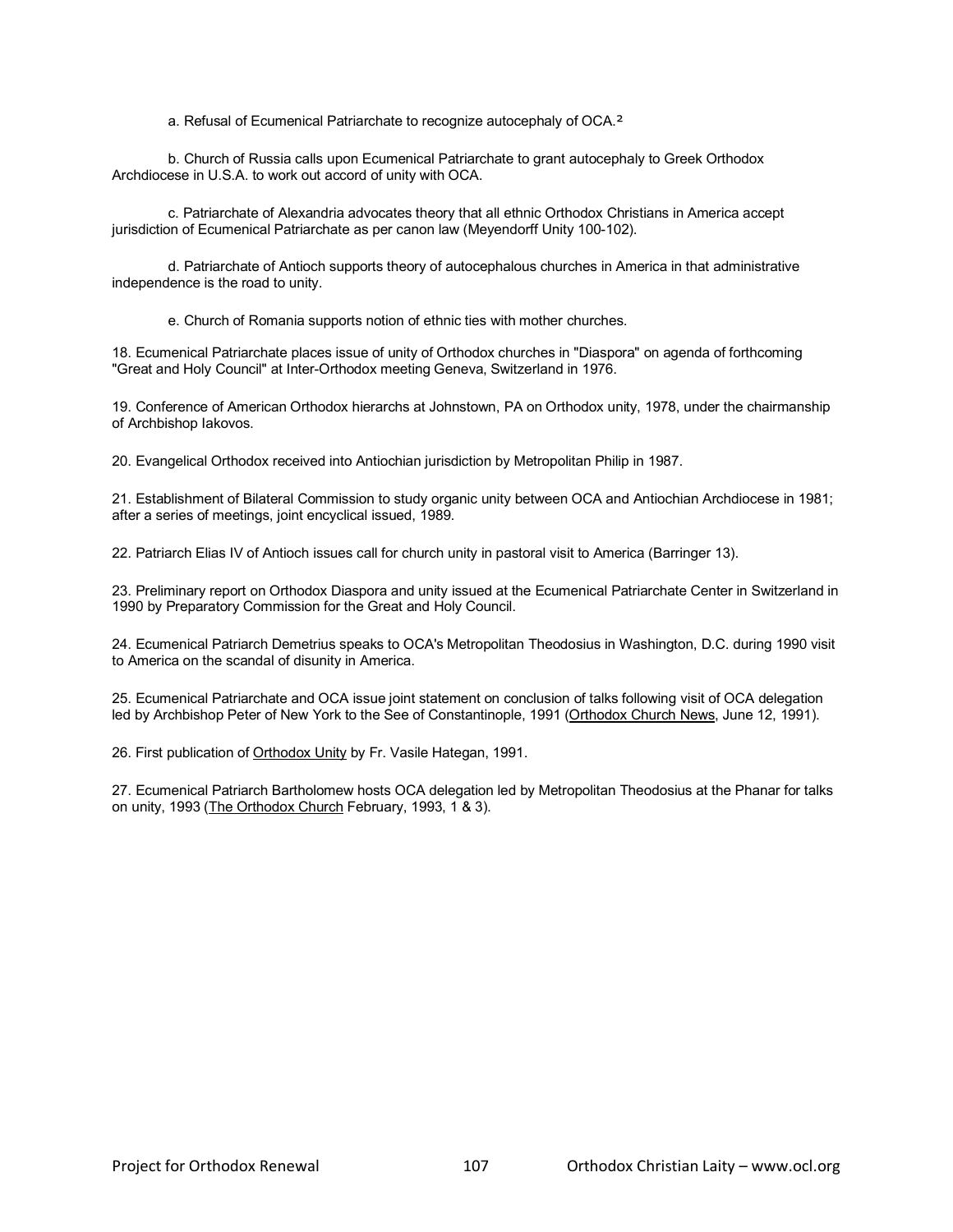# **NOTES TO APPENDIX III**

1. For information in what is being hailed as the first "ecumenical" council in over a thousand years (the last one for the Orthodox Church was held in 787 A.D.), see Harakas, Something is Stirring in World Orthodoxy, op. cit., and Towards the Great Council (Chambesy, Switzerland: Orthodox Center of the Ecumenical Patriarchate, 1972). passim.

2. For the ramifications and discussions on this issue see Bogolepov, Trempelas, and Schmemann, "The Idea of Primacy in Orthodox Ecclesiology," pp. 49-75; also Andrew T. Kopan, "The Autocephaly of the Russian Metropolia," Diakonia, Vol. VI, No. 2 (1971), pp. 186-189.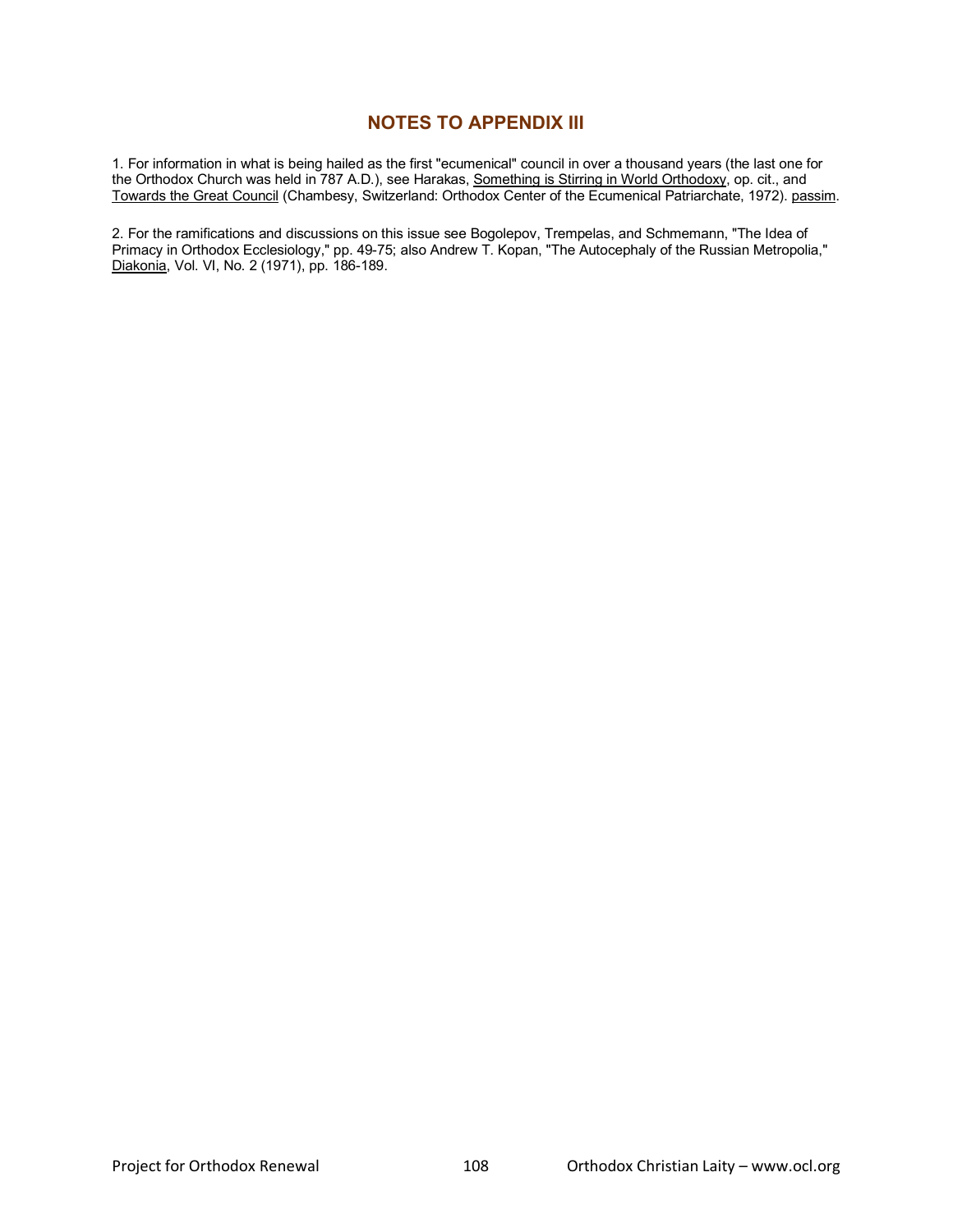## **APPENDIX IV**

## **STANDING CONFERENCE OF CANONICAL ORTHODOX BISHOPS IN THE AMERICAS**

### **Archbishop Iakovos**

#### **Metropolitan Philip**

**Chairman Metropolitan Joseph**

**Secretary Bishop Nicholas Treasurer**

GREEK ORTHODOX ARCHDIOCESE OF NORTH AND SOUTH AMERICA Most Rev. Archbishop Iakovos 10 East 79th Street New York, NY 10021 (212) 570-3500

ALBANIAN ORTHODOX DIOCESE OF AMERICA Rev. Ilia Katre, Vicar General 2100 S. Stockton Avenue Las Vegas, NV 89104 (702) 382-2750 AMERICAN CARPATHO-RUSSIAN ORTHODOX GREEK CATHOLIC DIOCESE IN THE U.S.A. Right Rev. Bishop Nicholas of Amissos 312 Garfield Street Johnstown, PA 15906 (814) 539-9143 (708) 362-1760 ANTIOCHAN ORTHODOX CHRISTIAN ARCHDIOCESE OF NORTH AMERICA

Most Rev. Metropolitan Philip 358 Mountain Road Englewood, NJ 97631 (201) 871-1355

**Vice Chairman Very Rev. Paul Schneirla**

**Recording Secretary Rev. Milton B. Efthimiou Consultant**

ORTHODOX CHURCH IN AMERICA Most Rev. Metropolitan Theodosius Route 25A - P. O. Box 675 Syosset, NY 111791 (516) 922-0550

ROMANIAN ORTHODOX MISSIONARY ARCHDIOCESE IN AMERICA AND CANADA Most Rev. Archbishop Victorin 19959 Riopelle Avenue Detroit, MI 48203 (313) 893-8390 SERBIAN ORTHODOX CHURCH IN THE UNITED STATES AND CANADA Most Rev. Metropolitan Christopher St. Sava Monastery Route 176 Libertyville, IL 60048

UKRAINIAN ORTHODOX CHURCH IN AMERICA AND CANADA Right Rev. Bishop Vsevolod of Scopelos 90-34 139th Street Jamaica, NY 11435 (718) 297-2407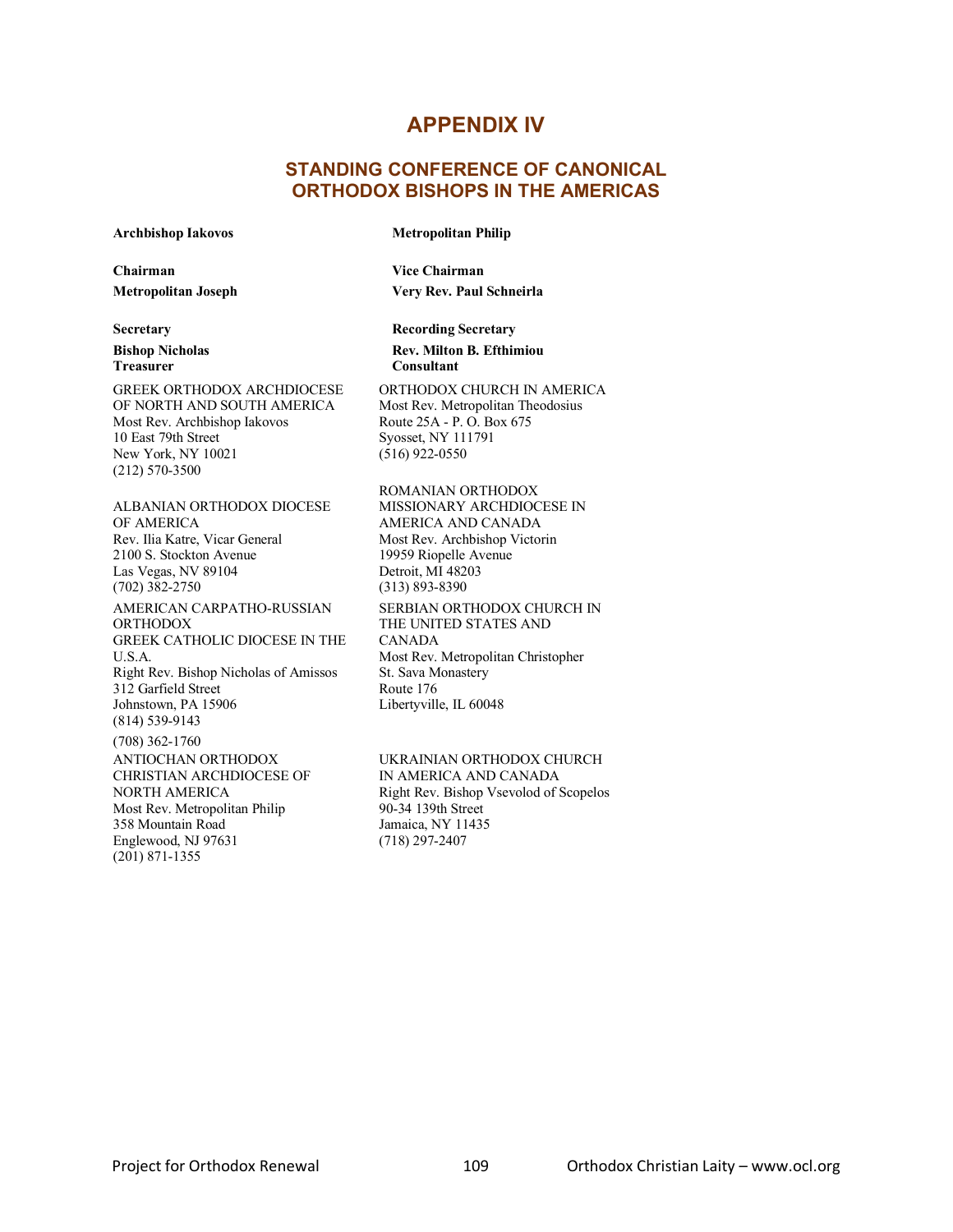# **APPENDIX V**

## **Inter-Orthodox Preparatory Commission Chambesy, November 1O-17, 199O ORTHODOX DIASPORA Adopted Text**

## **Introduction**

The Inter-Orthodox Preparatory Commission met at the Orthodox Center of the Ecumenical Patriarchate in Chambesy from November 10 through 17 under the Chairmanship of His Eminence Metropolitan Bartholomew of Chalcedon and with the representatives and their advisers of all the Orthodox Churches participating in the project of determining an Orthodox consensus on the topic of the "Orthodox Diaspora."

After the opening address of the Chairman and the reading of the report of the Secretary, His Eminence Metropolitan Damascene of Switzerland, regarding the preparation for the Great and Holy Council, the Commission discussed in detail the whole question of the "Orthodox Diaspora" based on the contributions of the Holy Orthodox Churches, and arrived at the decision to submit its proposal on the question to the coming Fourth Pre-Conciliar Pan-Orthodox Conference.

1. a) The Commission stated that every Orthodox Church is unanimous that the problem of the Orthodox Diaspora be resolved as quickly as possible and that it be organized in a way that is in accordance with Orthodox ecclesiological tradition and the canonical praxis of the Orthodox Church.

 b) The Commission also stated that during the current phase it is not possible to follow exactly the Church's strict canonical order in this matter. For this reason, the Commission arrived at the conclusion to propose the creation of a transitional structure that would prepare the groundwork for a strictly canonical solution to the problem that will be based on principles and directives defined below. This preparatory phase should not go beyond the convocation date of the Great Council of the Orthodox Church, so that the Great Council might confirm the canonical solution to the problem.

2. a) As the canonical solution to the question is being prepared, the Commission proposes that "Episcopal Assemblies" be created in each of the regions defined below bringing together all the canonically recognized bishops of that region, who will continue in their relationship with their current jurisdictions during the transitional phase.

 b) The Assemblies will be comprised of all bishops of each region, who are in canonical communion with all the Holy Orthodox Churches. They will have as their president the primate of the jurisdiction of the Church of Constantinople, and in his absence, the president will be according to order of the diptychs. The Assemblies will have an executive committee formed from among the presiding hierarchs of the various jurisdictions that exist in the region.

 c) The work and responsibility of these Episcopal Assemblies will bear witness to the unity of Orthodoxy. They will begin to develop a common ministry for all Orthodox living in the region; to project inter-Orthodox cooperation in the relationship with other confessions, as well as in the society at large; to cultivate theological and religious education; etc. Decisions on matters will be made by majority vote (of the Assembly members).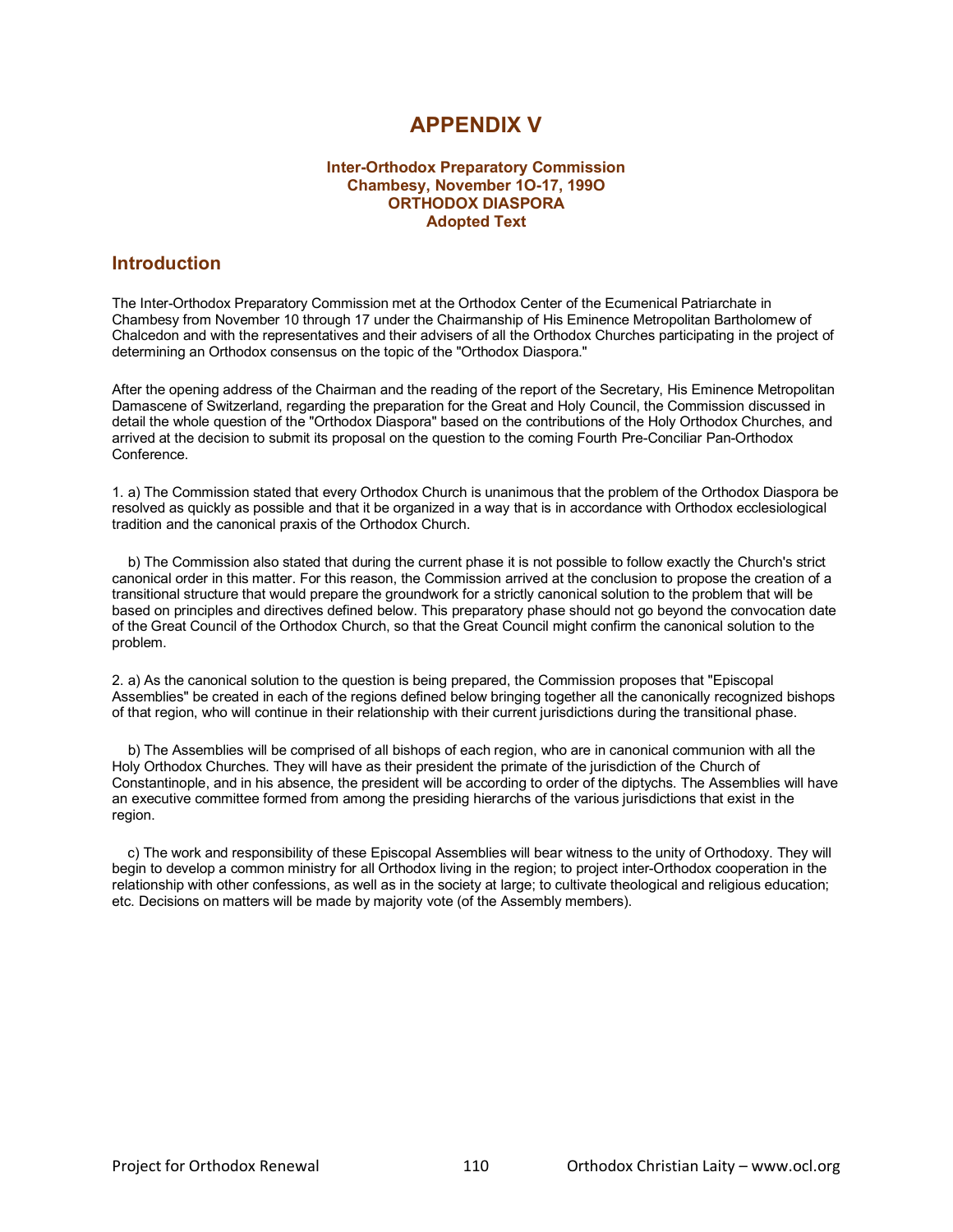**POSTSCRIPT: PROGRESS AND REGRESSION**

**on the Constitutions of the Greek Orthodox Archdiocese of North and South America, 1922-1982**

**by Dr. James Steve Counelis\*\***

## **INTRODUCTION:**

The sixtieth anniversary of the organizational establishment of the American Archdiocese is an event to celebrate joyfully. And given the fact that the constitutional structure of this church was changed in 1977, it is an apt opportunity to reflect historically on the constitutional structure of this church. Also, it is an appropriate opportunity to reflect upon practical Orthodox ecclesiology in the American legal milieu. For purposes of this discussion, the church structures in Canada and Latin America will be excluded, each requiring a separate study.

Within the American political doctrine of the separation of church and state, the formation and operation of churches is a private matter for people to group themselves under the legal structure of a non-profit corporate body. Under this American legal structure, the Greek Archdiocese of North and South America was incorporated under New York statute in 1921. This corporate charter and the uniform parish by-laws made thereunder constitute one part of the legal structure of the Greek Archdiocese of North and South America. A second element in the archdiocesan constitutional structure is, collectively, the several archdiocesan constitutions granted by the Ecumenical Throne. These constitutions are of 1922, 1927, 1931, and 1977, the last being the current document under which this Archdiocese operates. The third of these constitutional elements in the structure of the American Archdiocese are the over 450 independent, separate parish church corporations, which govern directly all parochial resources and provide direct parochial services to the members of the parishes. But before this structure of documents can be reviewed with profit, the nature and principles of American constitutionalism and Orthodox Christian ecclesiology require delineation.

### **AMERICAN CONSTITUTIONALISM:**

Professor of History Andrew C. McLaughlin of the University of Chicago gave the 1932 Anson G. Phelps Lectures at New York University. This lecture series was titled, "The Foundations of American Constitutionalism." In these justly famous lectures, McLaughlin characterized American constitutionalism by five institutionalized ideas: (1) the social compact; (2) representation; (3) the constitutional convention; (4) the reign of law; (5) federalism. From these notions have risen the democratic expectations of American Orthodox Christians for an ecclesial structure that comports with the American constitutional experience.

The American Orthodox Christian buttresses these democratic notions theologically when he construes the church as the Eucharistic Community of right believers and as a royal priesthood or holy nation, wherein all persons are equal before the footstool of God. For the American Orthodox Christian, the Apostolic Counsel of Jerusalem, documented in the Book of Acts, is the model of the collegium of saints on earth who gather to elect their deacons and other clergy, who gather to make useful rules for church governance, and who gather to decide in the presence of the Holy Spirit the teachings or dogmata of the Church. The ecclesiological concerns of laymen in the United States are not unique, for the Cotsonis documents the same concerns among laymen of the Church of Greece. In a significant way the Puritan Divines of New England and American Orthodox Christians meet in the twentieth century.

## **ORTHODOX CHRISTIAN ECCLESIOLOGY:**

Orthodox Christian ecclesiology is discussed in one of two contexts. The one context is in Eucharistic theology; the other is in cannon law. In the first context, the Church is construed theologically as the praying Eucharistic community, wherein the whole spiritual edifice of the Church is constructed and Orthodox Christian anthropology finds its finest expression. The context of canon law construes the Church as a legal body within the cultural framework of Roman law as it evolved in the Christian Byzantine East. From within this framework, the canon law is the one half of the Byzantine code that has survived to this day. Unfortunately, Eucharistic theology and its theology of man has not been instructive in the formation and implementation of the canon law.

The 1921 articles of incorporation contain the following language on the purposes of the Greek Archdiocese of North and South America: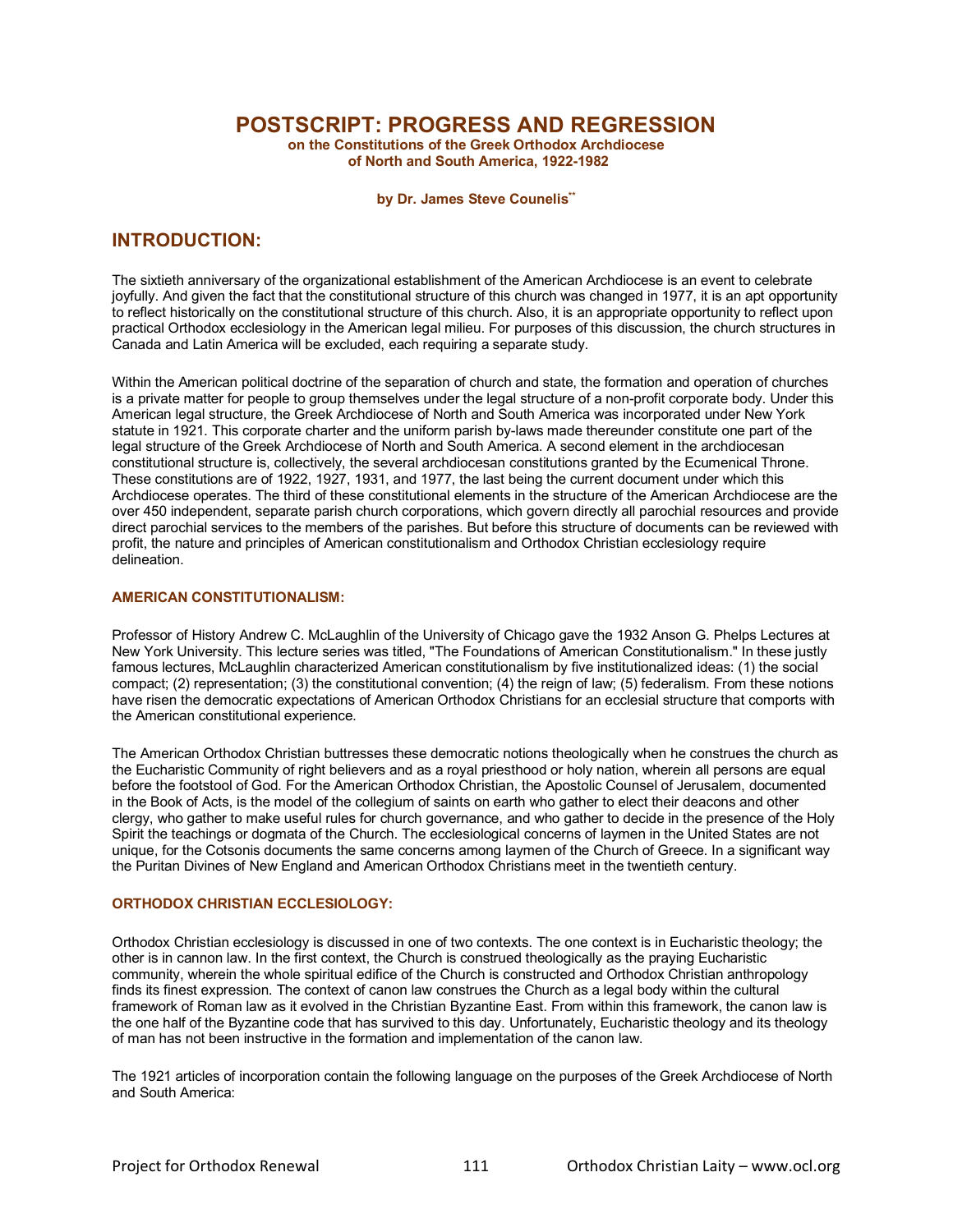*To edify the religious and moral life of the Greek Orthodox Christians in North and South America on the basis of the Holy Scriptures, the rules and canons of the Holy Apostles and the seven Oecumenical Counsels of the ancient undivided church as they are or shall be actually interpreted by the Great Church of Christ in Constantinople and to exercise governing authority over and to maintain advisory relations with Greek Orthodox Churches throughout North and South America and to maintain spiritual and advisory relations with synods and other governing authorities of the said church located elsewhere.*

The reference to Holy Writ, canons of the church councils and the Ecumenical Throne's jurisdictional competence to interpret these sources placed an hierarchial and undemocratic system of church governance within the purview and control of American law. Byzantine monarchy and its caesaropapistic pretensions are part of the model of Orthodox Christian church governance. The model of the Orthodox bishop in canon law is that of the emperor-bishop — a caesaropapistic notion that has been reversed for churchmen by modern historical experience into "ethnarch" or "head of nation." Canon law defines dioceses as fiefs and benefices. Canon law regulates clerical and lay statuses within the church, especially episcopal status and relations among bishops, synods, and churches. Canon law defines and regulates a bishop's religious, administrative, legislative, and judicial functions. Canon law defines the clergy as a guild; and a synod of bishops as government. And canon law defines the substance of theological creed, *viz.*, the issues which define "right believers" or "orthodox" from "other believers" or "heterodox," whatever their type.

*But you are a chosen people, a royal priesthood, a consecrated nation, a people set apart to sing the praises of God who calls you out of the darkness into his wonderful light.*

—I Peter 2:9

Without the practical restraint of the Emperor and Roman law or the restraint of current civil governments of nationstates, canon law defines the church hierarchically in absolute terms with the bishop as absolute monarch.

In her history, the Orthodox Church has had to be flexible and to adapt to a wide range of political; social and economic systems. In the United States, America's democratic ethos does not tolerate extreme arbitrary behavior of anyone, clergy or no. Indeed, American democratic expectations are that there is accountability for everyone's behavior in this world, regardless of status. In particular, there is accountability for everyone's behavior in this world, regardless of status. In particular, there is a restraining effect upon gross absolutism because American civil law guarantees to every church member his or her say and vote. And in the American version of the Greek Orthodox Church, lay participation in the control over real estate and fiscal resources has an added restraining effect upon arbitrary clerical behavior of whatever type. There is the further fact that several Orthodox bishops have been brought into civil courts, the effect being to reduce arbitrary episcopal behavior over time.

There is a creative tension in the American Archdiocese between the American democratic ethos and Byzantine ecclesial autocracy. Out of this creative tension, this writer believes that a new mode of episcopal service is evolving within American Orthodox Christian church life. It is a model of episcopal service that is built upon the theological anthropology of the Church. The traditional Orthodox episcopal model of emperor-bishop is being replaced by the ideal of Christ as rabbi and *kathegetes*. This mode of episcopal service is more American and Orthodox than Greek Orthodox as evidenced by the church's historical practice in modern times.

### **CONTINUING CONSTITUTIONAL CHARACTERISTICS:**

A document-by-document comparison of the four constitutions of this American Archdiocese reveals five continuing constitutional characteristics, each of which is found in the current 1977 church constitution.

The first structural characteristic of the American Archdiocese is the fact that it is an international rather than a national church. In name and operations, the Greek Orthodox Archdiocese of North and South America comprehends Canadian, Latin American and United States parishes and diocesan structures. The practical degree to which the Chancellory's administration has been effective over the years in serving multinational parochial needs requires study. But the presence of parishes throughout the western hemisphere requires at least parochial clergy for these established communities.

The establishment of an hierarchical ecclesial structure with an archbishop for the whole archdiocese, bishops or dioceses, and priests for parish churches is the second continuing constitutional characteristic. Also, this hierarchical principle extends above the American Archdiocese to that of the Ecumenical Patriarchate. Each of the four constitutions explicitly states the superior jurisdiction of the Great Church of Christ over the American Church.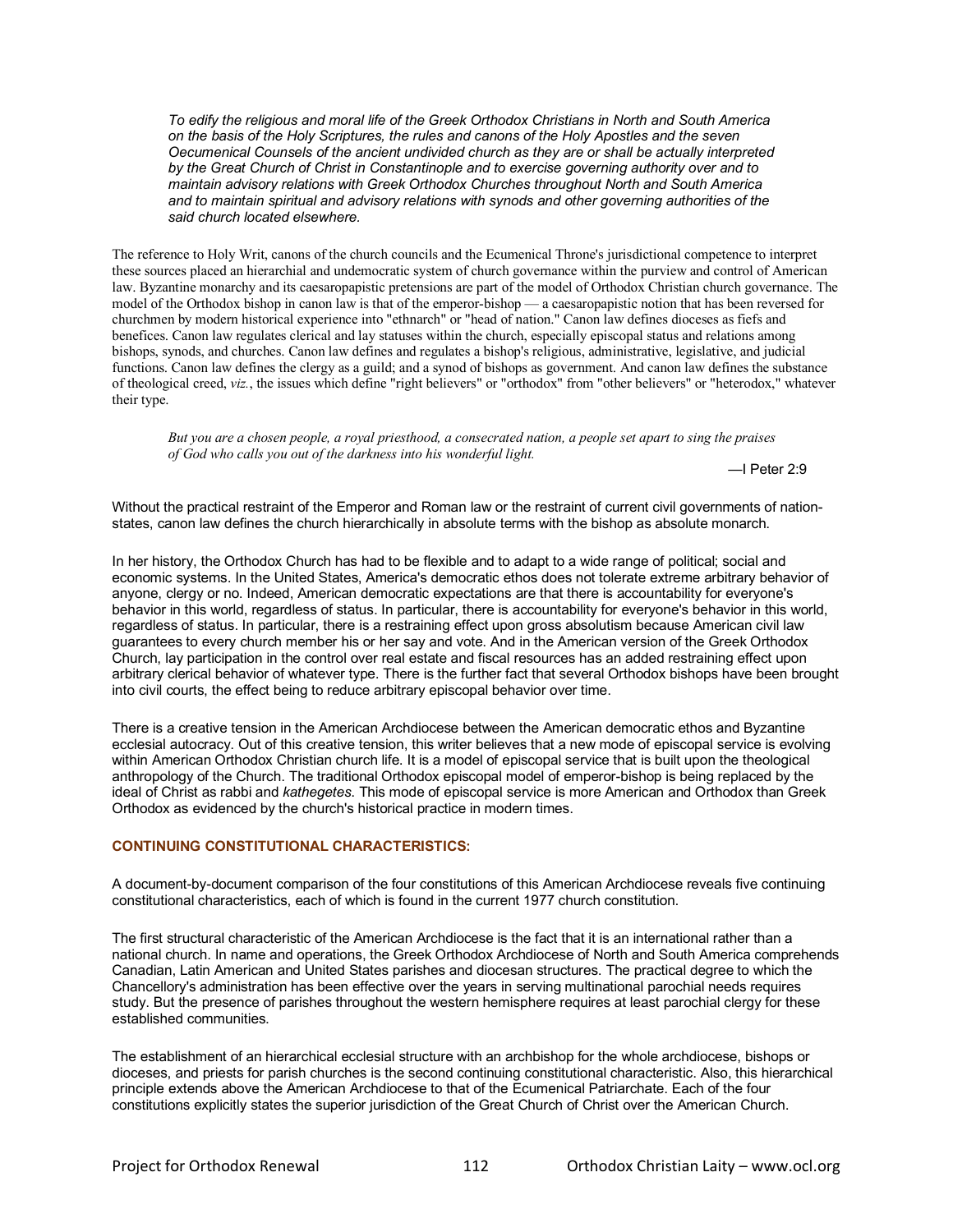The third continuing constitutional characteristic is the autonomous status of the American Archdiocese. The appointment of all bishops, the approval of all churchwide legislation, and the direct control over all bishops, the approval of all churchwide legislation, and the director control over all theological, inter-religious and inter-church relations are all current prerogatives of the Ecumenical Throne. For the most part, the practical matters of internal governance and policy are not subject to detailed scrutiny and control by the Ecumenical Patriarchate.

CHART NO. 1.

ECUMENICAL PATRIARCHS SINCE 1923\*

**Gregory VII 1923 Constantine 1924-25 Basil III 1925-1929 Photius II 1929-1936 Benjamin I 1936-1946 Maximus V 1046-1948 Athenagoras I 1948-1972 Demetrius 1972-1991 Bartholomew 1991-present**

\*Basil K. Stephanides, Ekklesiastiki Istoria: Ap. Archis Mechri Simeron [Church History: From the Beginning until Today] (Greek text: Athens: Starr Publishers – A.E. Papademetriou 1948), p. 739.

Lay representation in some form at all levels of church governance is the fourth characteristic that continues across all four constitutions. Church congresses, diocesan assemblies, councils of all varieties and levels, and parish trustees are the typical organs for lay participation along with the lower clergy. With the exceptions of parish church boards of trustees, the parish clergy participate as equals.

The last characteristic is the mention and support of specific archdiocesan institutions for education and philanthropy. In particular, a theological school or seminary is mentioned in all four constitutional documents.

All five of these continuing constitutional characteristics of the American Archdiocese embodied in the 1977 constitution also, are important to recognize. They represent the historical common denominator of requisite ecclesial institutions that fit a hybrid American Orthodox Church at this time. But a document-by-document review of these four archdiocesan constitutions reveals some other facts of importance.

### **PROGRESSIVE CONSTITUTIONAL DEVELOPMENTS:**

Three important constitutional developments over the 1922-1982 period can be construed to be progressive. The first of these is the increased scope of Orthodox Christians under the jurisdiction of the American Archdiocese. In the 1922 and 1927 constitutions, only Greek-speaking Orthodox were considered to be within archdiocesan purview. The 1931 constitution broadens the archdiocesan jurisdiction to other Orthodox Christians who are not Greek-speaking. The 1977 constitution reads: "The Archdiocese of North and South America serves all Orthodox living in the western hemisphere. Such an umbrella statement is most progressive when contrasted to the 1922 and 1927 constitutions.

*All baptized in Christ, you have all clothed ourselves in Christ; and there are no more distinctions between Jew and Greek, slave and free, male and female, but all of you are one in Christ Jesus.*

— Galatians 3:27-28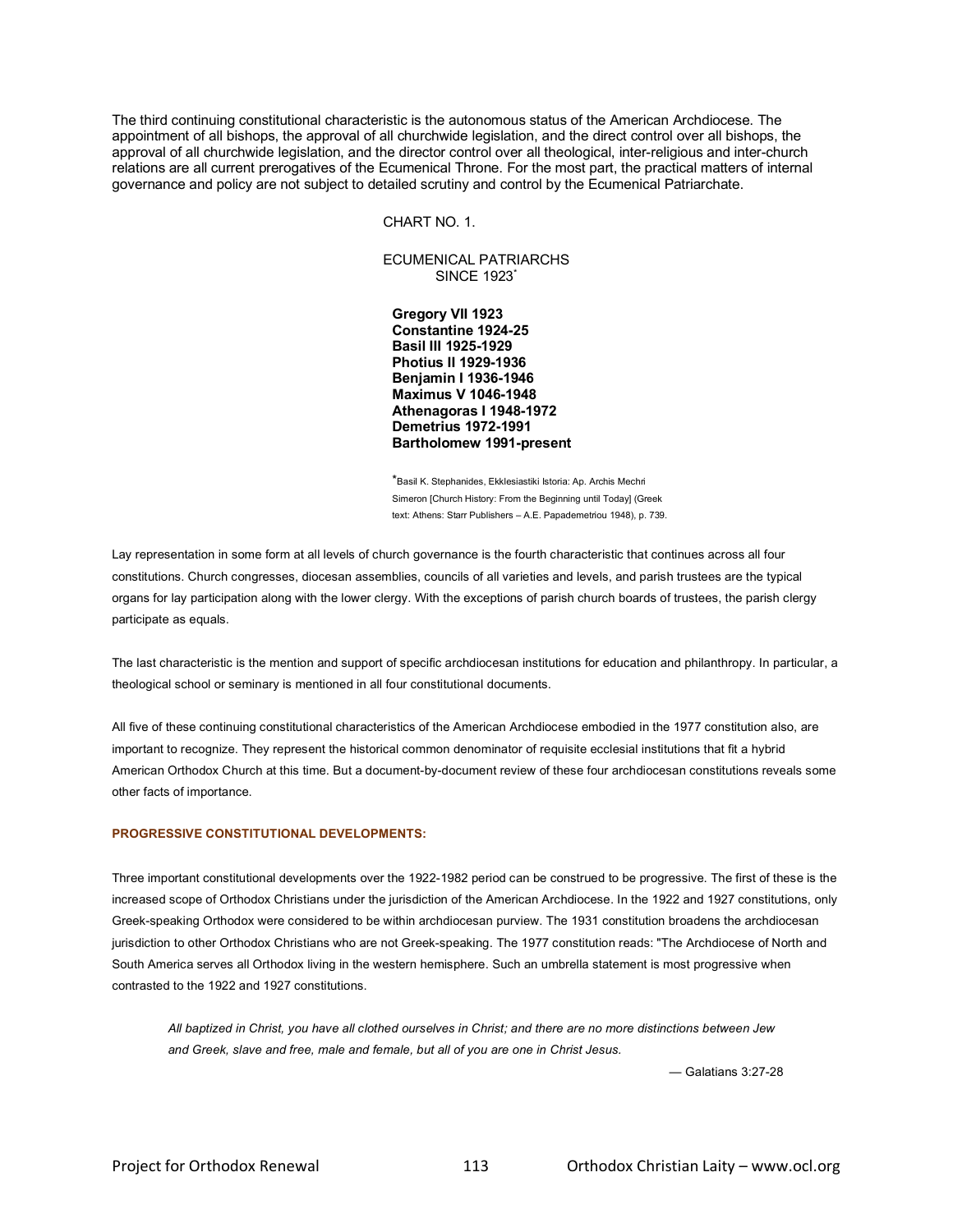When all four constitutions are examined side-by-side, the second progressive development is the rising level of generality of goals. The 1922 constitution contained only one goal, *viz.* the cultivation and improvement of the religious and ethical life of Greekspeaking Orthodox. In 1927, the teaching and maintenance of the Orthodox Christian faith and the teaching of the "prototype language of the Gospel," *viz.,* Greek, were added. However, the 1977 constitution states the archdiocese's purposes in the following:

*The purpose of the Archdiocese is to administer the life of the church in the Americas according to the Eastern Orthodox faith and tradition, sanctifying the faithful through the divine liturgy and the holy sacraments and*  edifying the religious and ethical life of the faithful in accordance with the holy scriptures, the decrees and *canons of the holy apostles and the seven ecumenical councils of the Ancient Undivided Church, as interpreted by the practice of the Great Church of Christ in Constantinople. As to its ecumenical activities, both inter-Christian and inter-religious, the Archdiocese shall follow the position and guidelines established by the Ecumenical Patriarchate.*

Certainly, the raising of the purposes of the American Church to a higher level of generality is progressive, to say nothing of including ecumenical activities within archdiocesan concerns.

The third progressive constitutional development is the return to a synodical structure with a decentralized form of canonical dioceses and bishops. The constitutions of 1922 and 1927 provided synods; but the constitution of 1931 provided for a single canonical archbishop, quite monarchical in power and type. With the 1977 constitution, the movement toward decentralization was accomplished. This canonical pattern provided an overall solution to the problem of greater lay and lower clergy participation in the governance of a hierarchical church. It is in this sense of greater participation in the decision-making of an hierarchical church that the synodical form of church governance can be construed to be progressive.

### **CONSTITUTIONAL RETROGRESSIONS:**

From the viewpoint of American Orthodox Christians, a document-by-document review of the four constitutions reveals that two retrogressions have occurred. These retrogressions are: (1) the participation and approval of the archdiocesan constitution by laymen and lower clergy; (2) the method of selecting bishops.

The constitution of 1922 was developed and approved by the 2nd Clergy-Laity Congress in 1922. This constitution was intended to be temporary, a document to be revised in two years. The revision did not occur until 1927, And it was approved at a general meeting in the then Cathedral of St. Basil in Chicago. As to the monarchical constitution of 1931, it is a well-known fact that it was imposed by the Ecumenical Patriarchate and the Greek Government. And as for the 1977 constitution, it was never presented at a referendum at any Clergy-Laity Congress, though a small committee of bishops, lower clergy and laymen participated in its construction. It appears that the Ecumenical Patriarchate was more Christian and more trusting in the past than in the present.

The method of selecting bishops has also retrogressed since the 1922 and 1927 constitutions. In these two earlier constitutions, the Clergy-Laity Congress had the opportunity to submit the names of three clergymen for transmission to the American Synod of Bishops. They, in turn, would nominate one of the three, sending that candidate's name on to Constantinople. The Synod of the Ecumenical Patriarchate would accept the decision of the American Synod and would elect that candidate to episcopal office. No such process is available in the 1977 constitution; and certainly nothing is said in the 1931 constitution. In the 1977 constitution there is a vaguely worded reference to the American Synod of Bishops consulting with the Archdiocesan Council on which laymen and lower clergy are present. However, the Ecumenical Patriarchate reserves the right to name bishops to American dioceses. Obviously, the ancient tradition of the local diocese selecting its own bishop and proclaiming him "Axios," is dead. There is no doubt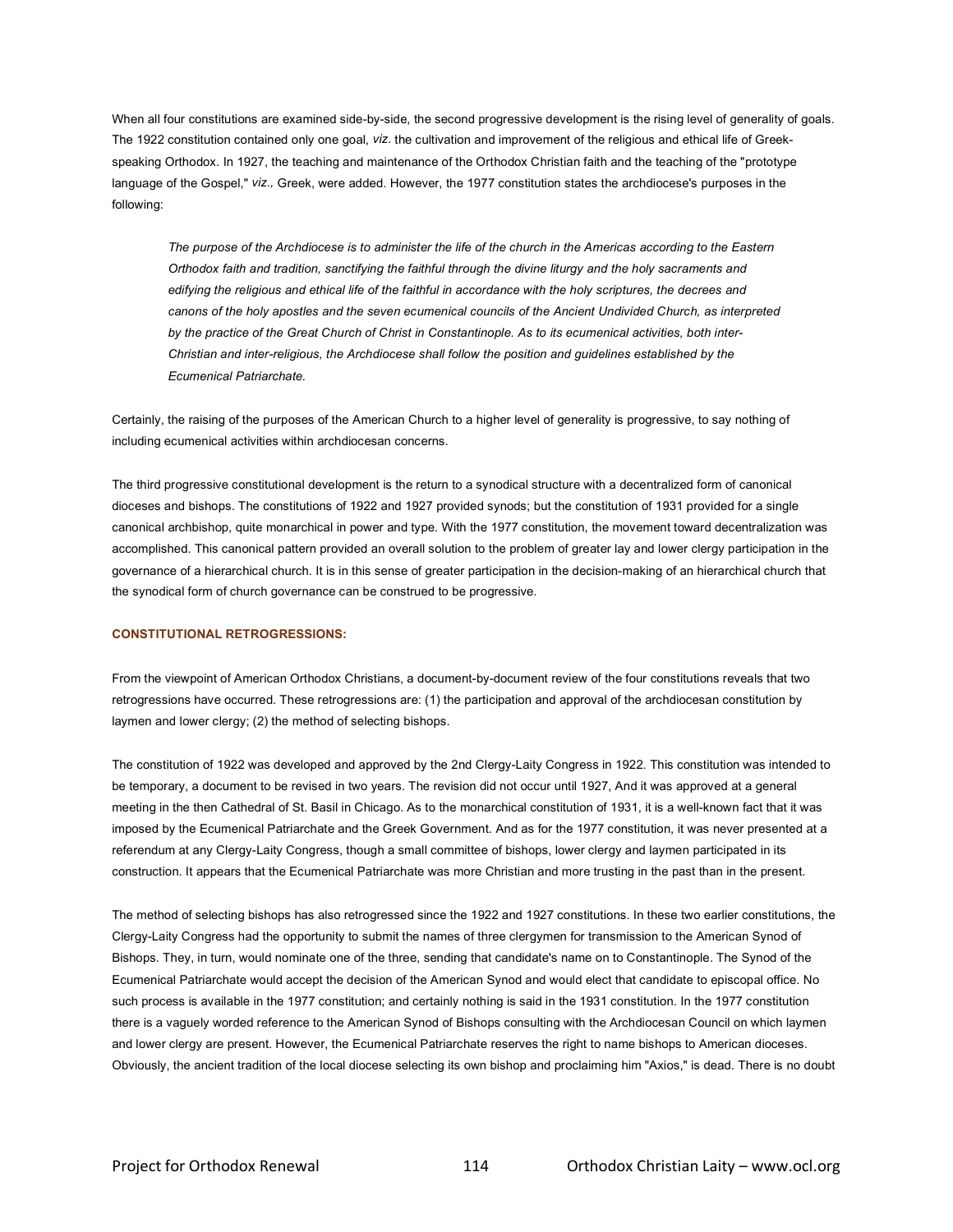that the 1922 and 1927 constitutions were superior to the 1977 constitution in both the constitutional procedures and the method of selecting bishops.

#### **AMERICAN CONSTITUTIONALISM AND THE ARCHDIOCESAN CONSTITUTION OF 1977:**

For the American Archdiocese, it is in the parish church that the fullest meaning and most direct application of American constitutional principles are found. Certainly, the acts of a group of religious faithful coming together to form a parish church and incorporate it illustrates the social compact characteristic of McLaughlin's understanding of American constitutionalism. Certainly, the election of boards of trustees and the general assembly meetings of the church corporation constitute the institutionalization of representation in the best sense of the word and practice. And the creation of on-going corporate by-laws under state law through specific procedures for the church corporation to follow illustrates the basic ideas of constitutional convention and the reign of law. However, there is little doubt that the concept of federalism is not an applicable principle for a single parish church, lest two or more parish churches come together under some confederal or federal arrangement. McLaughlin's principles project our understanding of the Orthodox parish church of this Archdiocese to be by nature an American constitutional structure.

At the level of the Archdiocese, however, McLaughlin's principles of American constitutionalism are not fully present. The original 1921 incorporation of the Archdiocese resulted from a meeting; and the constitutions of 1922 and 1927 were ratified by congresses. These actions of laymen and clergy reflected the principle of social compact and partially the notion of the constitutional convention. But the 1931 and 1977 constitutions were installed in specific and bald denial of American constitutional notions — indeed, contrary to American Orthodox Christians' democratic expectations. Though it is true that the enactment of uniform parish by-laws is still a function of the Clergy-Laity Congress (even though they are approved by Constantinople), this is so because the reign of law through New York corporate statutes can not be shut down totally be ecclesial behavior that is Byzantine and autocratic. It appears that American civil law has a higher regard for the dignity and integrity of religious people than does an official church whose theological anthropology espouses the same principles.

Representation at the Clergy-Laity Congresses and Diocesan Assemblies is probably the one constitutional characteristic that still obtains. But this too, is the result of the reign of law where American corporate law guarantees each church member a say and a representative vote.

The principle of federalism is seen operating in the pragmatic relations of the several Orthodox parish corporations to the American Archdiocese. Through the assignment of clergy and the application of the Uniform Parish By-Laws, a type of confederal structure obtains, though this structure is being eroded over time by a gradual amending process of these by-laws.

*He loves us and has washed away our sins with his blood, and made us a line of kings, priests to serve his God and Father.*

 *— Revelation 1:6*

The degree to which the Greek Orthodox Archdiocese of North and South America conforms to American principles of constitutionalism rests upon the determined vigilance of American Orthodox Christians to see to the application of the reign of law in all ecclesial affairs. And more precisely, the power of the Congresses and Assemblies of the Church to frame and pass resolutions is theologically important. The Church in assembly and prayer theologizes, proclaiming the "Good News" through current concerns and issues of society and polity, through the application of theology to ecclesial order and affairs, through the defense of the Church against her internal and external enemies, and through the advocacy and practice of the theological pedagogy for agape. Indeed, every Congress and Assembly of the American Church should conclude its sessions with the apostolic formula. "it is good to the Holy Spirit and to Us."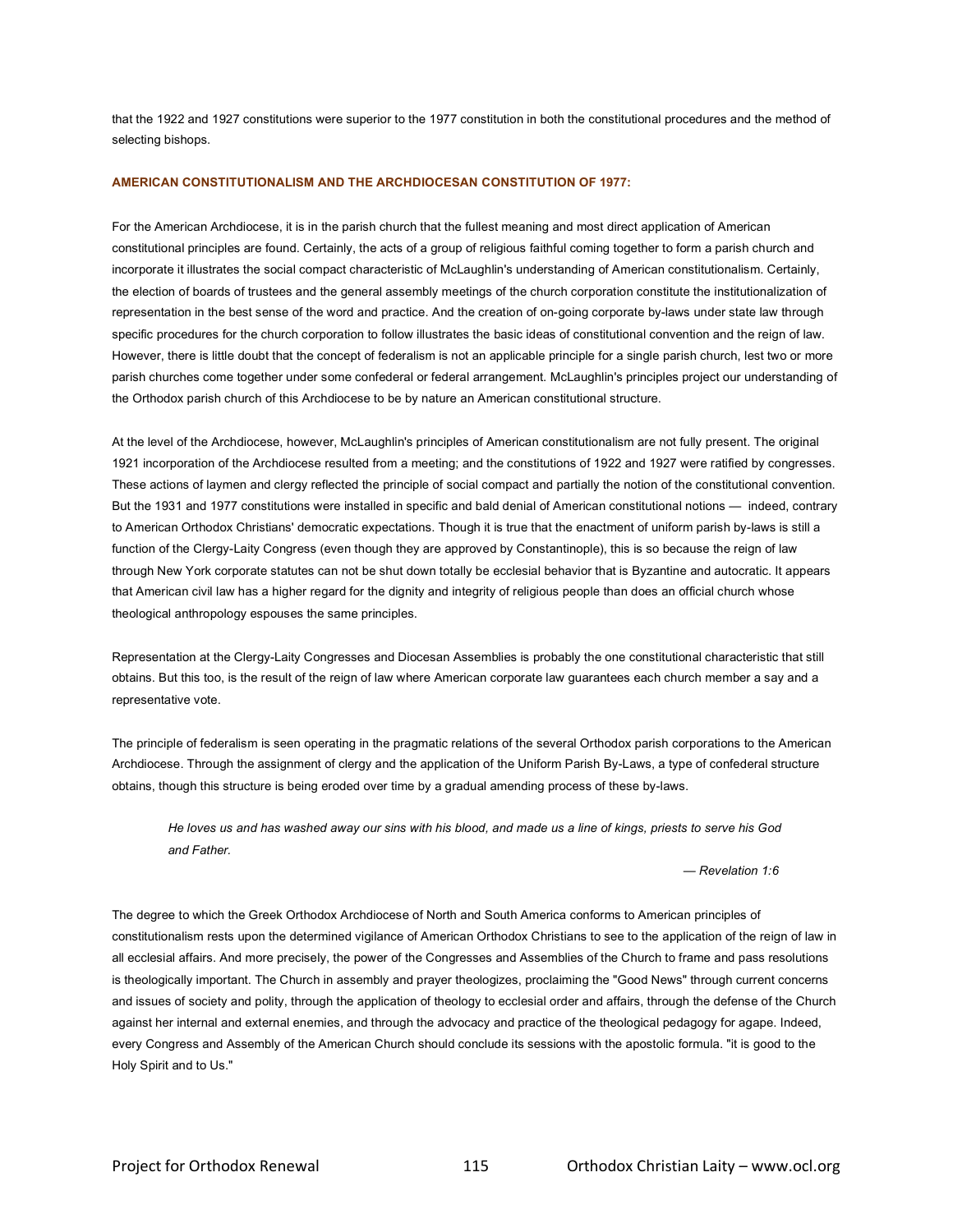#### **CONCLUSIONS:**

Through the sixty years of the constitutional elaboration of the American Orthodox Church, the American Archdiocese has a straight development. There is no doubt that the American Archdiocese represents one of adaptive forms of the Orthodox Church through her nineteen centuries of history. And it should not come as a surprise that the American Orthodox ecclesial structure will take longer than sixty years fully to be indigenized. This writer believes that the development of on operative democratic church within the title of the Greek Archdiocese of North and South America is inevitable, though he may not live to see it. Further, this democratization will occur only when the American Church takes seriously the theological anthropology of the Church and sees that the anthropology becomes the structural basis of a Christ-like church — a Christ-like ecclesiology in living practice. The true ecclesial independence of the American Orthodox Church rests in the achievement of a Christ-like ecclesiology, for creativity, wisdom and piety will be her gifts. The Church is one priesthood of believers, clergy and lay, with one Head-the Christ.

At the 1892-1893 Columbian Exposition, the World Parliament of Religions met in Chicago simultaneously. The Church of Greece was represented by the Most Reverend Dionysios Latas, Archbishop of Zante (1835-1894). To the knowledge of this writer he was the first Greek orthodox prelate to visit the United States. At this international meeting, Archbishop Dionysios made a brief presentation on the Church. He closed that presentation with this wonderful historic prayer:

*Almighty King, High Omnipotent God, look upon humankind; enlighten us that we may know Thy will, Thy ways, Thy Holy Truths; bless Thy Holy Truths; bless Thy Holy Church. Bless this country. magnify the renown people of the United States of America, which in its greatness and happiness invited us to this place from the remotest parts of the earth, and gave us a place of honor in this Columbian Year to witness with them the evidences of their great progress, and the wonderful achievement of the human mind.*

Prophetic prayer! Amen.

#### **ENDNOTES**

1. Certificate of Incorporation of [the] Greek Archdiocese of North and South America, 17 September 1921, (Certified True Copy, County Clerk and Clerk of the Superior Court, New York County, New York File No. 7650. This text is also in Basil T. Zoustis, *The Greeks In America and Their Work* (Greek text: New York: D.C. Divry, 1954, 1954) pp. 133 135.

2. Constitution of the Greek Archdioceses of North and South America, 11 August 1922. Certified True Copy, Greek Text, from *Patriarchikos Kodix: Synodikon Tomon ka: Sigillion, anef Chronologia*, Tome 979, pp. 1-11. The Archive of the Ecumenical Patriarchate of Constantinople and New Rome, Istanbul, Turkey.

3. Constitution of the Greek Archdiocese of North and South America, [12- 14 October 1927], *Ibid*., 97-1 11.

4. Constitution of the Greek Archdiocese of North and South America, 10 January 1931. Certified True Copy Greek text. The Archives of the Ecumenical Patriarchate of Constantinople and New Rome, Istanbul Turkey.

5. *Charter of the Greek Archdiocese of North and South America*, 29 November 1977 (Brookline, MA: Holy Cross Orthodox Press, 1978).

6. For a Complete listing of archdiocesan institutions and parishes, see: Demitri Gemelos and Reverend Kosmas Karavellas (eds.), *Year Book 1982* (New York, NY: Greek Orthodox Archdiocese of North and South America, 1982).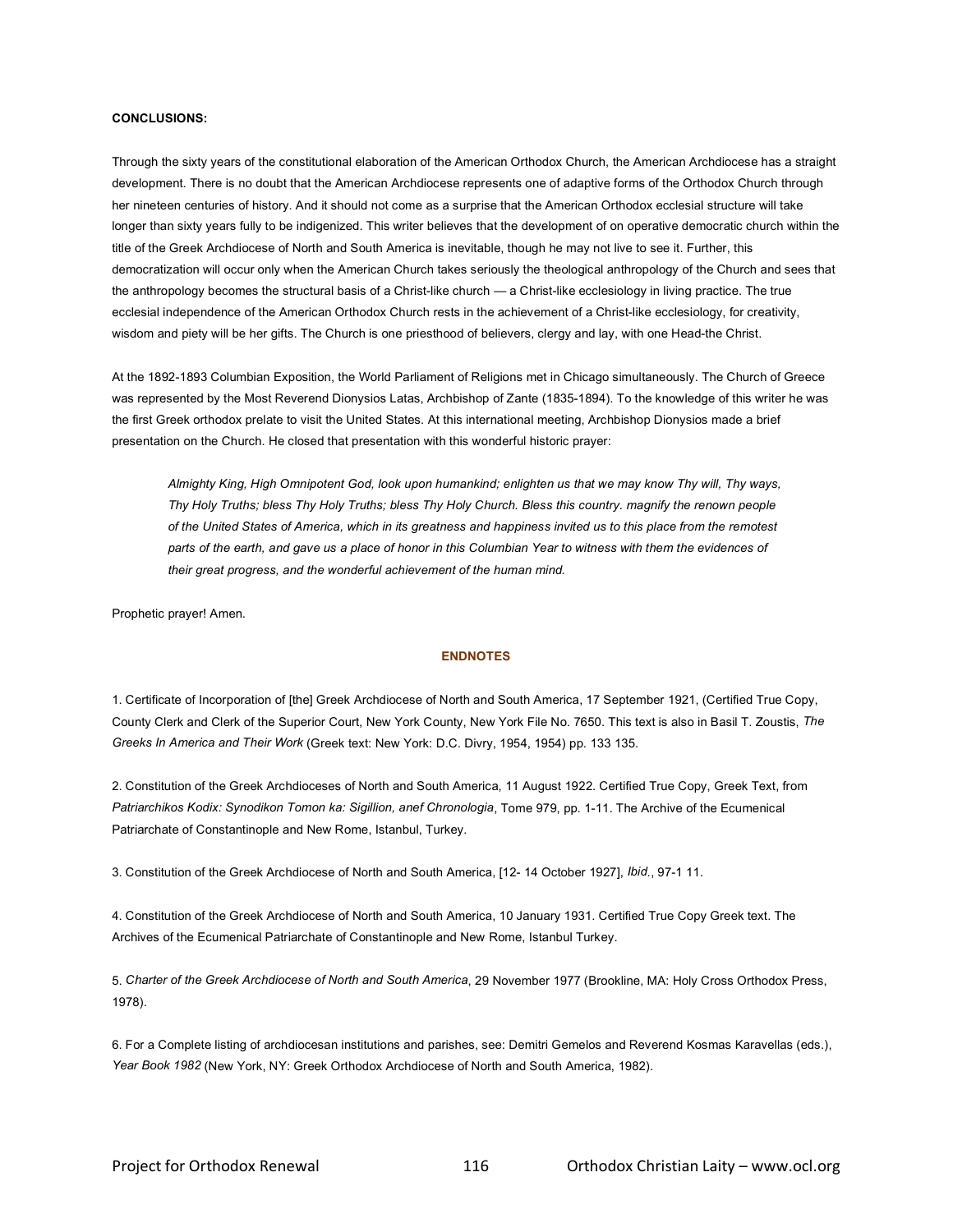7. Andrew C. Mclaughlin, *The Foundations of American Constitutionalism* (New York, NY: New York University Press, 1932).

8. John D. Zizoulas, "The Eucharistic Community and the Catholicity of the Church," in John Meyendorff and Joseph McLelland (eds.), *The New Man: An Orthodox and Reformed Dialogue* (New Brunswick, NJ: Agora Books/Standard Press, 1973), pp. 1 07- 131.

9. I Pet. 1:9-10.

10. Gal. 2:26, 28; Col. 3:11; Rev. 1:16.

11. Acts 1-23-26; 6:1-7; 15-1-31.

12. Jerome I. Cotsonis, *The Place of the Laity within the Ecclesial Organism according to the Canon Law of the Eastern Orthodox Church* (Greek text; Athens, 1956), pp. 15-17. See also, Athenagoras Kokkinakis, *Parents and Priests as Servants of Redemption* (New York, NY: Morehouse-Gorham Company, 1958), Chs. XXI-XXII.

13. Zizoulas, *op. cit.* See also: (1) Alexander Schmemann, *Introduction to Liturgical Theology*, translated by A. E. Moorehouse (London: The Faith Press, Ltd., 1966); (2) Alexander Schmemann, *For the Life of the World: Sacraments and Orthodoxy* ([Crestwood, NYI; St. Vladimir's Seminary Press, 1973)

14. For an overview of canon law sources, see: John Meyendorff, *Byzantine Theology: Historical Trends and Doctrinal Themes* (New York, NY; Fordham University Press, 1974), Ch. VI. For an English translation of the traditional *Pedalion of Agapius and Nicodemus*, see D. Cummings (trans.), *The Rudder*. . . (Chicago, IL.: The Orthodox Christian Educational Society, 1957). For English translation of Byzantine civil and canon law, see: (1) Clyde Phart (trans. and ed.) *The Theodosian Code and Novels and the Sirmondian Constitutions* (Princeton, NJ: Princeton University Press, 1952); (2) Philip Schaff and Henry Wace (eds.) *A select Library of Nicene and Post-Nicene Fathers of the Christian Church*… (Cincinnati, Ohio: The Central Trust Company, 1932). Vols. XII-XVII.

15. 1921 Articles of Incorporation. *op. cit.* Pg. 5.

16. During the 1920's Venizelist-Royalist controversy over American church control, the American civil courts were used often to control arbitrary episcopal behavior regardless of political persuasion. Also for local control issues, civil suits and injunctive relief had been sought to control clerical behavior. To the knowledge of this writer, no systematic study of this matter has been made for any of the ethnic Orthodox Churches. For a sample, see, John Papas (ed. and publisher), *Greek Church in the Courts* (Printed booklet: Stanford, Conn: n.d., 1945?). This does not mean, however, that court cases involving the Orthodox Church have not made their imprint upon American case law involving religious societies. In a rapid review of encyclopaedic articles, titled, "Religious Societies" in *Corpus Juris Secundum* (1952) and *American Jurisprudence* (1973) some 28 cases were readily identifiable by title in the footnotes of these articles. Most of these cases involved the Russian Orthodox Church. The most significant case seems to be one ruled upon by the United States Supreme Court *viz*., Kedroff v. St. Nicholas Cathedral of the Russian Orthodox Church, 344 U.S. 94, 97 L.Ed. 120, 73 S.Ct. 143. For the Greek Archdiocese under Archbishop Athenagoras, some legal problems are described in: George Papaioannou. *From Mars Hill to Manhattan*. . . (Minneapolis, MN: Light and Life Publishing Company, 1976). pp. 98-121; and some of the legal documentation is found in Papas, *supra*.

17. James Steve Counelis, "Polis and Ecclesia: Toward an American Orthodox Church," *Diakonia*, Vol. VII, No. 4 (1972), — 310- 325. Also, see: (1) Charles A. Frazee, *The Orthodox Church and Independent Greece*, 1921-1852 (Cambridge at the University Press, 1969; (2) L.S. Stavrianos, *The Balkans since 1453* (New York, NY: Holt, Rinehart, and Winston, 1958; (3) Mario Rinvolucri, *Anatomy of a Church*; *Greek Orthodoxy Today* (New York, NY: Fordham University Press, 1966).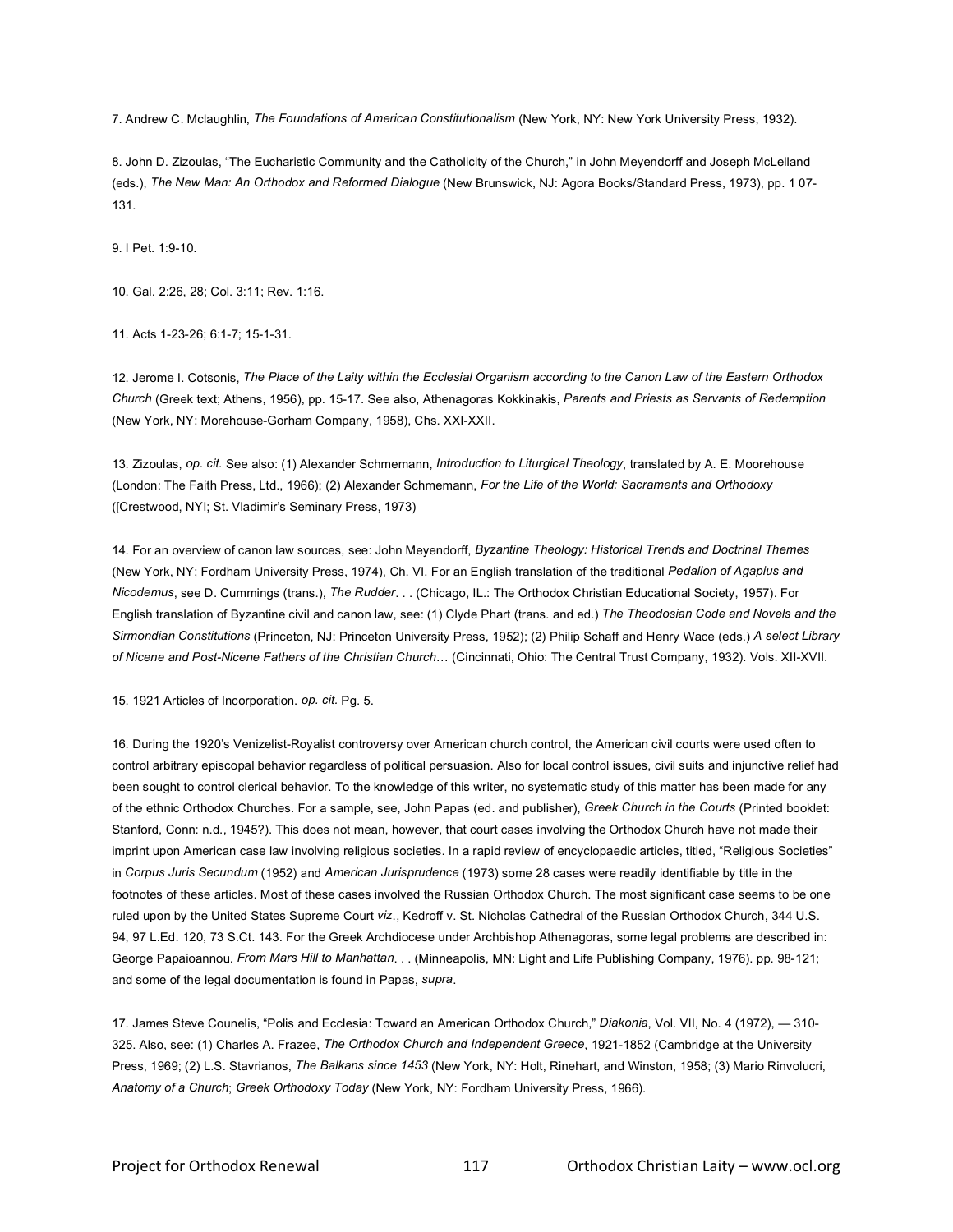18. 1922 Const., art. 1, 4; 1927 Const. art. 1, 4; 1931 Const. art. 1; 1977 Const., art 1, 4.

19. 1922 Const., art. 4, 8, 9; 1927 Const., art. 1, 4; 1931 Const. art. 6; 1977 Const., art. 5, 7, 8, 9.

20. 1922 Const., art. 2, 3; 1927 Const., art. 2a, 3; 1931 Const., art. 3; 1977 Const., art. 2, 3.

21. 1977 Const., art. 2, 11, 13, 14.

22. 1922 Const., art. 12, 13; 1927 Const., art. 13, 13; 1977 Const., art. 12.

23. 1922 Const., art. 24; 1927 Const., art. 23; 1931 Const., art. 12, 13, 14; 1977 Const., art. 18, 19. 24. 1922 Const., art. 2; 1927 Const., art. 2. 25. 1931 Const., art. 2. 26. 1977 Const. art. 1. 27. 1922 Const., art. 1. 28. 1927 Const., art. 2. 29. 1977 Const., art. 2. 30. 1922 Const., art. 7; 1927 Const., art. 7.

31. 1931 Const., art. 6.

32. 1977 Const. art. 6

33. Zoustis, op. cit., p. 160.

34. 1927 Const., art. 28.

35. The Most Reverend Damaskinos, Metropolitan of Corinth and Patriarchal Exarch, Encyclical of May 20, 1930 (?), Zoustis, *op. cit.*, pp. 195-201; The Most Reverend Damaskinos, Metropolitan of Corinth and Patriarchal Exarch, Encyclical of December 30, 1930. (Original text copy distributed to parishes in writer's Library.) Also Mr. Paul Manolis, having amassed Greek Government documentation for this period is preparing an historical study for publication.

36. 1922 Const., art. 16-19; 1927 Const., art. 18-20.

37. 1977 Const., art. 13-14.

38. I Pet. 2:9-10; Cal. 1-18.

39. Basil Atesi. *Brief Episcopal History of the Church of Greece from 1833 until Today* (Greek text; Athens, A. T. Pountza, 1948), Vol. I, pp. 122- 123.

40. The Most Reverend Dionysios Latas (Archbishop of Zante, "The Greek Church," [Address given on September 13, 1893], in John H. Barrows (ed.), *The World's Parliament of Religions… The Columbian Exposition of 1893* (Chicago, IL; The Parliament Publishing Company, 1893), Vol. I, pp. 114, 352-359. An illustration depicting Archbishop Dionysios appears on p. 357.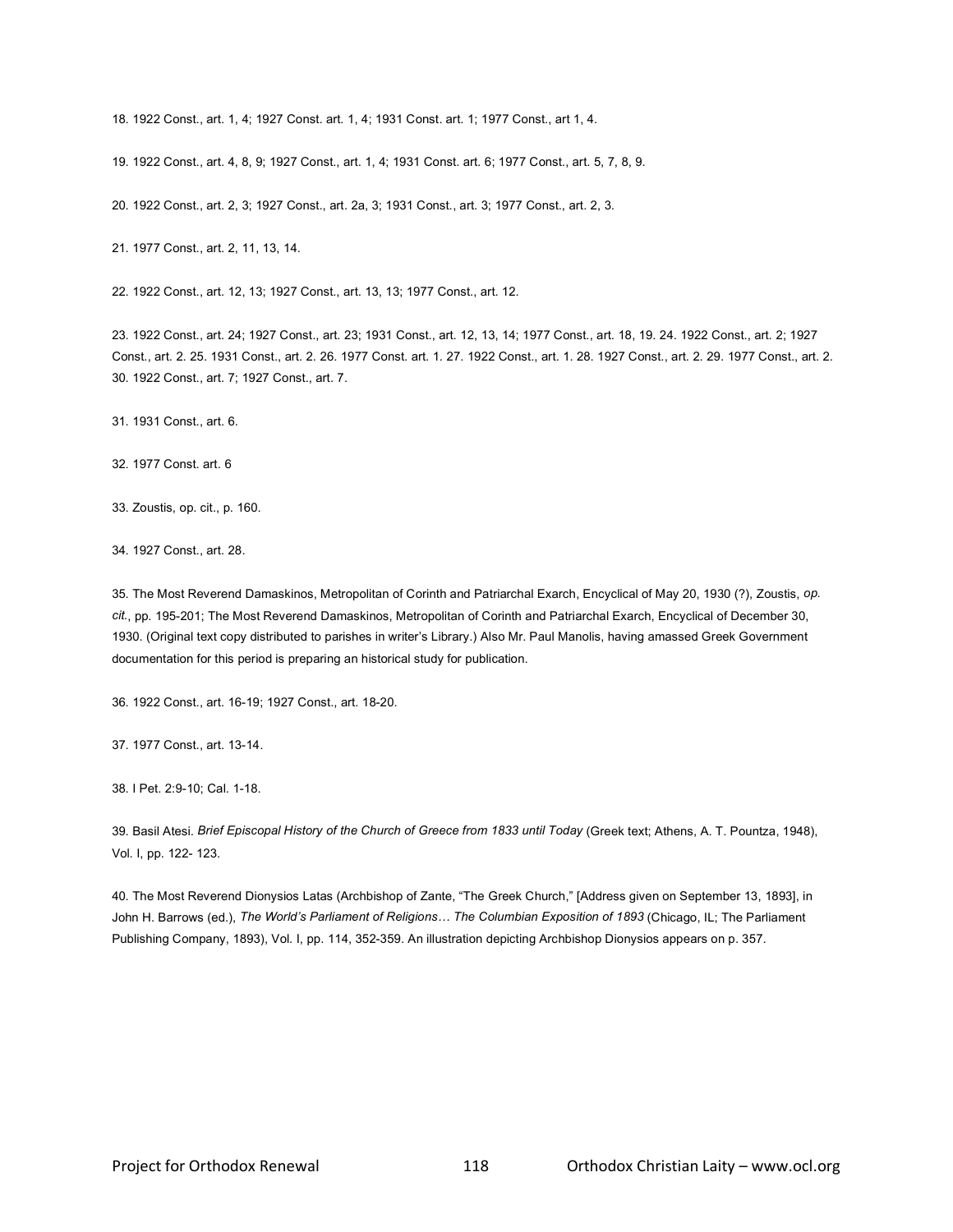# **BIBLIOGRAPHY - WORKS CITED**

Agnnides, Thanassis. The Ecumenical Patriarchate of Constantinople in the Light of the Treaty of Lausanne. New York: Privately Printed, 1954).

Behr-Sigel, Elisabeth. The Ministry of Women in the Church., Redondo Beach, CA: Oakwood Publications, 1991.

Barringer, Robert, ed. Rome and Constantinople: Essays in the Dialogue of Love. Brookline, MA: Holy Cross Orthodox Press, 1984.

Bogolepov, Alexander A. Toward an American Orthodox Church: The Establishment of an Autocephalous Orthodox Church. New York: Morehouse-Barlow Company, 1963.

Callinikos, Constantine. History of the Orthodox Church. Los Angeles, CA: Prothymos Press, 1957.

Cole, F. G. Mother of All Churches: Holy Eastern Orthodox Church. London: Skeffington, 1908.

"Commission: Archdiocesan on Theological Agenda." Report to His Eminence Archbishop Iakovos. Greek Orthodox Theological Review. Vol. 34, No. 3. 1989.

Constantinides, Michael. The Orthodox Church. London: Williams and Norgate, 1931.

Cotsonis, Jerome I. The Place of the Laity Within the Ecclesial Organism According to the Canon Law of the Eastern Orthodox Church (Greek text; Athens, 1956.

Cummings, D. The Rudder (Pedalion) of the Holy Orthodox Christians or All the Sacred and Divine Canons. Chicago: The Orthodox Christian Educational Society, 1957.

Conclusions of the Interorthodox Consultation on the Place of The Woman in the Orthodox Church. . . (Rhodes, Greece, 30 Oct.-7 Nov., 1988), Light and Life Publishing Company, Minneapolis, MN, 1990.

Council of Jewish Federation Study; New York Times, June 7, 1991.

Efthimiou, Miltiades B., and George A. Christopoulos, (ed.) History of the Greek Orthodox Church in America New York: Greek Orthodox Archdiocese of North and South America, 1984.

Florovsky, George. Bible, Church, Tradition: An Eastern Orthodox View. Vol. I (in collected works). Belmont, Massachusetts: Norland Publishing Company, 1972.

—— Creation and Redemption. Vol III (in collected works). Belmont, Massachusetts: Nordland Publishing Company, 1976.

Frazee, Charles A. The Orthodox Church and Independent Greece 1821-1852 Cambridge: At the University Press, 1969.

Giannakakis, Basil S. International Status of the Ecumenical Patriarchate. Cambridge, MA: Privately Printed, 1959.

Gryson, Roger. The Ministry of Women in the Early Church. The Liturgical Press, Collegeville, MN, 1980.

Gvosdev, Ellen. The Female Diaconate: An Historical Perspective. Light and Life Publishing Company, Minneapolis, MN, 1991.

Hagioreites, Nikodemos. Synaxaristes II. Athens, 1868.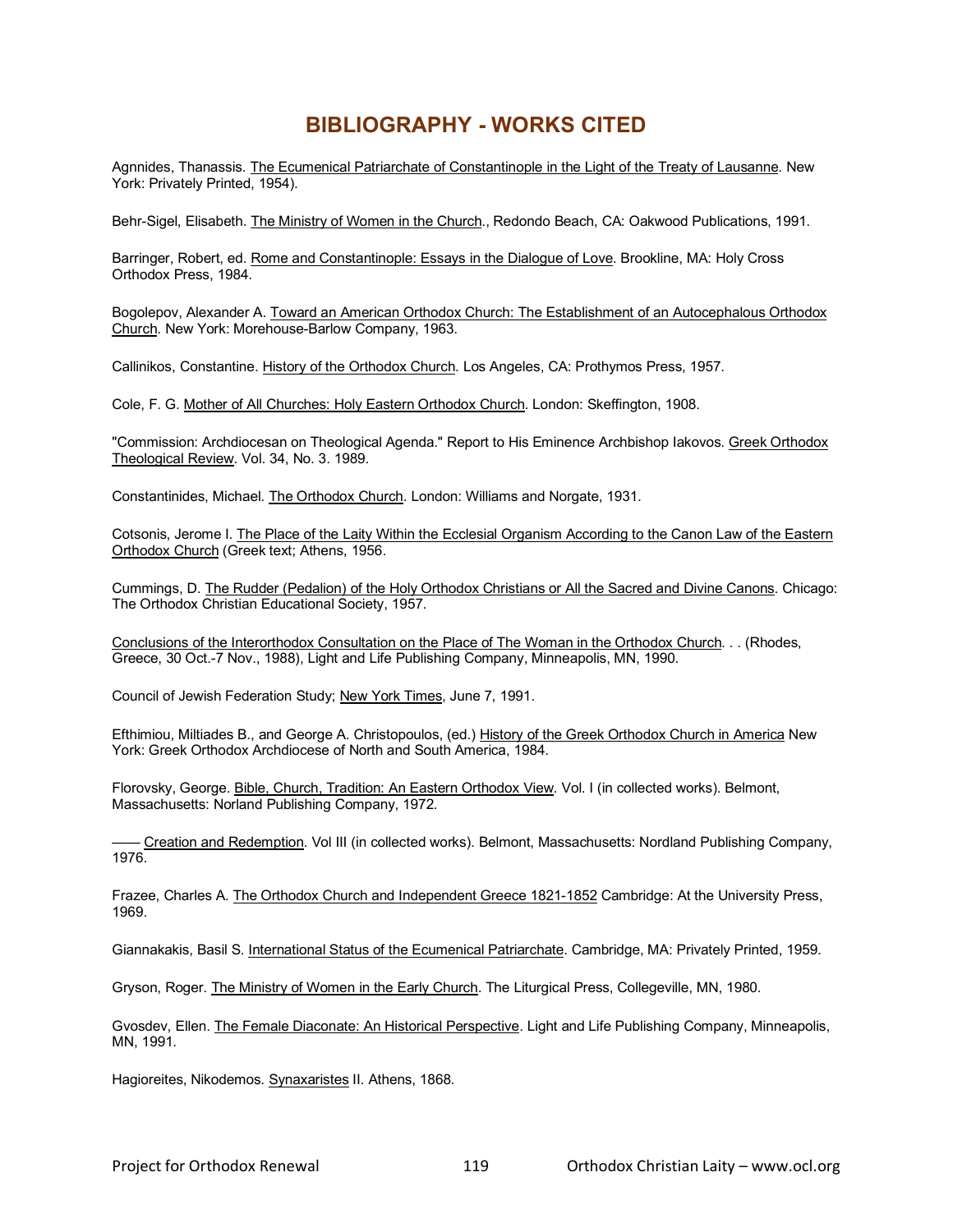Harakas, Stanley S. Toward Transfigured Life. "The Theoria of Eastern Orthodox Ethics." Minneapolis, Minnesota: Light and Life Publishing Company, 1983.

—— Something is Stirring in World Orthodoxy. Light and Life Publishing Co. Minneapolis, MN, 1978.

Hopko, Thomas. Administration and Ministry, Crestwood, New York: St. Vladimir's Seminary Press.

- All the Fullness of God. Crestwood, New York: St. Vladimir's Seminary Press, 1982.

— et al. G<u>od and Charity Images of Eastern Orthodox Theology, Spirituality and Practice, Essay, "God and Man in</u> the Orthodox Church," Brookline, Massachusetts: Holy Cross Orthodox Press, 1979.

ed., Women and the Priesthood. St. Vladimir's Press, Crestwood, NY, 1983.

Jurgens, W. A. The Faith of the Early Fathers. Collegeville, MN: The Liturgical Press, 1970.

- The Priesthood. A Translation of the Peri Hierosynes of St. John Chrysostom. New York, 1950.

Kakkinakis, Athenagoras. Parents and Priests as Servants of Redemption. New York: Morehouse-Gorham Company, 1958.

Kopan, Andrew T. "A Greek-Layman Views Autocephaly." Diakonia, Vol. VI, No. 2 (1972), pp. 186-189.

Kosmin, Barry A. "Research Report: The National Survey of Religious Identification 1980, - 90." Graduate School and University Center of the City University of New York, March, 1991.

Langford, James and Richard Lloyd. A Dictionary of the Eastern Orthodox Church. London: Faith Press, 1923.

Lossky, Vladimir. The Mystical Theology of the Eastern Church. Crestwood, New York: St. Vladimir's Seminary Press, 1976.

Mantzarides, Georgios I. The Deification of Man, St. Gregory Palamas and the Orthodox Tradition. Crestwood, New York: St. Vladimir's Seminary Press, 1984.

Mastrantonis, George. A New-Style Catechism on the Eastern Orthodox Faith for Adults. St. Louis: The O LOGOS Mission, 1969.

Maximos, Bishop of Pittsburgh. Women Priests?. Holy Cross Orthodox Press, Brookline, MA, 1976.

McManus, Bishop William E. "The Rights of Laity In Governing the Church." America, November, 1992.

Merton, J. Gordon. The Encyclopedia of American Religions. 3rd ed., Detroit: Gale Research Inc., 1989.

Meyendorff, John. Catholicity and the Church. Crestwood, NY: St. Vladimir's Press, 1983.

**-** Living Tradition Crestwood, New York: St. Vladimir's Seminary Press, 1984.

– "Was There Ever a Third Rome? Research on the Byzantine Legacy in Russia," in John J. Yiannias, ed. <u>The</u> Byzantine Tradition After the Fall of Constantinople. Charlottesville, VA: University of Virginia Press, 1991, pp. 45-60.

—— The Vision of Unity. Crestwood, NY: St. Vladimir's Seminary Press, 1987.

Migne. Patrologia Graeca.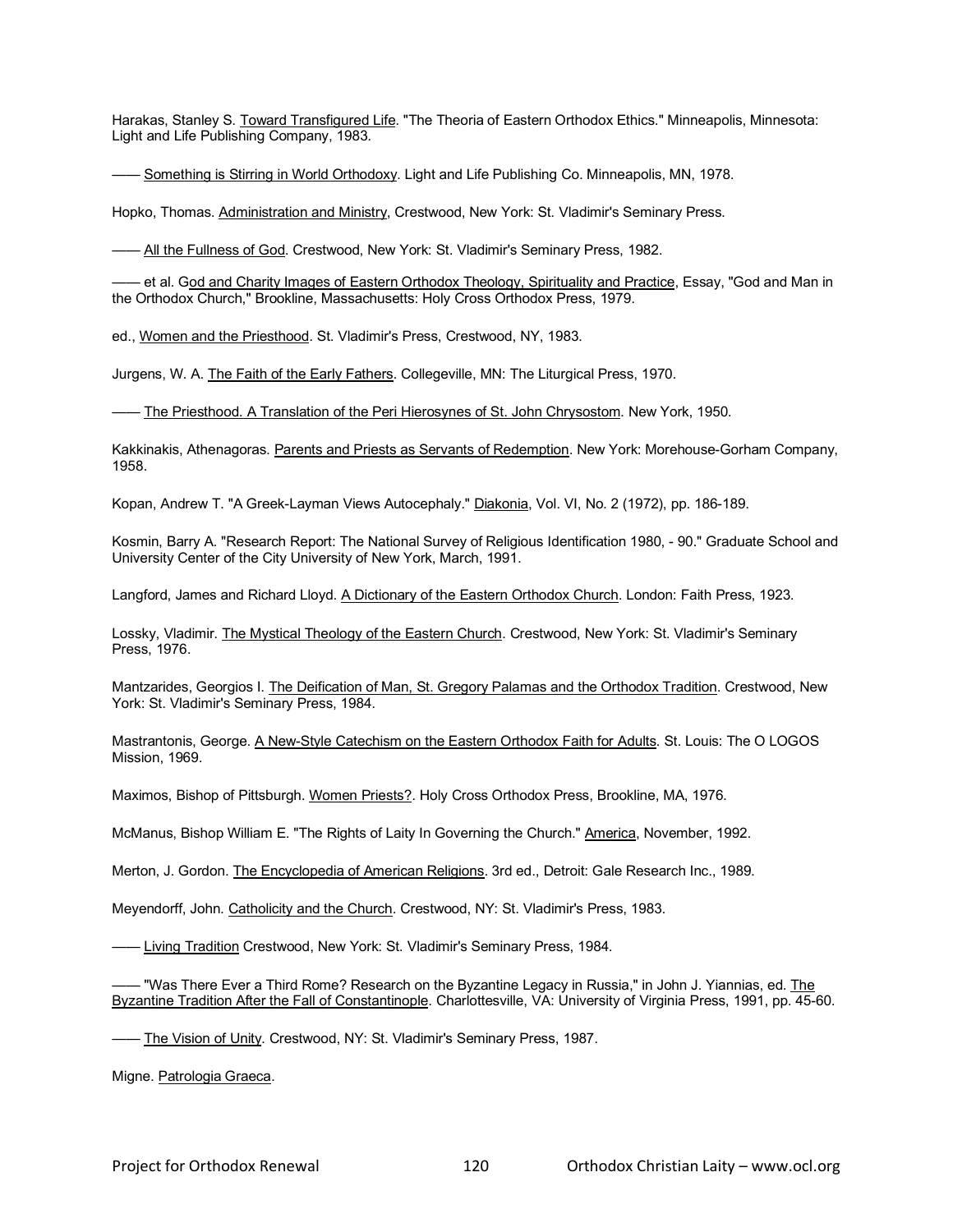Neale, John Mason. A History of the Holy Eastern Orthodox Church. London: 1847, 1873.

Neofotistos, George. "A Reflection: Syndiakonia." The Way to Life, The Greek Orthodox Voice of the Southeast, Vol. 2, Easter, 1990.

Orthodox Women: Their Role and Participation in the Orthodox Church, Report on the Consultation of Orthodox Women. Agapia, Roumania, 1976, World Council of Churches, Geneva, 1977.

Papadakis, Aristeides. "St. Vladimir's Orthodox Seminary Commencement Address, 16 May 1992," St. Vladimir's Theological Quarterly Vol. XXXVI, No. 3 1992.

Papaioannou, George. From Mars Hill to Manhattan: The Greek Orthodox in America Under Athenagoras I. Minneapolis: Light and Life Publishing Company, 1976.

Parvey, Constance F., ed. Ordination of Women in Ecumenical Perspective. World Council of Churches, Geneva 1980.

Patrinacos, Nicon D. A Dictionary of Greek Orthodoxy. New York: Greek Orthodox Archdiocese of North and South America, 1984.

Patsavos. Lewis. "The Role of the Priest and the Apostolate of the Laity," Hellenic Chronicle. [Boston, Mass.], Fall, 1990. (Article two in a three part series, Lewis J. Patsavos quoting Stanley S. Harakas).

Reinken, Tom. Gallup Organization; personal communication, August 4, 1976.

Report of Commission: Archdiocesan Theological Agenda. Greek Orthodox Theological Review, Vol. 34, No. 3, 1989.

Report of Committee on Spiritual Renewal. Chicago, Illinois: 22nd Clergy-Laity Congress, 1974.

Runciman, Steven. The Great Church in Captivity: A Study of the Patriarchate of Constantinople from the Eve of the Turkish Conquest to the Greek War of Independence. Cambridge: At the University Press, 1968.

Russian Autocephaly and Orthodoxy in America. New York: The Orthodox Observer Press, 1972.

Schaff, Philip and Henry Wace. Decrees and Canons of the Seven Ecumenical Councils; Series Two, Vol. IIV of A Select Library of the Nicene and Post-Nicene Fathers. Grand Rapids, MI: William B. Eerdmans Publishing Co., 1956.

Schmemann, Alexander. The Eucharist: Sacrament of the Kingdom. Crestwood, New York: St. Vladimir's Seminary Press, 1988.

—— "The Idea of Primacy in Orthodox Ecclesiology," St. Vladimir's Seminary Quarterly, Vol. IV, Nos. 2-3 1960.

Sfekas, Stephen J. "The Restoration of Orthodox Traditions." Paper presented to the Follows Conference of the Society for Values in Higher Education, University of Tennessee. [Tennessee] August, 1986.

Shaw, Plato Ernest. American Contacts with the Eastern Church: 1820-1870. Chicago: The American Society of Church History, 1937.

Skordallos, Sabastian. "Orthodoxy/Orthopraxia, Syndiakonia in Practice," Keynote Address May 30, 1991, Clergy Laity Conference, Atlanta Diocese, Birmingham, Alabama.

Stephanou, Eusebius. Letter to OCL Task Force Committee on Spiritual Renewal, November, 1991.

Stylianopoulos, Theodore. Christ in Our Midst, Spiritual Renewal in the Orthodox Church. Brookline, Massachusetts: Greek Orthodox Archdiocese, Department of Religious Education, 1981.